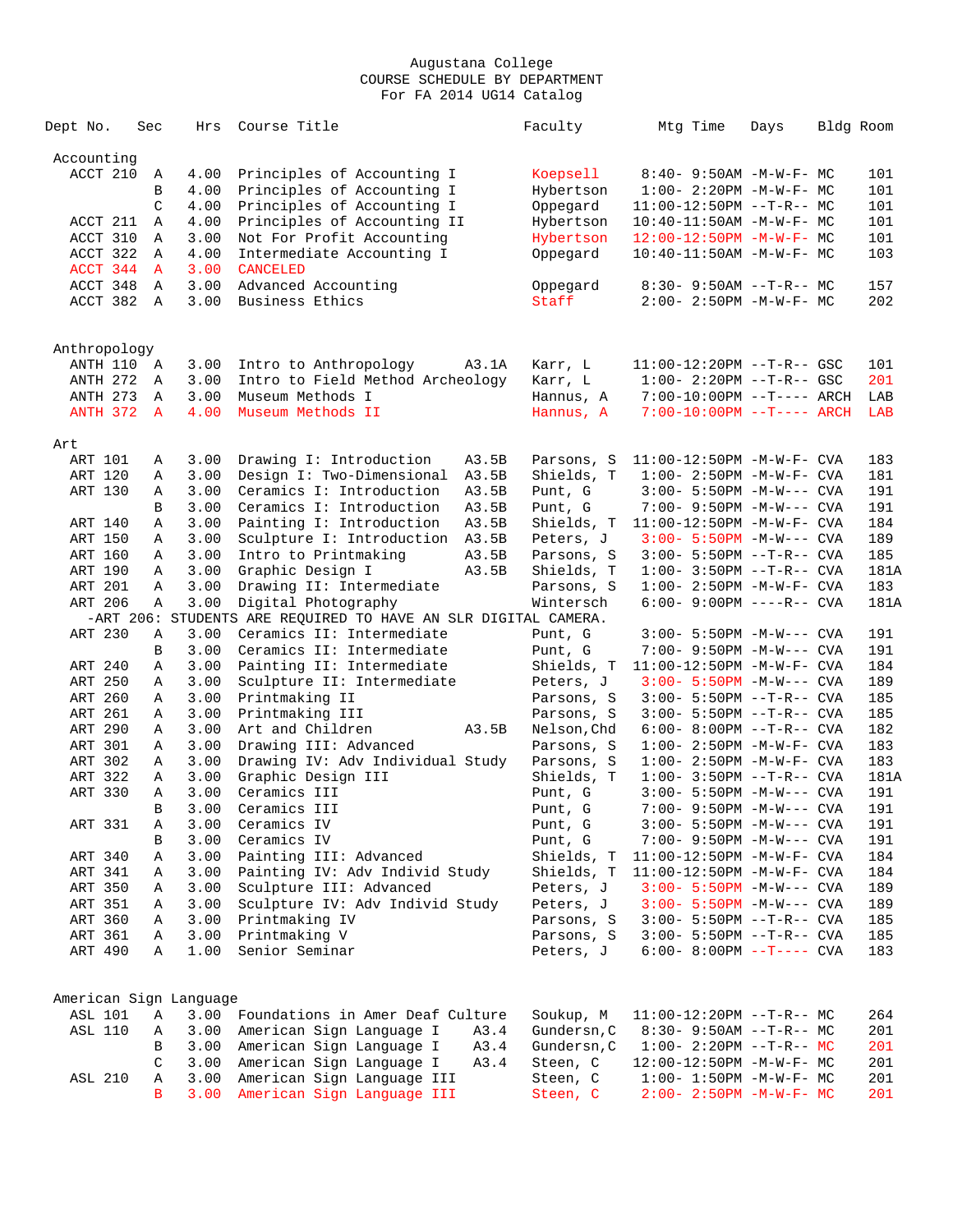| Dept No.          | Sec            | Hrs        | Course Title                             |      | Faculty                  | Mtg Time                                                      | Days | Bldg Room |            |
|-------------------|----------------|------------|------------------------------------------|------|--------------------------|---------------------------------------------------------------|------|-----------|------------|
| Athletic Training |                |            |                                          |      |                          |                                                               |      |           |            |
| AT 101            | Α              | 2.00       | Athletic Training Experience I           |      | Johnson, K<br>Haywood, E | $9:00 - 9:50AM -M-W-F - ELMN$                                 |      |           | 123        |
| AT 301            | Α              | 2.00       | Athletic Training Experience III         |      | Johnson, K               | $1:00 - 1:50PM -T-R-- ELMN$                                   |      |           | 123        |
| AT 350            | Α              | 4.00       | Assessment of Athletic Injuries          |      | Gerry, B                 | $9:00 - 9:50AM - MTW-F - ELMN$                                |      |           | 230        |
| AT 370            | Α              | 3.00       | Therapeutic Modalities/AthltTrng         |      | Rinne                    | $1:00 - 1:50PM -M -W -F - ELMN$                               |      |           | 230        |
| AT 375            | Α              | 1.00       | General Medical Practicum                |      | Gerry, B                 | $1:00 - 1:50PM$ ----R-- ELMN                                  |      |           | 230        |
| AT 401            | Α              | 2.00       | Athletic Training Experience IV          |      | Haywood, E               | $11:00-11:50AM$ --T-R-- ELMN                                  |      |           | 123        |
| Biology           |                |            |                                          |      |                          |                                                               |      |           |            |
| BIOL 110          | Α              | 4.00       | Biology & Human Concerns                 | A3.2 | Lewis, A                 | $1:00 - 1:50PM - M - W - F - GSC$                             |      |           | 100        |
|                   |                |            |                                          |      | Hall, C                  |                                                               |      |           |            |
|                   |                |            |                                          |      | Lewis, A                 | $8:00 - 9:50AM -T--- GSC$                                     |      |           | 161        |
|                   | B              | 4.00       | Biology & Human Concerns                 | A3.2 | Lewis, A                 | $1:00 - 1:50PM - M - W - F - GSC$                             |      |           | 100        |
|                   |                |            |                                          |      | Hall, C                  |                                                               |      |           |            |
|                   |                |            | BIOL 120 A1 4.00 Biological Principles I |      | Baye, L                  | $11:00-12:50PM$ --T---- GSC<br>9:00- 9:50AM -M-W-F- GSC       |      |           | 161<br>101 |
|                   |                |            |                                          | A3.2 | Matzner, S<br>Lewis, A   |                                                               |      |           |            |
|                   |                |            |                                          |      | Lewis, A                 | $11:00-12:50PM$ ----R-- GSC                                   |      |           | 161        |
|                   | A2             | 4.00       | Biological Principles I                  | A3.2 | Matzner, S               | $9:00 - 9:50AM - M - W - F - GSC$                             |      |           | 101        |
|                   |                |            |                                          |      | Lewis, A                 |                                                               |      |           |            |
|                   |                |            |                                          |      | Matzner, S               | $2:00-3:50PM$ --T---- GSC                                     |      |           | 161        |
|                   | B1             | 4.00       | Biological Principles I                  | A3.2 | Howard, D                | 12:00-12:50PM -M-W-F- GSC                                     |      |           | 101        |
|                   |                |            |                                          |      | Miles, C                 |                                                               |      |           |            |
|                   | B <sub>2</sub> | 4.00       | Biological Principles I                  | A3.2 | Baye, L<br>Howard, D     | $8:00 - 9:50AM$ ----R-- GSC<br>12:00-12:50PM -M-W-F- GSC      |      |           | 161<br>101 |
|                   |                |            |                                          |      | Miles, C                 |                                                               |      |           |            |
|                   |                |            |                                          |      | Miles, C                 | $2:00 - 3:50PM$ ----R-- GSC                                   |      |           | 161        |
|                   | B <sub>3</sub> | $4\,.\,00$ | Biological Principles I                  | A3.2 | Howard, D                | 12:00-12:50PM -M-W-F- GSC                                     |      |           | 101        |
|                   |                |            |                                          |      | Miles, C                 |                                                               |      |           |            |
|                   |                |            |                                          |      | Howard                   | $8:00 - 9:50AM -T--- GSC$                                     |      |           | 169        |
|                   | C1             | 4.00       | Biological Principles I                  | A3.2 | Spencer, C               | $1:00 - 1:50PM - M - W - F - GSC$                             |      |           | 101        |
|                   |                |            |                                          |      | Gubbels<br>Spencer, C    | $8:00 - 9:50AM$ ----R-- GSC                                   |      |           | 153        |
|                   | C2             | 4.00       | Biological Principles I                  | A3.2 | Spencer, C               | $1:00 - 1:50PM - M - W - F - GSC$                             |      |           | 101        |
|                   |                |            |                                          |      | Gubbels                  |                                                               |      |           |            |
|                   |                |            |                                          |      | Gubbels                  | 11:00-12:50PM ----R-- GSC                                     |      |           | 153        |
|                   | D1             | 4.00       | Biological Principles I                  | A3.2 | Baye, L                  | $2:00 - 2:50PM - M - W - F - GSC$                             |      |           | 101        |
|                   |                |            |                                          |      | Spencer, C               |                                                               |      |           |            |
|                   |                |            |                                          |      | Baye, L                  | $11:00-12:50PM$ ---W--- GSC                                   |      |           | 161        |
|                   | D2             | 4.00       | Biological Principles I                  | A3.2 | Baye, L<br>Spencer, C    | 2:00- 2:50PM -M-W-F- GSC                                      |      |           | 101        |
|                   |                |            |                                          |      | Spencer, C               | 2:00- 3:50PM ----R-- GSC                                      |      |           | 153        |
| BIOL 150          | A              | 4.00       | Human Anatomy                            |      | Vogelmann                | 8:00- 8:50AM -M-W-F- GSC                                      |      |           | 100        |
|                   |                |            |                                          |      | Vogelmann                | $8:00 - 9:50AM$ ----R-- GSC                                   |      |           | 109        |
|                   | B              | 4.00       | Human Anatomy                            |      | Vogelmann                | 8:00- 8:50AM -M-W-F- GSC                                      |      |           | 100        |
|                   |                |            |                                          |      | Vogelmann                | 11:00-12:50PM ----R-- GSC                                     |      |           | 109        |
| <b>BIOL 225</b>   | Α              | 4.00       | Human Physiology                         |      | Gubbels                  | 10:40-11:50AM -M-W-F- GSC                                     |      |           | 100        |
|                   | B              | 4.00       | Human Physiology                         |      | Vogelmann<br>Gubbels     | $8:00 - 9:50AM -T--- GSC$<br>$10:40 - 11:50$ AM $-M-W-F-$ GSC |      |           | 153<br>100 |
|                   |                |            |                                          |      | Vogelmann                | $11:00-12:50PM$ --T---- GSC                                   |      |           | 153        |
|                   | $\mathsf C$    | 4.00       | Human Physiology                         |      | Gubbels                  | 10:40-11:50AM -M-W-F- GSC                                     |      |           | 100        |
|                   |                |            |                                          |      | Vogelmann                | $2:00 - 3:50PM -T--- GSC$                                     |      |           | 153        |
|                   | D              | 4.00       | Human Physiology                         |      | Gubbels                  | 10:40-11:50AM -M-W-F- GSC                                     |      |           | 100        |
|                   |                |            |                                          |      | Gubbels                  | $2:00-3:50PM$ ----R-- GSC                                     |      |           | 109        |
| BIOL 233          | $\mathbb{A}$   | 4.00       | Genetics                                 |      | Vitiello                 | 2:00- 2:50PM -M-W-F- GSC                                      |      |           | 100        |
|                   | B              | 4.00       | Genetics                                 |      | Vitiello<br>Vitiello     | 9:00-11:50AM --T---- GSC<br>2:00- 2:50PM -M-W-F- GSC          |      |           | 151<br>100 |
|                   |                |            |                                          |      | Vitiello                 | $1:00-3:50PM --T---GSC$                                       |      |           | 151        |
|                   | $\mathsf C$    | 4.00       | Genetics                                 |      | Vitiello                 | 2:00- 2:50PM -M-W-F- GSC                                      |      |           | 100        |
|                   |                |            |                                          |      | King, L                  | $8:00-10:50AM$ ----R-- GSC                                    |      |           | 151        |
|                   | D              | 4.00       | Genetics                                 |      | Vitiello                 | 2:00- 2:50PM -M-W-F- GSC                                      |      |           | 100        |
|                   |                |            |                                          |      | Vitiello                 | 12:00- 2:50PM ----R-- GSC                                     |      |           | 151        |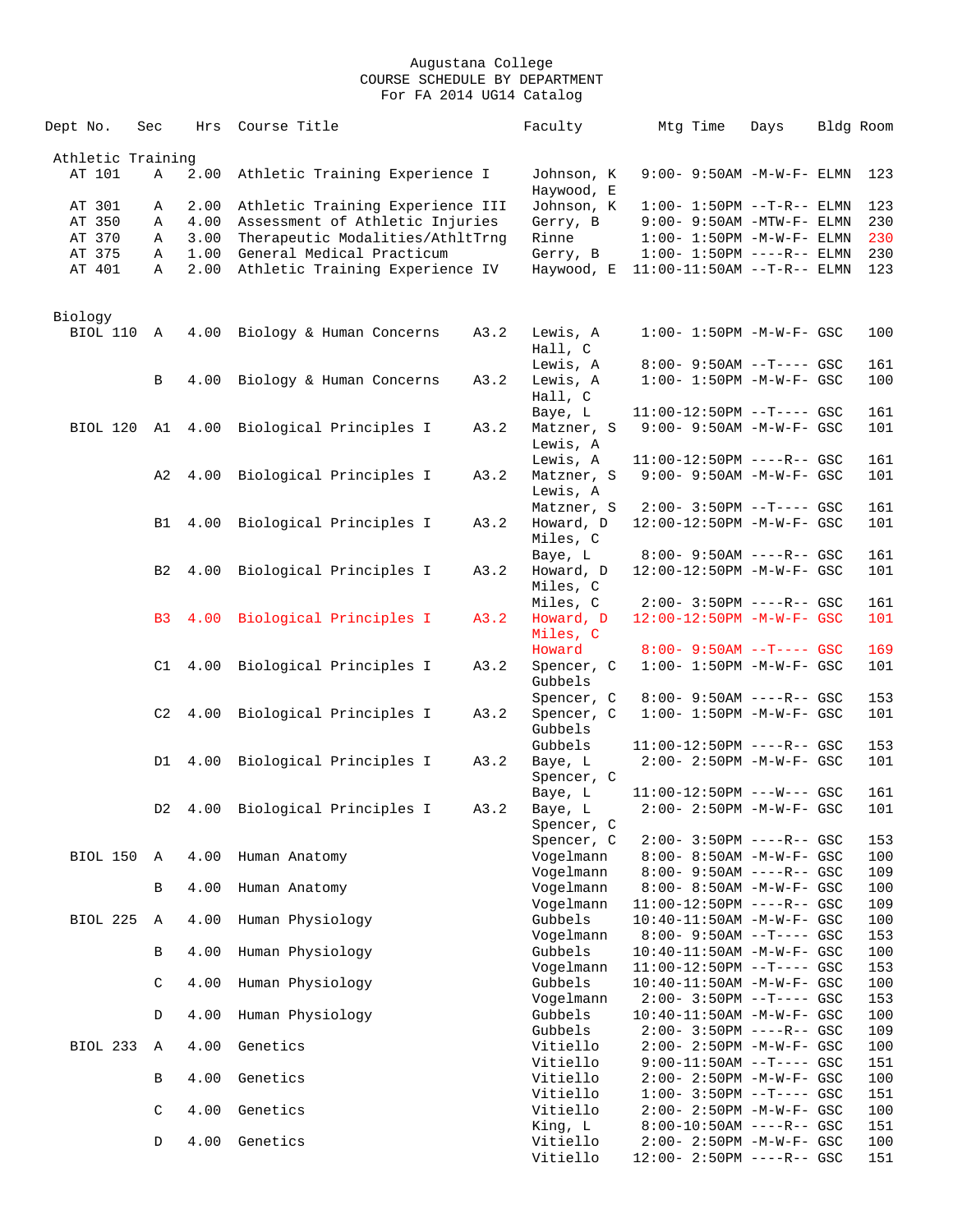| Dept No.                | Sec            | Hrs             | Course Title                                                                                                       |       | Faculty                  | Mtg Time                                                    | Days         | Bldg Room  |
|-------------------------|----------------|-----------------|--------------------------------------------------------------------------------------------------------------------|-------|--------------------------|-------------------------------------------------------------|--------------|------------|
|                         | Е              | 4.00            | Genetics                                                                                                           |       | Vitiello                 | $2:00 - 2:50PM - M - W - F - GSC$                           |              | 100        |
|                         |                |                 |                                                                                                                    |       | King, L                  | $6:00 - 8:50pM -T--- GSC$                                   |              | 151        |
| <b>BIOL 303</b>         | $\mathbf{A}$   | <b>CANCELED</b> |                                                                                                                    |       |                          |                                                             |              |            |
| BIOL 344                | A              | 4.00            | General Microbiology                                                                                               |       | Eqland                   | $11:00-11:50AM$ -M-W-F- GSC                                 |              | 101        |
|                         |                |                 |                                                                                                                    |       | King, L                  | $8:00-10:50AM$ --T---- GSC                                  |              | 109        |
|                         | B              | 4.00            | General Microbiology                                                                                               |       | Egland                   | $11:00-11:50AM$ -M-W-F- GSC                                 |              | 101        |
|                         |                |                 |                                                                                                                    |       | King, L                  | 12:00- 2:50PM --T---- GSC                                   |              | 109        |
| BIOL 346                | A              | 4.00            | Developmental Biology                                                                                              | A2.1B | Miles, C                 | $9:00 - 9:50AM - M - W - F - GSC$                           |              | 163        |
|                         |                |                 |                                                                                                                    |       | Miles, C                 | $9:00-11:50AM$ ----R-- GSC                                  |              | 163        |
| <b>BIOL 352</b>         | Α              | 4.00            | Terrestrial Plant Ecology A2.1B                                                                                    |       | Matzner, S               | 2:00- 2:50PM -M-W-F- GSC                                    |              | 169        |
|                         |                |                 |                                                                                                                    |       | Matzner, S               | $9:00-11:50AM$ ----R-- GSC                                  |              | 169        |
| BIOL 354                | A              | 4.00            | Biological Chemistry                                                                                               | A2.1B | Larson, Mk               | 12:00-12:50PM -M-W-F- GSC                                   |              | 100        |
|                         |                |                 |                                                                                                                    |       | Larson, Mk               | $8:00-10:50AM$ --T---- GSC                                  |              | 163        |
|                         | В              | 4.00            | Biological Chemistry                                                                                               | A2.1B | Larson, Mk               | 12:00-12:50PM -M-W-F- GSC                                   |              | 100        |
|                         |                |                 |                                                                                                                    |       | Larson, Mk               | $11:00 - 1:50PM -T--- GSC$                                  |              | 163        |
|                         | C              | 4.00            | Biological Chemistry                                                                                               | A2.1B | Larson, Mk               | 12:00-12:50PM -M-W-F- GSC                                   |              | 100        |
| BIOL 354L A             |                |                 | Biological Chemistry - Lab                                                                                         |       | Larson, Mk<br>Larson, Mk | $2:00-4:50PM -T---GSC$                                      |              | 163<br>163 |
|                         | В              | 1.00<br>1.00    | Biological Chemistry - Lab                                                                                         |       | Larson, Mk               | $8:00-10:50AM$ --T---- GSC<br>$11:00 - 1:50PM -T--- GSC$    |              | 163        |
|                         | C              | 1.00            | Biological Chemistry - Lab                                                                                         |       | Larson, Mk               | $2:00-4:50PM$ --T---- GSC                                   |              | 163        |
| BIOL 397                | Α              | 4.00            | TOPICS:                                                                                                            |       |                          |                                                             |              |            |
|                         |                |                 | Insect Ecology                                                                                                     |       | Howard, D                | 8:00- 8:50AM -M-W-F- GSC                                    |              | 169        |
|                         |                |                 |                                                                                                                    |       | Howard, D                | $2:00 - 4:50PM -T--- GSC$                                   |              | 169        |
| BIOL 490 A              |                | 1.00            | Biology Seminar                                                                                                    |       | Eqland                   | TBA                                                         | $------$ GSC |            |
|                         |                |                 |                                                                                                                    |       |                          |                                                             |              |            |
|                         |                |                 |                                                                                                                    |       |                          |                                                             |              |            |
| Business Administration |                |                 |                                                                                                                    |       |                          |                                                             |              |            |
| BSAD 120                | A              | 3.00            | Pers Financial Stewardship A1.2                                                                                    |       | Koepsell                 | $1:00-2:20PM -T-R--MC$                                      |              | 101        |
| BSAD 205                | A              | 3.00            | Management Information Systems I                                                                                   |       | Entwistle                | $11:00-12:20PM$ --T-R-- MC                                  |              | 002        |
|                         | B              | 3.00            | Management Information Systems I                                                                                   |       | Entwistle                | $1:00-2:20PM -T-R--MC$                                      |              | 002        |
| BSAD 310                | A<br>B         | 4.00<br>4.00    | Principles of Marketing                                                                                            |       | Keltgen, J               | 8:00- 8:50AM -MT-RF- MC                                     |              | 264<br>264 |
| BSAD 315                | Α              | 3.00            | Principles of Marketing<br>Business Intelligence                                                                   |       | Keltgen, J<br>Sougstad   | 9:00- 9:50AM -MT-RF- MC<br>$9:00 - 9:50AM - M - W - F - MC$ |              | 002        |
| BSAD 320                | Α              | 3.00            | Principles of Management                                                                                           |       | Gardner, S               | $12:00-12:50PM -M-W-F-MC$                                   |              | 103        |
| <b>BSAD 320</b>         | $\mathbf{B}$   | 3.00            | Principles of Management                                                                                           |       | Gardner, S               | $1:00 - 1:50PM - M - W - F - MC$                            |              | 257        |
| BSAD 330                | A              | 4.00            | Principles of Finance                                                                                              |       | Sougstad                 | 8:00- 8:50AM -MT-RF- MC                                     |              | 103        |
| BSAD 340                | Α              | 3.00            | Business Law I                                                                                                     |       | Harris, J                | $11:00-12:20PM$ --T-R-- MC                                  |              | 103        |
|                         | B              | 3.00            | Business Law I                                                                                                     |       | Harris, J                | $1:00 - 2:20PM -T-R-- MC$                                   |              | 103        |
| BSAD 382                | A              | 3.00            | Business Ethics                                                                                                    |       | Harris, J                | 2:00- 2:50PM -M-W-F- MC                                     |              | 202        |
| BSAD 413                | Α              | 3.00            | Marketing Promotions                                                                                               |       | Keltgen, J               | $11:00-12:20PM$ --T-R-- MC                                  |              | 102        |
| BSAD 421                | Α              | 2.00            | Human Resource Management                                                                                          |       | Harris, J                | $9:00 - 9:50AM -T-R-- MC$                                   |              | 153        |
| BSAD 433                | Α              | 3.00            | International Finance                                                                                              |       | Koepsell                 | $11:00-12:20PM$ --T-R-- MC                                  |              | 161        |
| BSAD 440                | A              | 3.00            | Sport Management                                                                                                   |       | Scholten                 | $1:00-1:50PM -M-W-F-ELMN$                                   |              | 241        |
| BSAD 475 A              |                | 3.00            | Statistics and Sports                                                                                              |       | Sougstad                 | $6:00-9:00PM$ --T---- MC                                    |              | 002        |
|                         |                |                 |                                                                                                                    |       |                          |                                                             |              |            |
|                         |                |                 |                                                                                                                    |       |                          |                                                             |              |            |
| Chemistry               |                |                 |                                                                                                                    |       |                          |                                                             |              |            |
| CHEM 102 A              |                |                 | 0.00 Trustee's Fellowshp in Chemistry                                                                              |       |                          |                                                             |              | 241        |
|                         |                |                 | -CHEM 102: BY INVITATION FROM DEPT ONLY. ONE CREDIT COURSE, BUT MUST ATTEND BOTH SEMESTERS TO<br>RECEIVE 1 CREDIT. |       |                          |                                                             |              |            |
|                         |                |                 | CHEM 116 A1 4.00 General Chemistry I                                                                               | A3.2  | Boyd, K                  | 8:00- 8:50AM -M-W-F- GSC                                    |              | 241        |
|                         |                |                 |                                                                                                                    |       | Boyd, K                  | $8:00 - 9:50AM -T--- GSC$                                   |              | 243        |
|                         | A2             | 4.00            | General Chemistry I                                                                                                | A3.2  | Boyd, K                  | 8:00- 8:50AM -M-W-F- GSC                                    |              | 241        |
|                         |                |                 |                                                                                                                    |       | Boyd, K                  | $3:30 - 5:20PM -T--- GSC$                                   |              | 243        |
|                         | B1             | 4.00            | General Chemistry I                                                                                                | A3.2  | Adcock, P                | 9:00- 9:50AM -M-W-F- GSC                                    |              | 241        |
|                         |                |                 |                                                                                                                    |       | Adcock, P                | $8:00 - 9:50AM$ ----R-- GSC                                 |              | 243        |
|                         | B2             | 4.00            | General Chemistry I                                                                                                | A3.2  | Adcock, P                | 9:00- 9:50AM -M-W-F- GSC                                    |              | 241        |
|                         |                |                 |                                                                                                                    |       | Gustafson                | $5:00 - 6:50PM - M--- -  GSC$                               |              | 243        |
|                         | C1             | 4.00            | General Chemistry I                                                                                                | A3.2  | Duffy-Matz               | $1:00 - 1:50PM - M - W - F - GSC$                           |              | 241        |
|                         |                |                 |                                                                                                                    |       | Duffy-Matz               | $1:00-2:50PM$ --T---- GSC                                   |              | 243        |
|                         | C <sub>2</sub> | 4.00            | General Chemistry I                                                                                                | A3.2  | Duffy-Matz               | $1:00 - 1:50PM - M - W - F - GSC$                           |              | 241        |
|                         |                |                 |                                                                                                                    |       | Adcock, P                | $10:30-12:20PM$ --T---- GSC                                 |              | 243        |
|                         |                | D1 4.00         | General Chemistry I                                                                                                | A3.2  | Adcock, P                | 2:00- 2:50PM -M-W-F- GSC                                    |              | 241        |
|                         |                |                 |                                                                                                                    |       | Adcock, P                | 11:00-12:50PM ----R-- GSC                                   |              | 243        |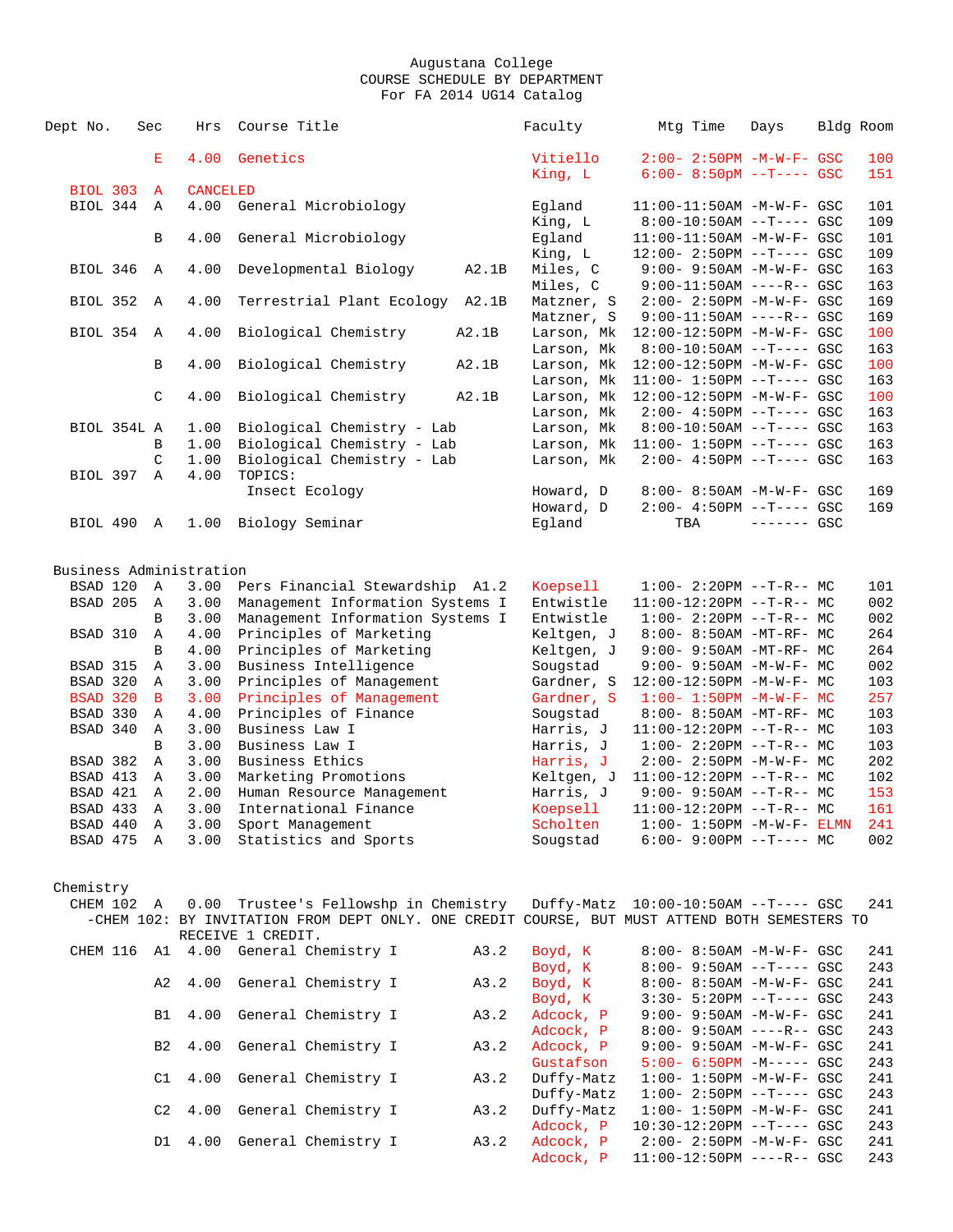| 4.00<br>General Chemistry I<br>A3.2<br>D <sub>2</sub><br>Adcock, P<br>$2:00 - 2:50PM - M - W - F - GSC$<br>241<br>Adcock, P<br>$4:00 - 5:50PM$ ----R-- GSC<br>243<br>4.00<br>General Chemistry I<br>A3.2<br>Weisshaar<br>12:00-12:50PM -M-W-F- GSC<br>207<br>E1<br>Weisshaar<br>$8:00 - 9:50AM$ ---W--- GSC<br>243<br>CHEM 120<br>4.00<br>A3.2<br>9:00- 9:50AM -M-W-F- GSC<br>207<br>$\mathbb A$<br>Accelerated Gen Chemistry<br>Mays, J<br>259<br>Mays, J<br>$1:00-2:50PM$ --T---- GSC<br>-CHEM 120: INTENDED FOR CHEM & BIOCHEM STUDENTS WITH ACT OF 26 OR HIGHER WITH GRADE OF "B" OR<br>BETTER IN HS CHEM COURSE.<br>CHEM 201 A1 4.00<br>Organic Chemistry I<br>9:00- 9:50AM -M-W-F- GSC<br>201<br>Duffy-Matz<br>255<br>Strandjord<br>$2:00 - 5:50PM -T--- GSC$<br>4.00<br>Organic Chemistry I<br>Duffy-Matz<br>201<br>A2<br>$9:00 - 9:50AM - M - W - F - GSC$<br>255<br>Duffy-Matz<br>$8:00-11:50AM$ ----R-- GSC<br>4.00<br>Organic Chemistry I<br>Strandjord<br>8:00- 8:50AM -M-W-F- GSC<br>201<br>B1<br>255<br>Strandjord<br>$3:00 - 6:50PM -M--- GSC$<br>CHEM 202<br>4.00<br>Organic Chemistry II<br>201<br>A1<br>Mays, J<br>$11:00-11:50AM$ -M-W-F- GSC<br>255<br>Strandjord<br>$2:00 - 5:50PM$ ----R-- GSC<br>A <sub>2</sub><br>4.00<br>Organic Chemistry II<br>11:00-11:50AM -M-W-F- GSC<br>201<br>Mays, J<br>255<br>Mays, J<br>$8:00-11:50AM$ --T---- GSC<br>CHEM 301<br>$\mathbb{A}$<br>4.00<br>Physical Chemistry I<br>Boyd, K<br>$1:00-1:50PM$ -MT-RF- GSC<br>169<br>$2:00 - 5:50PM$ ----R-- GSC<br>259<br>Boyd, K<br>4.00<br>Adv Analytical Chemistry<br>Weisshaar<br>11:00-11:50AM -M-W--- GSC<br>210<br>CHEM 311<br>$\mathbb{A}$<br>A2.1B<br>259<br>Weisshaar<br>$8:00-10:50AM$ --T-R-- GSC<br>CIVITAS<br>Exploring Christian Faith<br>CIVT 110<br>3.00<br>A4.1<br>Pederson, A<br>$1:00 - 1:50PM - M - W - F - CWS$<br>108<br>Α<br>CIVT 200<br>3.00<br>Literary Experience A2.1B & A3.5<br>Blank-Libr<br>108<br>Α<br>$11:00-11:50AM$ -M-W-F- CWS<br>CIVT 201<br>3.00<br>Reading Augustana<br>Miller, J<br>$1:00 - 2:20PM -T-R--CWS$<br>108<br>Α<br>Pertinence:<br>CIVT 202<br>3.00<br>Α<br>Ident Conflict & World Politics<br>Dndelinger<br>108<br>$9:00 - 9:50AM - M - W - F - CWS$<br>Justice:<br>CIVT 203<br>3.00<br>Α<br>Energy and Ethics<br>Wells, E<br>11:00-12:20PM --T-R-- GSC<br>210<br>Freedom:<br>CIVT 204<br>$\mathbf{A}$<br>3.00<br>Non-Western Music Hist&Lit A2.1B Pennington<br>231<br>$1:00 - 2:20PM -T-R--HUM$<br>Classics<br>CLAS 101<br>3.00<br>Beginning Hebrew I<br>A3.4<br>11:00-12:20PM --T-R-- HUM<br>227<br>Α<br>Storm, J<br>Intermediate Greek III<br>CLAS 202<br>3.00<br>Wentzel, R<br>$8:00 - 8:50AM - M - W - F - HUM$<br>319<br>A<br>CLAS 205<br>3.00<br>Elementary Latin I<br>A3.4<br>319<br>Α<br>Wentzel, R<br>$11:00-11:50AM$ -M-W-F- HUM<br>CLAS 207<br>3.00<br>Intermediate Latin III<br>319<br>Α<br>Wentzel, R<br>$9:00 - 9:50AM - M - W - F - HUM$<br>123<br>CLAS 230<br>3.00<br>Classical Mythology<br>A3.5A<br>$1:00 - 1:50PM -M-W-F - HUM$<br>Α<br>Wentzel, R<br>CLAS 297 A<br>3.00<br>TOPICS:<br>Imagining Antiquity<br>Dipple, G<br>$11:00-12:20PM$ --T-R-- MC<br>220<br>Communication Disorders<br>CMDS 170<br>2.00<br>Intro to Communication Disorders<br>Wiessner<br>$\mathbb A$<br>$6:00 - 8:00PM$ ----R-- MC<br>255<br>CMDS 201<br>3.00<br>Language Development<br>$\mathbb{A}$<br>Mahan, K<br>253<br>$11:00-11:50AM$ -M-W-F- MC<br>Intro to Audiology<br>CMDS 221<br>$\mathbb A$<br>4.00<br>Hanavan, P<br>$8:00 - 8:50AM - M - W - F - MC$<br>161<br>Hanavan, P<br>$9:00 - 9:50AM -T--- MC$<br>156<br>4.00<br>Intro to Audiology<br>B<br>161<br>Hanavan, P<br>$8:00-8:50AM$ -M-W-F- MC<br>$10:00-10:50AM$ --T---- MC<br>156<br>Hanavan, P<br>Intro to Audiology<br>C<br>4.00<br>161<br>Hanavan, P<br>$8:00 - 8:50AM - M - W - F - MC$<br>156<br>Hanavan, P<br>$11:00-11:50AM$ --T---- MC<br>CMDS 274<br>3.00<br>Speech Science<br>Hanavan, P<br>$9:00 - 9:50AM - M-W-F - MC$<br>102<br>A<br>CMDS 288<br>Observation Practicum<br>1.00<br>Mahan, K<br>Α<br>TBA<br>------- OFF<br>OFF<br>CMDS 372<br>2.00<br>Voice & Fluency Disorders A2.1B<br>Mahan, K<br>$1:00 - 1:50PM -M-W--- MC$<br>157<br>A<br>CMDS 388<br>10.00<br>Clinical Practicum<br>Mahan, K<br>A<br>TBA<br>------- OFF<br>OFF<br>Adv Clinical Prct: Comm Disorders<br>CMDS 488<br>3.00<br>Mahan, K<br>TBA<br>OFF<br>Α<br>------- OFF<br>-CMDS 488: SIGNATURE OF FIELD EXPERIENCE COORDINATOR REQUIRED. | Dept No. | Sec | Hrs | Course Title | Faculty | Mtg Time | Days | Bldg Room |
|----------------------------------------------------------------------------------------------------------------------------------------------------------------------------------------------------------------------------------------------------------------------------------------------------------------------------------------------------------------------------------------------------------------------------------------------------------------------------------------------------------------------------------------------------------------------------------------------------------------------------------------------------------------------------------------------------------------------------------------------------------------------------------------------------------------------------------------------------------------------------------------------------------------------------------------------------------------------------------------------------------------------------------------------------------------------------------------------------------------------------------------------------------------------------------------------------------------------------------------------------------------------------------------------------------------------------------------------------------------------------------------------------------------------------------------------------------------------------------------------------------------------------------------------------------------------------------------------------------------------------------------------------------------------------------------------------------------------------------------------------------------------------------------------------------------------------------------------------------------------------------------------------------------------------------------------------------------------------------------------------------------------------------------------------------------------------------------------------------------------------------------------------------------------------------------------------------------------------------------------------------------------------------------------------------------------------------------------------------------------------------------------------------------------------------------------------------------------------------------------------------------------------------------------------------------------------------------------------------------------------------------------------------------------------------------------------------------------------------------------------------------------------------------------------------------------------------------------------------------------------------------------------------------------------------------------------------------------------------------------------------------------------------------------------------------------------------------------------------------------------------------------------------------------------------------------------------------------------------------------------------------------------------------------------------------------------------------------------------------------------------------------------------------------------------------------------------------------------------------------------------------------------------------------------------------------------------------------------------------------------------------------------------------------------------------------------------------------------------------------------------------------------------------------------------------------------------------------------------------------------------------------------------------------------------------------------------------------------------------------------------------------------------------------------------------------------------------------------------------------------------------------------------------------------------------------------------------------------------------------------------------------------------------------------------------------------------------------------------------------------------------------------------------------------------------|----------|-----|-----|--------------|---------|----------|------|-----------|
|                                                                                                                                                                                                                                                                                                                                                                                                                                                                                                                                                                                                                                                                                                                                                                                                                                                                                                                                                                                                                                                                                                                                                                                                                                                                                                                                                                                                                                                                                                                                                                                                                                                                                                                                                                                                                                                                                                                                                                                                                                                                                                                                                                                                                                                                                                                                                                                                                                                                                                                                                                                                                                                                                                                                                                                                                                                                                                                                                                                                                                                                                                                                                                                                                                                                                                                                                                                                                                                                                                                                                                                                                                                                                                                                                                                                                                                                                                                                                                                                                                                                                                                                                                                                                                                                                                                                                                                                                                        |          |     |     |              |         |          |      |           |
|                                                                                                                                                                                                                                                                                                                                                                                                                                                                                                                                                                                                                                                                                                                                                                                                                                                                                                                                                                                                                                                                                                                                                                                                                                                                                                                                                                                                                                                                                                                                                                                                                                                                                                                                                                                                                                                                                                                                                                                                                                                                                                                                                                                                                                                                                                                                                                                                                                                                                                                                                                                                                                                                                                                                                                                                                                                                                                                                                                                                                                                                                                                                                                                                                                                                                                                                                                                                                                                                                                                                                                                                                                                                                                                                                                                                                                                                                                                                                                                                                                                                                                                                                                                                                                                                                                                                                                                                                                        |          |     |     |              |         |          |      |           |
|                                                                                                                                                                                                                                                                                                                                                                                                                                                                                                                                                                                                                                                                                                                                                                                                                                                                                                                                                                                                                                                                                                                                                                                                                                                                                                                                                                                                                                                                                                                                                                                                                                                                                                                                                                                                                                                                                                                                                                                                                                                                                                                                                                                                                                                                                                                                                                                                                                                                                                                                                                                                                                                                                                                                                                                                                                                                                                                                                                                                                                                                                                                                                                                                                                                                                                                                                                                                                                                                                                                                                                                                                                                                                                                                                                                                                                                                                                                                                                                                                                                                                                                                                                                                                                                                                                                                                                                                                                        |          |     |     |              |         |          |      |           |
|                                                                                                                                                                                                                                                                                                                                                                                                                                                                                                                                                                                                                                                                                                                                                                                                                                                                                                                                                                                                                                                                                                                                                                                                                                                                                                                                                                                                                                                                                                                                                                                                                                                                                                                                                                                                                                                                                                                                                                                                                                                                                                                                                                                                                                                                                                                                                                                                                                                                                                                                                                                                                                                                                                                                                                                                                                                                                                                                                                                                                                                                                                                                                                                                                                                                                                                                                                                                                                                                                                                                                                                                                                                                                                                                                                                                                                                                                                                                                                                                                                                                                                                                                                                                                                                                                                                                                                                                                                        |          |     |     |              |         |          |      |           |
|                                                                                                                                                                                                                                                                                                                                                                                                                                                                                                                                                                                                                                                                                                                                                                                                                                                                                                                                                                                                                                                                                                                                                                                                                                                                                                                                                                                                                                                                                                                                                                                                                                                                                                                                                                                                                                                                                                                                                                                                                                                                                                                                                                                                                                                                                                                                                                                                                                                                                                                                                                                                                                                                                                                                                                                                                                                                                                                                                                                                                                                                                                                                                                                                                                                                                                                                                                                                                                                                                                                                                                                                                                                                                                                                                                                                                                                                                                                                                                                                                                                                                                                                                                                                                                                                                                                                                                                                                                        |          |     |     |              |         |          |      |           |
|                                                                                                                                                                                                                                                                                                                                                                                                                                                                                                                                                                                                                                                                                                                                                                                                                                                                                                                                                                                                                                                                                                                                                                                                                                                                                                                                                                                                                                                                                                                                                                                                                                                                                                                                                                                                                                                                                                                                                                                                                                                                                                                                                                                                                                                                                                                                                                                                                                                                                                                                                                                                                                                                                                                                                                                                                                                                                                                                                                                                                                                                                                                                                                                                                                                                                                                                                                                                                                                                                                                                                                                                                                                                                                                                                                                                                                                                                                                                                                                                                                                                                                                                                                                                                                                                                                                                                                                                                                        |          |     |     |              |         |          |      |           |
|                                                                                                                                                                                                                                                                                                                                                                                                                                                                                                                                                                                                                                                                                                                                                                                                                                                                                                                                                                                                                                                                                                                                                                                                                                                                                                                                                                                                                                                                                                                                                                                                                                                                                                                                                                                                                                                                                                                                                                                                                                                                                                                                                                                                                                                                                                                                                                                                                                                                                                                                                                                                                                                                                                                                                                                                                                                                                                                                                                                                                                                                                                                                                                                                                                                                                                                                                                                                                                                                                                                                                                                                                                                                                                                                                                                                                                                                                                                                                                                                                                                                                                                                                                                                                                                                                                                                                                                                                                        |          |     |     |              |         |          |      |           |
|                                                                                                                                                                                                                                                                                                                                                                                                                                                                                                                                                                                                                                                                                                                                                                                                                                                                                                                                                                                                                                                                                                                                                                                                                                                                                                                                                                                                                                                                                                                                                                                                                                                                                                                                                                                                                                                                                                                                                                                                                                                                                                                                                                                                                                                                                                                                                                                                                                                                                                                                                                                                                                                                                                                                                                                                                                                                                                                                                                                                                                                                                                                                                                                                                                                                                                                                                                                                                                                                                                                                                                                                                                                                                                                                                                                                                                                                                                                                                                                                                                                                                                                                                                                                                                                                                                                                                                                                                                        |          |     |     |              |         |          |      |           |
|                                                                                                                                                                                                                                                                                                                                                                                                                                                                                                                                                                                                                                                                                                                                                                                                                                                                                                                                                                                                                                                                                                                                                                                                                                                                                                                                                                                                                                                                                                                                                                                                                                                                                                                                                                                                                                                                                                                                                                                                                                                                                                                                                                                                                                                                                                                                                                                                                                                                                                                                                                                                                                                                                                                                                                                                                                                                                                                                                                                                                                                                                                                                                                                                                                                                                                                                                                                                                                                                                                                                                                                                                                                                                                                                                                                                                                                                                                                                                                                                                                                                                                                                                                                                                                                                                                                                                                                                                                        |          |     |     |              |         |          |      |           |
|                                                                                                                                                                                                                                                                                                                                                                                                                                                                                                                                                                                                                                                                                                                                                                                                                                                                                                                                                                                                                                                                                                                                                                                                                                                                                                                                                                                                                                                                                                                                                                                                                                                                                                                                                                                                                                                                                                                                                                                                                                                                                                                                                                                                                                                                                                                                                                                                                                                                                                                                                                                                                                                                                                                                                                                                                                                                                                                                                                                                                                                                                                                                                                                                                                                                                                                                                                                                                                                                                                                                                                                                                                                                                                                                                                                                                                                                                                                                                                                                                                                                                                                                                                                                                                                                                                                                                                                                                                        |          |     |     |              |         |          |      |           |
|                                                                                                                                                                                                                                                                                                                                                                                                                                                                                                                                                                                                                                                                                                                                                                                                                                                                                                                                                                                                                                                                                                                                                                                                                                                                                                                                                                                                                                                                                                                                                                                                                                                                                                                                                                                                                                                                                                                                                                                                                                                                                                                                                                                                                                                                                                                                                                                                                                                                                                                                                                                                                                                                                                                                                                                                                                                                                                                                                                                                                                                                                                                                                                                                                                                                                                                                                                                                                                                                                                                                                                                                                                                                                                                                                                                                                                                                                                                                                                                                                                                                                                                                                                                                                                                                                                                                                                                                                                        |          |     |     |              |         |          |      |           |
|                                                                                                                                                                                                                                                                                                                                                                                                                                                                                                                                                                                                                                                                                                                                                                                                                                                                                                                                                                                                                                                                                                                                                                                                                                                                                                                                                                                                                                                                                                                                                                                                                                                                                                                                                                                                                                                                                                                                                                                                                                                                                                                                                                                                                                                                                                                                                                                                                                                                                                                                                                                                                                                                                                                                                                                                                                                                                                                                                                                                                                                                                                                                                                                                                                                                                                                                                                                                                                                                                                                                                                                                                                                                                                                                                                                                                                                                                                                                                                                                                                                                                                                                                                                                                                                                                                                                                                                                                                        |          |     |     |              |         |          |      |           |
|                                                                                                                                                                                                                                                                                                                                                                                                                                                                                                                                                                                                                                                                                                                                                                                                                                                                                                                                                                                                                                                                                                                                                                                                                                                                                                                                                                                                                                                                                                                                                                                                                                                                                                                                                                                                                                                                                                                                                                                                                                                                                                                                                                                                                                                                                                                                                                                                                                                                                                                                                                                                                                                                                                                                                                                                                                                                                                                                                                                                                                                                                                                                                                                                                                                                                                                                                                                                                                                                                                                                                                                                                                                                                                                                                                                                                                                                                                                                                                                                                                                                                                                                                                                                                                                                                                                                                                                                                                        |          |     |     |              |         |          |      |           |
|                                                                                                                                                                                                                                                                                                                                                                                                                                                                                                                                                                                                                                                                                                                                                                                                                                                                                                                                                                                                                                                                                                                                                                                                                                                                                                                                                                                                                                                                                                                                                                                                                                                                                                                                                                                                                                                                                                                                                                                                                                                                                                                                                                                                                                                                                                                                                                                                                                                                                                                                                                                                                                                                                                                                                                                                                                                                                                                                                                                                                                                                                                                                                                                                                                                                                                                                                                                                                                                                                                                                                                                                                                                                                                                                                                                                                                                                                                                                                                                                                                                                                                                                                                                                                                                                                                                                                                                                                                        |          |     |     |              |         |          |      |           |
|                                                                                                                                                                                                                                                                                                                                                                                                                                                                                                                                                                                                                                                                                                                                                                                                                                                                                                                                                                                                                                                                                                                                                                                                                                                                                                                                                                                                                                                                                                                                                                                                                                                                                                                                                                                                                                                                                                                                                                                                                                                                                                                                                                                                                                                                                                                                                                                                                                                                                                                                                                                                                                                                                                                                                                                                                                                                                                                                                                                                                                                                                                                                                                                                                                                                                                                                                                                                                                                                                                                                                                                                                                                                                                                                                                                                                                                                                                                                                                                                                                                                                                                                                                                                                                                                                                                                                                                                                                        |          |     |     |              |         |          |      |           |
|                                                                                                                                                                                                                                                                                                                                                                                                                                                                                                                                                                                                                                                                                                                                                                                                                                                                                                                                                                                                                                                                                                                                                                                                                                                                                                                                                                                                                                                                                                                                                                                                                                                                                                                                                                                                                                                                                                                                                                                                                                                                                                                                                                                                                                                                                                                                                                                                                                                                                                                                                                                                                                                                                                                                                                                                                                                                                                                                                                                                                                                                                                                                                                                                                                                                                                                                                                                                                                                                                                                                                                                                                                                                                                                                                                                                                                                                                                                                                                                                                                                                                                                                                                                                                                                                                                                                                                                                                                        |          |     |     |              |         |          |      |           |
|                                                                                                                                                                                                                                                                                                                                                                                                                                                                                                                                                                                                                                                                                                                                                                                                                                                                                                                                                                                                                                                                                                                                                                                                                                                                                                                                                                                                                                                                                                                                                                                                                                                                                                                                                                                                                                                                                                                                                                                                                                                                                                                                                                                                                                                                                                                                                                                                                                                                                                                                                                                                                                                                                                                                                                                                                                                                                                                                                                                                                                                                                                                                                                                                                                                                                                                                                                                                                                                                                                                                                                                                                                                                                                                                                                                                                                                                                                                                                                                                                                                                                                                                                                                                                                                                                                                                                                                                                                        |          |     |     |              |         |          |      |           |
|                                                                                                                                                                                                                                                                                                                                                                                                                                                                                                                                                                                                                                                                                                                                                                                                                                                                                                                                                                                                                                                                                                                                                                                                                                                                                                                                                                                                                                                                                                                                                                                                                                                                                                                                                                                                                                                                                                                                                                                                                                                                                                                                                                                                                                                                                                                                                                                                                                                                                                                                                                                                                                                                                                                                                                                                                                                                                                                                                                                                                                                                                                                                                                                                                                                                                                                                                                                                                                                                                                                                                                                                                                                                                                                                                                                                                                                                                                                                                                                                                                                                                                                                                                                                                                                                                                                                                                                                                                        |          |     |     |              |         |          |      |           |
|                                                                                                                                                                                                                                                                                                                                                                                                                                                                                                                                                                                                                                                                                                                                                                                                                                                                                                                                                                                                                                                                                                                                                                                                                                                                                                                                                                                                                                                                                                                                                                                                                                                                                                                                                                                                                                                                                                                                                                                                                                                                                                                                                                                                                                                                                                                                                                                                                                                                                                                                                                                                                                                                                                                                                                                                                                                                                                                                                                                                                                                                                                                                                                                                                                                                                                                                                                                                                                                                                                                                                                                                                                                                                                                                                                                                                                                                                                                                                                                                                                                                                                                                                                                                                                                                                                                                                                                                                                        |          |     |     |              |         |          |      |           |
|                                                                                                                                                                                                                                                                                                                                                                                                                                                                                                                                                                                                                                                                                                                                                                                                                                                                                                                                                                                                                                                                                                                                                                                                                                                                                                                                                                                                                                                                                                                                                                                                                                                                                                                                                                                                                                                                                                                                                                                                                                                                                                                                                                                                                                                                                                                                                                                                                                                                                                                                                                                                                                                                                                                                                                                                                                                                                                                                                                                                                                                                                                                                                                                                                                                                                                                                                                                                                                                                                                                                                                                                                                                                                                                                                                                                                                                                                                                                                                                                                                                                                                                                                                                                                                                                                                                                                                                                                                        |          |     |     |              |         |          |      |           |
|                                                                                                                                                                                                                                                                                                                                                                                                                                                                                                                                                                                                                                                                                                                                                                                                                                                                                                                                                                                                                                                                                                                                                                                                                                                                                                                                                                                                                                                                                                                                                                                                                                                                                                                                                                                                                                                                                                                                                                                                                                                                                                                                                                                                                                                                                                                                                                                                                                                                                                                                                                                                                                                                                                                                                                                                                                                                                                                                                                                                                                                                                                                                                                                                                                                                                                                                                                                                                                                                                                                                                                                                                                                                                                                                                                                                                                                                                                                                                                                                                                                                                                                                                                                                                                                                                                                                                                                                                                        |          |     |     |              |         |          |      |           |
|                                                                                                                                                                                                                                                                                                                                                                                                                                                                                                                                                                                                                                                                                                                                                                                                                                                                                                                                                                                                                                                                                                                                                                                                                                                                                                                                                                                                                                                                                                                                                                                                                                                                                                                                                                                                                                                                                                                                                                                                                                                                                                                                                                                                                                                                                                                                                                                                                                                                                                                                                                                                                                                                                                                                                                                                                                                                                                                                                                                                                                                                                                                                                                                                                                                                                                                                                                                                                                                                                                                                                                                                                                                                                                                                                                                                                                                                                                                                                                                                                                                                                                                                                                                                                                                                                                                                                                                                                                        |          |     |     |              |         |          |      |           |
|                                                                                                                                                                                                                                                                                                                                                                                                                                                                                                                                                                                                                                                                                                                                                                                                                                                                                                                                                                                                                                                                                                                                                                                                                                                                                                                                                                                                                                                                                                                                                                                                                                                                                                                                                                                                                                                                                                                                                                                                                                                                                                                                                                                                                                                                                                                                                                                                                                                                                                                                                                                                                                                                                                                                                                                                                                                                                                                                                                                                                                                                                                                                                                                                                                                                                                                                                                                                                                                                                                                                                                                                                                                                                                                                                                                                                                                                                                                                                                                                                                                                                                                                                                                                                                                                                                                                                                                                                                        |          |     |     |              |         |          |      |           |
|                                                                                                                                                                                                                                                                                                                                                                                                                                                                                                                                                                                                                                                                                                                                                                                                                                                                                                                                                                                                                                                                                                                                                                                                                                                                                                                                                                                                                                                                                                                                                                                                                                                                                                                                                                                                                                                                                                                                                                                                                                                                                                                                                                                                                                                                                                                                                                                                                                                                                                                                                                                                                                                                                                                                                                                                                                                                                                                                                                                                                                                                                                                                                                                                                                                                                                                                                                                                                                                                                                                                                                                                                                                                                                                                                                                                                                                                                                                                                                                                                                                                                                                                                                                                                                                                                                                                                                                                                                        |          |     |     |              |         |          |      |           |
|                                                                                                                                                                                                                                                                                                                                                                                                                                                                                                                                                                                                                                                                                                                                                                                                                                                                                                                                                                                                                                                                                                                                                                                                                                                                                                                                                                                                                                                                                                                                                                                                                                                                                                                                                                                                                                                                                                                                                                                                                                                                                                                                                                                                                                                                                                                                                                                                                                                                                                                                                                                                                                                                                                                                                                                                                                                                                                                                                                                                                                                                                                                                                                                                                                                                                                                                                                                                                                                                                                                                                                                                                                                                                                                                                                                                                                                                                                                                                                                                                                                                                                                                                                                                                                                                                                                                                                                                                                        |          |     |     |              |         |          |      |           |
|                                                                                                                                                                                                                                                                                                                                                                                                                                                                                                                                                                                                                                                                                                                                                                                                                                                                                                                                                                                                                                                                                                                                                                                                                                                                                                                                                                                                                                                                                                                                                                                                                                                                                                                                                                                                                                                                                                                                                                                                                                                                                                                                                                                                                                                                                                                                                                                                                                                                                                                                                                                                                                                                                                                                                                                                                                                                                                                                                                                                                                                                                                                                                                                                                                                                                                                                                                                                                                                                                                                                                                                                                                                                                                                                                                                                                                                                                                                                                                                                                                                                                                                                                                                                                                                                                                                                                                                                                                        |          |     |     |              |         |          |      |           |
|                                                                                                                                                                                                                                                                                                                                                                                                                                                                                                                                                                                                                                                                                                                                                                                                                                                                                                                                                                                                                                                                                                                                                                                                                                                                                                                                                                                                                                                                                                                                                                                                                                                                                                                                                                                                                                                                                                                                                                                                                                                                                                                                                                                                                                                                                                                                                                                                                                                                                                                                                                                                                                                                                                                                                                                                                                                                                                                                                                                                                                                                                                                                                                                                                                                                                                                                                                                                                                                                                                                                                                                                                                                                                                                                                                                                                                                                                                                                                                                                                                                                                                                                                                                                                                                                                                                                                                                                                                        |          |     |     |              |         |          |      |           |
|                                                                                                                                                                                                                                                                                                                                                                                                                                                                                                                                                                                                                                                                                                                                                                                                                                                                                                                                                                                                                                                                                                                                                                                                                                                                                                                                                                                                                                                                                                                                                                                                                                                                                                                                                                                                                                                                                                                                                                                                                                                                                                                                                                                                                                                                                                                                                                                                                                                                                                                                                                                                                                                                                                                                                                                                                                                                                                                                                                                                                                                                                                                                                                                                                                                                                                                                                                                                                                                                                                                                                                                                                                                                                                                                                                                                                                                                                                                                                                                                                                                                                                                                                                                                                                                                                                                                                                                                                                        |          |     |     |              |         |          |      |           |
|                                                                                                                                                                                                                                                                                                                                                                                                                                                                                                                                                                                                                                                                                                                                                                                                                                                                                                                                                                                                                                                                                                                                                                                                                                                                                                                                                                                                                                                                                                                                                                                                                                                                                                                                                                                                                                                                                                                                                                                                                                                                                                                                                                                                                                                                                                                                                                                                                                                                                                                                                                                                                                                                                                                                                                                                                                                                                                                                                                                                                                                                                                                                                                                                                                                                                                                                                                                                                                                                                                                                                                                                                                                                                                                                                                                                                                                                                                                                                                                                                                                                                                                                                                                                                                                                                                                                                                                                                                        |          |     |     |              |         |          |      |           |
|                                                                                                                                                                                                                                                                                                                                                                                                                                                                                                                                                                                                                                                                                                                                                                                                                                                                                                                                                                                                                                                                                                                                                                                                                                                                                                                                                                                                                                                                                                                                                                                                                                                                                                                                                                                                                                                                                                                                                                                                                                                                                                                                                                                                                                                                                                                                                                                                                                                                                                                                                                                                                                                                                                                                                                                                                                                                                                                                                                                                                                                                                                                                                                                                                                                                                                                                                                                                                                                                                                                                                                                                                                                                                                                                                                                                                                                                                                                                                                                                                                                                                                                                                                                                                                                                                                                                                                                                                                        |          |     |     |              |         |          |      |           |
|                                                                                                                                                                                                                                                                                                                                                                                                                                                                                                                                                                                                                                                                                                                                                                                                                                                                                                                                                                                                                                                                                                                                                                                                                                                                                                                                                                                                                                                                                                                                                                                                                                                                                                                                                                                                                                                                                                                                                                                                                                                                                                                                                                                                                                                                                                                                                                                                                                                                                                                                                                                                                                                                                                                                                                                                                                                                                                                                                                                                                                                                                                                                                                                                                                                                                                                                                                                                                                                                                                                                                                                                                                                                                                                                                                                                                                                                                                                                                                                                                                                                                                                                                                                                                                                                                                                                                                                                                                        |          |     |     |              |         |          |      |           |
|                                                                                                                                                                                                                                                                                                                                                                                                                                                                                                                                                                                                                                                                                                                                                                                                                                                                                                                                                                                                                                                                                                                                                                                                                                                                                                                                                                                                                                                                                                                                                                                                                                                                                                                                                                                                                                                                                                                                                                                                                                                                                                                                                                                                                                                                                                                                                                                                                                                                                                                                                                                                                                                                                                                                                                                                                                                                                                                                                                                                                                                                                                                                                                                                                                                                                                                                                                                                                                                                                                                                                                                                                                                                                                                                                                                                                                                                                                                                                                                                                                                                                                                                                                                                                                                                                                                                                                                                                                        |          |     |     |              |         |          |      |           |
|                                                                                                                                                                                                                                                                                                                                                                                                                                                                                                                                                                                                                                                                                                                                                                                                                                                                                                                                                                                                                                                                                                                                                                                                                                                                                                                                                                                                                                                                                                                                                                                                                                                                                                                                                                                                                                                                                                                                                                                                                                                                                                                                                                                                                                                                                                                                                                                                                                                                                                                                                                                                                                                                                                                                                                                                                                                                                                                                                                                                                                                                                                                                                                                                                                                                                                                                                                                                                                                                                                                                                                                                                                                                                                                                                                                                                                                                                                                                                                                                                                                                                                                                                                                                                                                                                                                                                                                                                                        |          |     |     |              |         |          |      |           |
|                                                                                                                                                                                                                                                                                                                                                                                                                                                                                                                                                                                                                                                                                                                                                                                                                                                                                                                                                                                                                                                                                                                                                                                                                                                                                                                                                                                                                                                                                                                                                                                                                                                                                                                                                                                                                                                                                                                                                                                                                                                                                                                                                                                                                                                                                                                                                                                                                                                                                                                                                                                                                                                                                                                                                                                                                                                                                                                                                                                                                                                                                                                                                                                                                                                                                                                                                                                                                                                                                                                                                                                                                                                                                                                                                                                                                                                                                                                                                                                                                                                                                                                                                                                                                                                                                                                                                                                                                                        |          |     |     |              |         |          |      |           |
|                                                                                                                                                                                                                                                                                                                                                                                                                                                                                                                                                                                                                                                                                                                                                                                                                                                                                                                                                                                                                                                                                                                                                                                                                                                                                                                                                                                                                                                                                                                                                                                                                                                                                                                                                                                                                                                                                                                                                                                                                                                                                                                                                                                                                                                                                                                                                                                                                                                                                                                                                                                                                                                                                                                                                                                                                                                                                                                                                                                                                                                                                                                                                                                                                                                                                                                                                                                                                                                                                                                                                                                                                                                                                                                                                                                                                                                                                                                                                                                                                                                                                                                                                                                                                                                                                                                                                                                                                                        |          |     |     |              |         |          |      |           |
|                                                                                                                                                                                                                                                                                                                                                                                                                                                                                                                                                                                                                                                                                                                                                                                                                                                                                                                                                                                                                                                                                                                                                                                                                                                                                                                                                                                                                                                                                                                                                                                                                                                                                                                                                                                                                                                                                                                                                                                                                                                                                                                                                                                                                                                                                                                                                                                                                                                                                                                                                                                                                                                                                                                                                                                                                                                                                                                                                                                                                                                                                                                                                                                                                                                                                                                                                                                                                                                                                                                                                                                                                                                                                                                                                                                                                                                                                                                                                                                                                                                                                                                                                                                                                                                                                                                                                                                                                                        |          |     |     |              |         |          |      |           |
|                                                                                                                                                                                                                                                                                                                                                                                                                                                                                                                                                                                                                                                                                                                                                                                                                                                                                                                                                                                                                                                                                                                                                                                                                                                                                                                                                                                                                                                                                                                                                                                                                                                                                                                                                                                                                                                                                                                                                                                                                                                                                                                                                                                                                                                                                                                                                                                                                                                                                                                                                                                                                                                                                                                                                                                                                                                                                                                                                                                                                                                                                                                                                                                                                                                                                                                                                                                                                                                                                                                                                                                                                                                                                                                                                                                                                                                                                                                                                                                                                                                                                                                                                                                                                                                                                                                                                                                                                                        |          |     |     |              |         |          |      |           |
|                                                                                                                                                                                                                                                                                                                                                                                                                                                                                                                                                                                                                                                                                                                                                                                                                                                                                                                                                                                                                                                                                                                                                                                                                                                                                                                                                                                                                                                                                                                                                                                                                                                                                                                                                                                                                                                                                                                                                                                                                                                                                                                                                                                                                                                                                                                                                                                                                                                                                                                                                                                                                                                                                                                                                                                                                                                                                                                                                                                                                                                                                                                                                                                                                                                                                                                                                                                                                                                                                                                                                                                                                                                                                                                                                                                                                                                                                                                                                                                                                                                                                                                                                                                                                                                                                                                                                                                                                                        |          |     |     |              |         |          |      |           |
|                                                                                                                                                                                                                                                                                                                                                                                                                                                                                                                                                                                                                                                                                                                                                                                                                                                                                                                                                                                                                                                                                                                                                                                                                                                                                                                                                                                                                                                                                                                                                                                                                                                                                                                                                                                                                                                                                                                                                                                                                                                                                                                                                                                                                                                                                                                                                                                                                                                                                                                                                                                                                                                                                                                                                                                                                                                                                                                                                                                                                                                                                                                                                                                                                                                                                                                                                                                                                                                                                                                                                                                                                                                                                                                                                                                                                                                                                                                                                                                                                                                                                                                                                                                                                                                                                                                                                                                                                                        |          |     |     |              |         |          |      |           |
|                                                                                                                                                                                                                                                                                                                                                                                                                                                                                                                                                                                                                                                                                                                                                                                                                                                                                                                                                                                                                                                                                                                                                                                                                                                                                                                                                                                                                                                                                                                                                                                                                                                                                                                                                                                                                                                                                                                                                                                                                                                                                                                                                                                                                                                                                                                                                                                                                                                                                                                                                                                                                                                                                                                                                                                                                                                                                                                                                                                                                                                                                                                                                                                                                                                                                                                                                                                                                                                                                                                                                                                                                                                                                                                                                                                                                                                                                                                                                                                                                                                                                                                                                                                                                                                                                                                                                                                                                                        |          |     |     |              |         |          |      |           |
|                                                                                                                                                                                                                                                                                                                                                                                                                                                                                                                                                                                                                                                                                                                                                                                                                                                                                                                                                                                                                                                                                                                                                                                                                                                                                                                                                                                                                                                                                                                                                                                                                                                                                                                                                                                                                                                                                                                                                                                                                                                                                                                                                                                                                                                                                                                                                                                                                                                                                                                                                                                                                                                                                                                                                                                                                                                                                                                                                                                                                                                                                                                                                                                                                                                                                                                                                                                                                                                                                                                                                                                                                                                                                                                                                                                                                                                                                                                                                                                                                                                                                                                                                                                                                                                                                                                                                                                                                                        |          |     |     |              |         |          |      |           |
|                                                                                                                                                                                                                                                                                                                                                                                                                                                                                                                                                                                                                                                                                                                                                                                                                                                                                                                                                                                                                                                                                                                                                                                                                                                                                                                                                                                                                                                                                                                                                                                                                                                                                                                                                                                                                                                                                                                                                                                                                                                                                                                                                                                                                                                                                                                                                                                                                                                                                                                                                                                                                                                                                                                                                                                                                                                                                                                                                                                                                                                                                                                                                                                                                                                                                                                                                                                                                                                                                                                                                                                                                                                                                                                                                                                                                                                                                                                                                                                                                                                                                                                                                                                                                                                                                                                                                                                                                                        |          |     |     |              |         |          |      |           |
|                                                                                                                                                                                                                                                                                                                                                                                                                                                                                                                                                                                                                                                                                                                                                                                                                                                                                                                                                                                                                                                                                                                                                                                                                                                                                                                                                                                                                                                                                                                                                                                                                                                                                                                                                                                                                                                                                                                                                                                                                                                                                                                                                                                                                                                                                                                                                                                                                                                                                                                                                                                                                                                                                                                                                                                                                                                                                                                                                                                                                                                                                                                                                                                                                                                                                                                                                                                                                                                                                                                                                                                                                                                                                                                                                                                                                                                                                                                                                                                                                                                                                                                                                                                                                                                                                                                                                                                                                                        |          |     |     |              |         |          |      |           |
|                                                                                                                                                                                                                                                                                                                                                                                                                                                                                                                                                                                                                                                                                                                                                                                                                                                                                                                                                                                                                                                                                                                                                                                                                                                                                                                                                                                                                                                                                                                                                                                                                                                                                                                                                                                                                                                                                                                                                                                                                                                                                                                                                                                                                                                                                                                                                                                                                                                                                                                                                                                                                                                                                                                                                                                                                                                                                                                                                                                                                                                                                                                                                                                                                                                                                                                                                                                                                                                                                                                                                                                                                                                                                                                                                                                                                                                                                                                                                                                                                                                                                                                                                                                                                                                                                                                                                                                                                                        |          |     |     |              |         |          |      |           |
|                                                                                                                                                                                                                                                                                                                                                                                                                                                                                                                                                                                                                                                                                                                                                                                                                                                                                                                                                                                                                                                                                                                                                                                                                                                                                                                                                                                                                                                                                                                                                                                                                                                                                                                                                                                                                                                                                                                                                                                                                                                                                                                                                                                                                                                                                                                                                                                                                                                                                                                                                                                                                                                                                                                                                                                                                                                                                                                                                                                                                                                                                                                                                                                                                                                                                                                                                                                                                                                                                                                                                                                                                                                                                                                                                                                                                                                                                                                                                                                                                                                                                                                                                                                                                                                                                                                                                                                                                                        |          |     |     |              |         |          |      |           |
|                                                                                                                                                                                                                                                                                                                                                                                                                                                                                                                                                                                                                                                                                                                                                                                                                                                                                                                                                                                                                                                                                                                                                                                                                                                                                                                                                                                                                                                                                                                                                                                                                                                                                                                                                                                                                                                                                                                                                                                                                                                                                                                                                                                                                                                                                                                                                                                                                                                                                                                                                                                                                                                                                                                                                                                                                                                                                                                                                                                                                                                                                                                                                                                                                                                                                                                                                                                                                                                                                                                                                                                                                                                                                                                                                                                                                                                                                                                                                                                                                                                                                                                                                                                                                                                                                                                                                                                                                                        |          |     |     |              |         |          |      |           |
|                                                                                                                                                                                                                                                                                                                                                                                                                                                                                                                                                                                                                                                                                                                                                                                                                                                                                                                                                                                                                                                                                                                                                                                                                                                                                                                                                                                                                                                                                                                                                                                                                                                                                                                                                                                                                                                                                                                                                                                                                                                                                                                                                                                                                                                                                                                                                                                                                                                                                                                                                                                                                                                                                                                                                                                                                                                                                                                                                                                                                                                                                                                                                                                                                                                                                                                                                                                                                                                                                                                                                                                                                                                                                                                                                                                                                                                                                                                                                                                                                                                                                                                                                                                                                                                                                                                                                                                                                                        |          |     |     |              |         |          |      |           |
|                                                                                                                                                                                                                                                                                                                                                                                                                                                                                                                                                                                                                                                                                                                                                                                                                                                                                                                                                                                                                                                                                                                                                                                                                                                                                                                                                                                                                                                                                                                                                                                                                                                                                                                                                                                                                                                                                                                                                                                                                                                                                                                                                                                                                                                                                                                                                                                                                                                                                                                                                                                                                                                                                                                                                                                                                                                                                                                                                                                                                                                                                                                                                                                                                                                                                                                                                                                                                                                                                                                                                                                                                                                                                                                                                                                                                                                                                                                                                                                                                                                                                                                                                                                                                                                                                                                                                                                                                                        |          |     |     |              |         |          |      |           |
|                                                                                                                                                                                                                                                                                                                                                                                                                                                                                                                                                                                                                                                                                                                                                                                                                                                                                                                                                                                                                                                                                                                                                                                                                                                                                                                                                                                                                                                                                                                                                                                                                                                                                                                                                                                                                                                                                                                                                                                                                                                                                                                                                                                                                                                                                                                                                                                                                                                                                                                                                                                                                                                                                                                                                                                                                                                                                                                                                                                                                                                                                                                                                                                                                                                                                                                                                                                                                                                                                                                                                                                                                                                                                                                                                                                                                                                                                                                                                                                                                                                                                                                                                                                                                                                                                                                                                                                                                                        |          |     |     |              |         |          |      |           |
|                                                                                                                                                                                                                                                                                                                                                                                                                                                                                                                                                                                                                                                                                                                                                                                                                                                                                                                                                                                                                                                                                                                                                                                                                                                                                                                                                                                                                                                                                                                                                                                                                                                                                                                                                                                                                                                                                                                                                                                                                                                                                                                                                                                                                                                                                                                                                                                                                                                                                                                                                                                                                                                                                                                                                                                                                                                                                                                                                                                                                                                                                                                                                                                                                                                                                                                                                                                                                                                                                                                                                                                                                                                                                                                                                                                                                                                                                                                                                                                                                                                                                                                                                                                                                                                                                                                                                                                                                                        |          |     |     |              |         |          |      |           |
|                                                                                                                                                                                                                                                                                                                                                                                                                                                                                                                                                                                                                                                                                                                                                                                                                                                                                                                                                                                                                                                                                                                                                                                                                                                                                                                                                                                                                                                                                                                                                                                                                                                                                                                                                                                                                                                                                                                                                                                                                                                                                                                                                                                                                                                                                                                                                                                                                                                                                                                                                                                                                                                                                                                                                                                                                                                                                                                                                                                                                                                                                                                                                                                                                                                                                                                                                                                                                                                                                                                                                                                                                                                                                                                                                                                                                                                                                                                                                                                                                                                                                                                                                                                                                                                                                                                                                                                                                                        |          |     |     |              |         |          |      |           |
|                                                                                                                                                                                                                                                                                                                                                                                                                                                                                                                                                                                                                                                                                                                                                                                                                                                                                                                                                                                                                                                                                                                                                                                                                                                                                                                                                                                                                                                                                                                                                                                                                                                                                                                                                                                                                                                                                                                                                                                                                                                                                                                                                                                                                                                                                                                                                                                                                                                                                                                                                                                                                                                                                                                                                                                                                                                                                                                                                                                                                                                                                                                                                                                                                                                                                                                                                                                                                                                                                                                                                                                                                                                                                                                                                                                                                                                                                                                                                                                                                                                                                                                                                                                                                                                                                                                                                                                                                                        |          |     |     |              |         |          |      |           |
|                                                                                                                                                                                                                                                                                                                                                                                                                                                                                                                                                                                                                                                                                                                                                                                                                                                                                                                                                                                                                                                                                                                                                                                                                                                                                                                                                                                                                                                                                                                                                                                                                                                                                                                                                                                                                                                                                                                                                                                                                                                                                                                                                                                                                                                                                                                                                                                                                                                                                                                                                                                                                                                                                                                                                                                                                                                                                                                                                                                                                                                                                                                                                                                                                                                                                                                                                                                                                                                                                                                                                                                                                                                                                                                                                                                                                                                                                                                                                                                                                                                                                                                                                                                                                                                                                                                                                                                                                                        |          |     |     |              |         |          |      |           |
|                                                                                                                                                                                                                                                                                                                                                                                                                                                                                                                                                                                                                                                                                                                                                                                                                                                                                                                                                                                                                                                                                                                                                                                                                                                                                                                                                                                                                                                                                                                                                                                                                                                                                                                                                                                                                                                                                                                                                                                                                                                                                                                                                                                                                                                                                                                                                                                                                                                                                                                                                                                                                                                                                                                                                                                                                                                                                                                                                                                                                                                                                                                                                                                                                                                                                                                                                                                                                                                                                                                                                                                                                                                                                                                                                                                                                                                                                                                                                                                                                                                                                                                                                                                                                                                                                                                                                                                                                                        |          |     |     |              |         |          |      |           |
|                                                                                                                                                                                                                                                                                                                                                                                                                                                                                                                                                                                                                                                                                                                                                                                                                                                                                                                                                                                                                                                                                                                                                                                                                                                                                                                                                                                                                                                                                                                                                                                                                                                                                                                                                                                                                                                                                                                                                                                                                                                                                                                                                                                                                                                                                                                                                                                                                                                                                                                                                                                                                                                                                                                                                                                                                                                                                                                                                                                                                                                                                                                                                                                                                                                                                                                                                                                                                                                                                                                                                                                                                                                                                                                                                                                                                                                                                                                                                                                                                                                                                                                                                                                                                                                                                                                                                                                                                                        |          |     |     |              |         |          |      |           |
|                                                                                                                                                                                                                                                                                                                                                                                                                                                                                                                                                                                                                                                                                                                                                                                                                                                                                                                                                                                                                                                                                                                                                                                                                                                                                                                                                                                                                                                                                                                                                                                                                                                                                                                                                                                                                                                                                                                                                                                                                                                                                                                                                                                                                                                                                                                                                                                                                                                                                                                                                                                                                                                                                                                                                                                                                                                                                                                                                                                                                                                                                                                                                                                                                                                                                                                                                                                                                                                                                                                                                                                                                                                                                                                                                                                                                                                                                                                                                                                                                                                                                                                                                                                                                                                                                                                                                                                                                                        |          |     |     |              |         |          |      |           |
|                                                                                                                                                                                                                                                                                                                                                                                                                                                                                                                                                                                                                                                                                                                                                                                                                                                                                                                                                                                                                                                                                                                                                                                                                                                                                                                                                                                                                                                                                                                                                                                                                                                                                                                                                                                                                                                                                                                                                                                                                                                                                                                                                                                                                                                                                                                                                                                                                                                                                                                                                                                                                                                                                                                                                                                                                                                                                                                                                                                                                                                                                                                                                                                                                                                                                                                                                                                                                                                                                                                                                                                                                                                                                                                                                                                                                                                                                                                                                                                                                                                                                                                                                                                                                                                                                                                                                                                                                                        |          |     |     |              |         |          |      |           |
|                                                                                                                                                                                                                                                                                                                                                                                                                                                                                                                                                                                                                                                                                                                                                                                                                                                                                                                                                                                                                                                                                                                                                                                                                                                                                                                                                                                                                                                                                                                                                                                                                                                                                                                                                                                                                                                                                                                                                                                                                                                                                                                                                                                                                                                                                                                                                                                                                                                                                                                                                                                                                                                                                                                                                                                                                                                                                                                                                                                                                                                                                                                                                                                                                                                                                                                                                                                                                                                                                                                                                                                                                                                                                                                                                                                                                                                                                                                                                                                                                                                                                                                                                                                                                                                                                                                                                                                                                                        |          |     |     |              |         |          |      |           |
|                                                                                                                                                                                                                                                                                                                                                                                                                                                                                                                                                                                                                                                                                                                                                                                                                                                                                                                                                                                                                                                                                                                                                                                                                                                                                                                                                                                                                                                                                                                                                                                                                                                                                                                                                                                                                                                                                                                                                                                                                                                                                                                                                                                                                                                                                                                                                                                                                                                                                                                                                                                                                                                                                                                                                                                                                                                                                                                                                                                                                                                                                                                                                                                                                                                                                                                                                                                                                                                                                                                                                                                                                                                                                                                                                                                                                                                                                                                                                                                                                                                                                                                                                                                                                                                                                                                                                                                                                                        |          |     |     |              |         |          |      |           |
|                                                                                                                                                                                                                                                                                                                                                                                                                                                                                                                                                                                                                                                                                                                                                                                                                                                                                                                                                                                                                                                                                                                                                                                                                                                                                                                                                                                                                                                                                                                                                                                                                                                                                                                                                                                                                                                                                                                                                                                                                                                                                                                                                                                                                                                                                                                                                                                                                                                                                                                                                                                                                                                                                                                                                                                                                                                                                                                                                                                                                                                                                                                                                                                                                                                                                                                                                                                                                                                                                                                                                                                                                                                                                                                                                                                                                                                                                                                                                                                                                                                                                                                                                                                                                                                                                                                                                                                                                                        |          |     |     |              |         |          |      |           |
|                                                                                                                                                                                                                                                                                                                                                                                                                                                                                                                                                                                                                                                                                                                                                                                                                                                                                                                                                                                                                                                                                                                                                                                                                                                                                                                                                                                                                                                                                                                                                                                                                                                                                                                                                                                                                                                                                                                                                                                                                                                                                                                                                                                                                                                                                                                                                                                                                                                                                                                                                                                                                                                                                                                                                                                                                                                                                                                                                                                                                                                                                                                                                                                                                                                                                                                                                                                                                                                                                                                                                                                                                                                                                                                                                                                                                                                                                                                                                                                                                                                                                                                                                                                                                                                                                                                                                                                                                                        |          |     |     |              |         |          |      |           |
|                                                                                                                                                                                                                                                                                                                                                                                                                                                                                                                                                                                                                                                                                                                                                                                                                                                                                                                                                                                                                                                                                                                                                                                                                                                                                                                                                                                                                                                                                                                                                                                                                                                                                                                                                                                                                                                                                                                                                                                                                                                                                                                                                                                                                                                                                                                                                                                                                                                                                                                                                                                                                                                                                                                                                                                                                                                                                                                                                                                                                                                                                                                                                                                                                                                                                                                                                                                                                                                                                                                                                                                                                                                                                                                                                                                                                                                                                                                                                                                                                                                                                                                                                                                                                                                                                                                                                                                                                                        |          |     |     |              |         |          |      |           |
|                                                                                                                                                                                                                                                                                                                                                                                                                                                                                                                                                                                                                                                                                                                                                                                                                                                                                                                                                                                                                                                                                                                                                                                                                                                                                                                                                                                                                                                                                                                                                                                                                                                                                                                                                                                                                                                                                                                                                                                                                                                                                                                                                                                                                                                                                                                                                                                                                                                                                                                                                                                                                                                                                                                                                                                                                                                                                                                                                                                                                                                                                                                                                                                                                                                                                                                                                                                                                                                                                                                                                                                                                                                                                                                                                                                                                                                                                                                                                                                                                                                                                                                                                                                                                                                                                                                                                                                                                                        |          |     |     |              |         |          |      |           |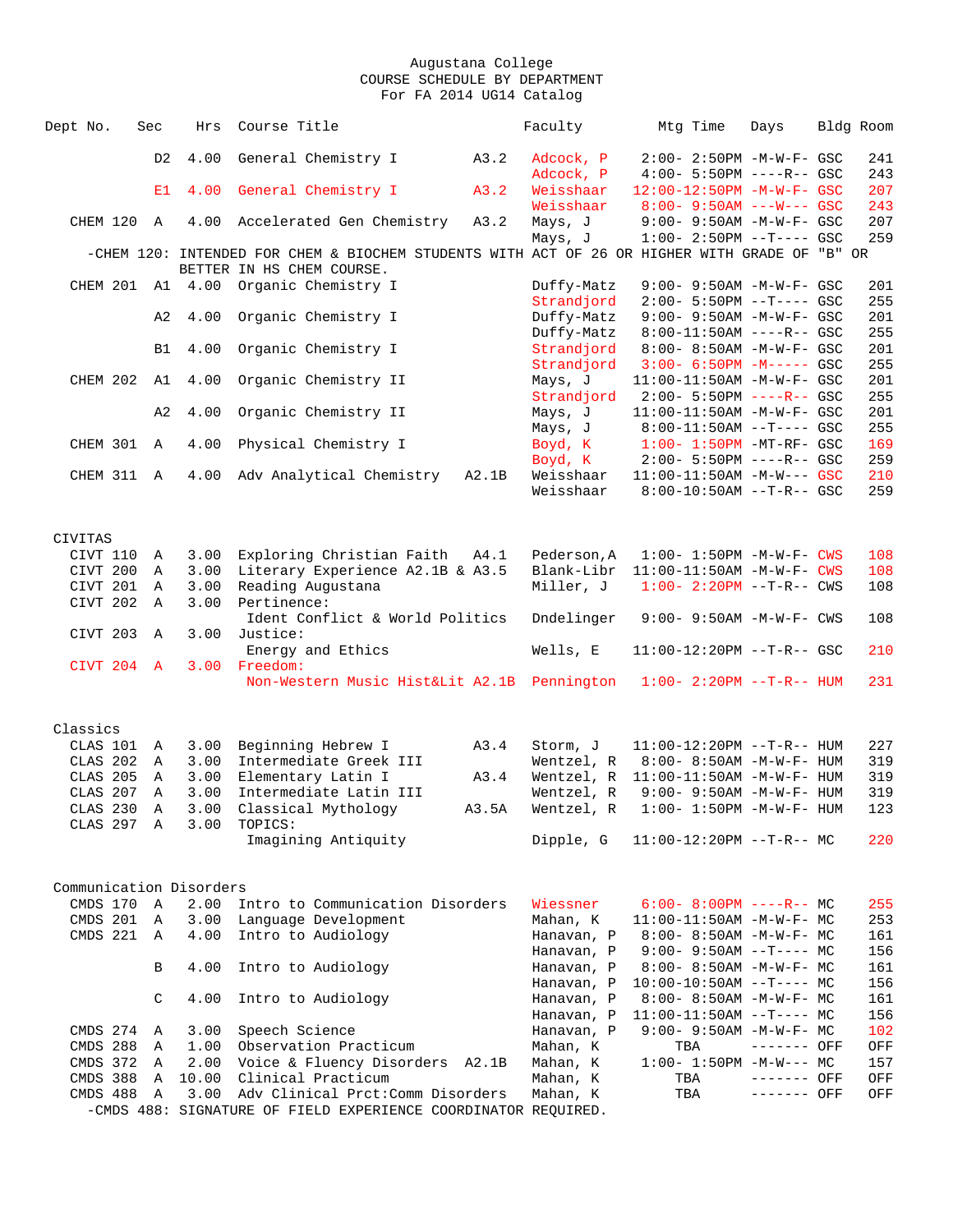| Dept No.                | Sec          | Hrs              | Course Title                                                                                                  | Faculty     | Mtg Time                            | Days        | Bldg Room  |
|-------------------------|--------------|------------------|---------------------------------------------------------------------------------------------------------------|-------------|-------------------------------------|-------------|------------|
| Communication Studies   |              |                  |                                                                                                               |             |                                     |             |            |
| COMM 110                | A            | 3.00             | Intro To Communication<br>A2.2                                                                                | Nitz, M     | 8:00- 8:50AM -M-W-F- HUM            |             | 331        |
|                         | B            | 3.00             | Intro To Communication<br>A2.2                                                                                | Bart, J     | $9:00 - 9:50AM - M - W - F - HUM$   |             | 331        |
|                         | C            | 3.00             | Intro To Communication<br>A2.2                                                                                | Bart, J     | 11:00-11:50AM -M-W-F- HUM           |             | 331        |
|                         | D            | 3.00             | Intro To Communication<br>A2.2                                                                                | Bart, H     | 12:00-12:50PM -M-W-F- HUM           |             | 331        |
|                         | Е            | 3.00             | Intro To Communication<br>A2.2                                                                                | Etler       | $11:00-12:20PM -T-R--HUM$           |             | 331        |
|                         | F            | 3.00             | Intro To Communication<br>A2.2                                                                                | Etler       | $8:30 - 9:50AM -T-R-- HUM$          |             | 331        |
| COMM 210                | Α            | 3.00             | Rhetorical Criticism<br>A2.1B                                                                                 | Bart, H     | $8:30 - 9:50AM -T-R-- HUM$          |             | 323        |
| COMM 270                | Α            | 4.00             | Advocacy and Argumentation A2.2                                                                               | Bart, H     | $11:00-12:50PM$ --T-R-- HUM         |             | 201        |
| COMM 290                | Α            | 4.00             | Communication Research                                                                                        | Nitz, M     | 10:40-11:50AM -M-W-F- HUM           |             | 301        |
| COMM 310                | Α            | 3.00             | Communication Theory                                                                                          | Bart, J     | $1:00 - 1:50PM - M - W - F - HUM$   |             | 301        |
| COMM 365                | A            | 3.00             | Public Relations                                                                                              | Nitz, M     | $1:00 - 2:20PM -T-R--HUM$           |             | 201        |
|                         |              |                  |                                                                                                               |             |                                     |             |            |
| Computer Science        |              |                  |                                                                                                               |             |                                     |             |            |
| COSC 105 A              |              | 1.00             | Advanced Spreadsheet Appl Softwr<br>COSC 105: ONLINE COURSE                                                   | Gray, S     | TBA                                 | ------- OFF | ONLN       |
| COSC 106 A              |              | 1.00             | Advanced Database Appl Software<br>COSC 106: ONLINE COURSE                                                    | Gray, S     | TBA                                 | ------- OFF | ONLN       |
| COSC 130                | A            | 3.00             | Ethical Issues in Tech A3.3A2.1B                                                                              | Gray, S     | $1:00 - 2:20PM -T-R--GSC$           |             | 141        |
| COSC 205                | Α            | 3.00             | Management Information Systems I                                                                              | Entwistle   | $11:00-12:20PM$ --T-R-- MC          |             | 002        |
|                         | B            | 3.00             | Management Information Systems I                                                                              | Entwistle   | $1:00-2:20PM -T-R--MC$              |             | 002        |
| COSC 210                | A            | 4.00             | Computer Science I                                                                                            | Shum, S     | $10:40 - 11:50AM$ -M-W-F- MC        |             | 157        |
| <b>COSC 210</b>         | B            | 4.00             | Computer Science I                                                                                            | Shum, S     | $8:40 - 9:50AM - M-W-F - MC$        |             | 157        |
| <b>COSC 226</b>         | A            | 3.00             | <b>CANCELED</b>                                                                                               |             |                                     |             |            |
| COSC 260                | A            | 3.00             | Computer Science III                                                                                          | Shum, S     | 12:00-12:50PM -M-W-F- MC            |             | 157        |
| COSC 315                | A            | 3.00             | Business Intelligence                                                                                         | Sougstad    | $9:00 - 9:50AM - M - W - F - MC$    |             | 002        |
|                         |              |                  |                                                                                                               |             |                                     |             |            |
| Economics<br>ECON 120   |              |                  |                                                                                                               |             |                                     |             |            |
|                         | Α            | 3.00             | Principles of Economics I<br>A3.3                                                                             | Nesiba, R   | $1:00 - 1:50PM - M - W - F - MC$    |             | 103        |
|                         | В            | 3.00             | Principles of Economics I<br>A3.3                                                                             | Nesiba, R   | 2:00- 2:50PM -M-W-F- MC             |             | 103        |
|                         | C            | 3.00             | Principles of Economics I<br>A3.3                                                                             | Eqqleston   | $11:00-12:20PM$ --T-R-- MC          |             | 153        |
|                         | D            | 3.00             | Principles of Economics I<br>A3.3                                                                             | Eqqleston   | $1:00-2:20PM -T-R--MC$              |             | 153        |
| ECON 121                | Α            | 3.00             | Principles of Economics II                                                                                    | Nesiba, R   | $8:30 - 9:50AM -T-R-- MC$           |             | 101        |
| ECON 270                | Α            | 4.00             | Statistics                                                                                                    | Sorenson, D | $8:00 - 8:50AM - M - W - F - MC$    |             | 153        |
|                         | B            | 4.00             | Statistics                                                                                                    | Sorenson, D | $9:00 - 9:50AM - M-W-F - MC$        |             | 153        |
|                         | C            | 4.00             | Statistics                                                                                                    | Lima, O     | 11:00-11:50AM -M-W-F- MC            |             | 153        |
|                         | $\mathbb{D}$ | 4.00             | Statistics                                                                                                    | Lima, 0     | 12:00-12:50PM -M-W-F- MC            |             | 153        |
|                         |              |                  | -ECON 270 A, B, C, D: MUST ALSO REGISTER FOR ECON 270L LAB SECTION.                                           |             |                                     |             |            |
| ECON 270L A             |              | 0.00             | ECON 270: Lab                                                                                                 | Staff       | $7:00-7:50PM$ ---W--- MC            |             | 001        |
|                         | B            | 0.00             | ECON 270: Lab                                                                                                 | Staff       | $10:00-10:50AM$ ----R-- MC          |             | 001        |
|                         | C            | 0.00             | ECON 270: Lab                                                                                                 | Staff       | $11:00-11:50AM$ ----R-- MC          |             | 001        |
|                         | D            | 0.00             | ECON 270: Lab                                                                                                 | Staff       | $1:00-1:50PM$ ----R-- MC            |             | 001        |
| ECON 321                | Α            | 3.00             | Intermediate Macroeconomics                                                                                   | Eggleston   | $11:00-11:50AM$ -M-W-F- MC          |             | 102        |
| ECON 373 A              |              | 3.00             | Econometrics                                                                                                  | Sorenson, D | 12:00-12:50PM -M-W-F- MC            |             | 102        |
| Ed of Deaf/Hard Hearing |              |                  |                                                                                                               |             |                                     |             |            |
| EDHH 323                | A            |                  | 3.00 Curriculum & Instruction                                                                                 | Soukup, M   | $8:30-9:50AM --T-R--MC$             |             | 161        |
| EDHH 487                |              | A 12.00          | Student Teach: Deaf Educ Elem                                                                                 | Fiala, R    | TBA                                 | ------- OFF | OFF        |
|                         |              | EDHH 489 A 12.00 | Student Teach: Deaf Educ MS/HS                                                                                | Fiala, R    | TBA                                 | ------- OFF | OFF        |
|                         |              |                  | -EDHH 487 & 489: SIGNATURE OF FIELD EXPERIENCE COORDINATOR REQUIRED.                                          |             |                                     |             |            |
| Education               |              |                  |                                                                                                               |             |                                     |             |            |
| EDUC 110                | A            | 3.00             | Found of American Education A3.3                                                                              | VanBockern  | $1:00 - 2:20PM -T-R--GSC$           |             | 101        |
|                         | B            |                  | 3.00 Found of American Education A3.3                                                                         |             | Hallenbeck 12:00-12:50PM -M-W-F- MC |             | 253        |
|                         |              |                  | -EDUC 110 A & B: INTENDED FOR STUDENTS PURSUING ENTRANCE TO TEACHER EDUC PROGRAM. REQUIRES 1-2                |             |                                     |             |            |
|                         |              |                  | HRS PER WEEK IN AREA SCHOOL.                                                                                  |             |                                     |             |            |
| EDUC 200L A             | $\mathbf{R}$ | 0.00             | Program Admission ePortfolio Lab<br>0.00 Program Admission ePortfolio Lab Andrews SE 11:00-11:50AM --T---- MC | Andrews, SE | $10:00-10:50AM$ --T---- MC          |             | 001<br>001 |

 B 0.00 Program Admission ePortfolio Lab Andrews,SE 11:00-11:50AM --T---- MC 001 -EDUC 200L A & B: MEETS 9/23, 9/30, 10/14, 10/28, 11/11 & 11/25. SHOULD REGISTER FOR EDUC 200L THE SAME SEMESTER YOU ENROLL IN EDUC 275.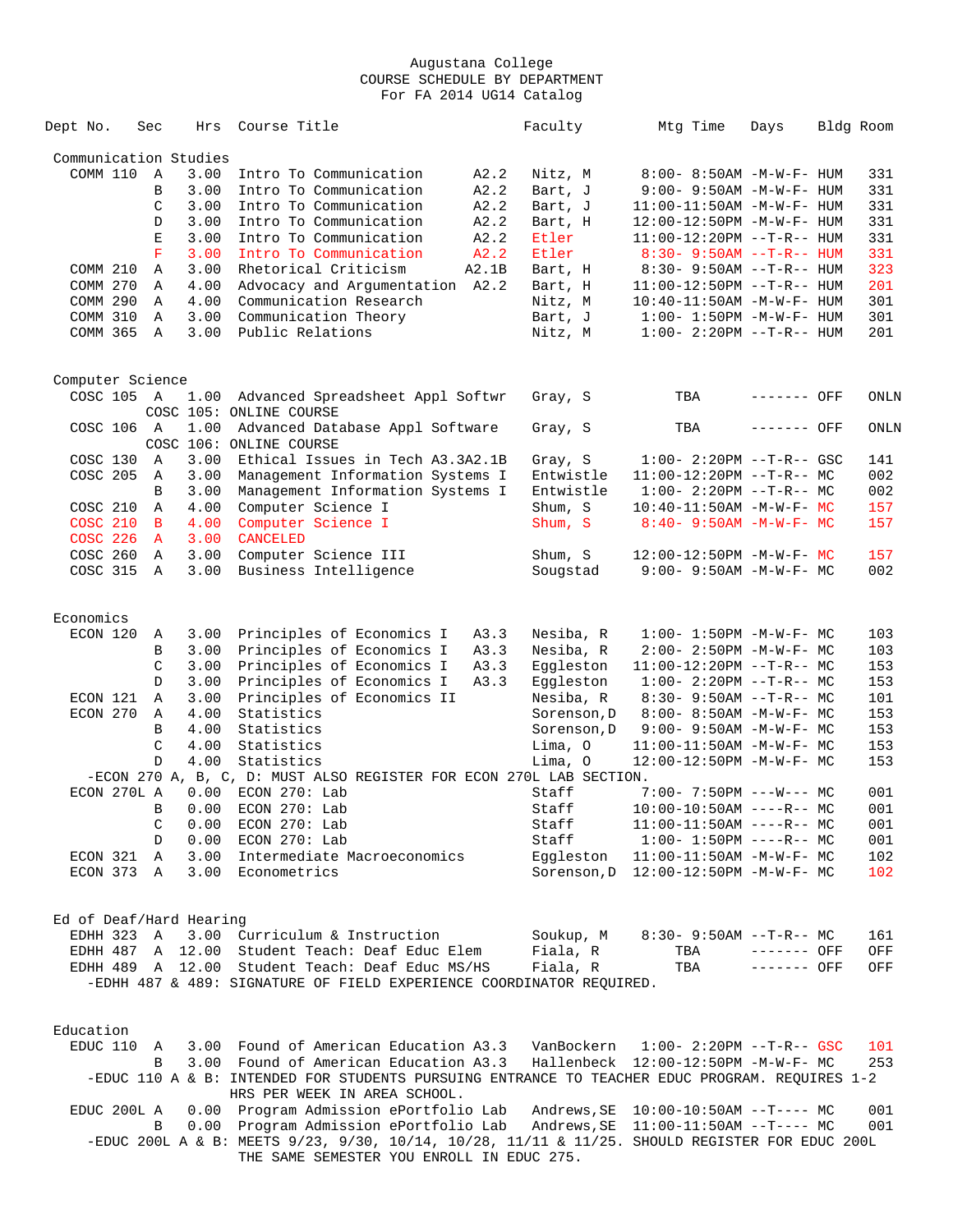| Hrs Course Title<br>Dept No.<br>Sec                                                                          |                                                        | Faculty                    | Mtg Time                            | Days         | Bldg Room  |  |
|--------------------------------------------------------------------------------------------------------------|--------------------------------------------------------|----------------------------|-------------------------------------|--------------|------------|--|
| Technology in Education<br>EDUC 219 A<br>3.00                                                                |                                                        |                            | Hanavan, P 11:00-11:50AM -M-W-F- MC |              | 001        |  |
| EDUC 245 A<br>3.00 Educ Psychology & Measurement                                                             |                                                        | Durr, A                    | $11:00-11:50AM$ -M-W-F- MC          |              | 257        |  |
| EDUC 245: NOT OPEN TO FRESHMEN.                                                                              |                                                        |                            |                                     |              |            |  |
| EDUC 275 A<br>3.00                                                                                           | Teach Learn Connect Method A2.1B                       |                            | Ashworth 9:00- 9:50AM --T-R-- MC    |              | 164        |  |
| 3.00 Teach Learn Connect Method A2.1B<br>B                                                                   |                                                        |                            |                                     |              | 164        |  |
| -EDUC 275 A & B: NOT OPEN TO FRESHMEN. EDUC 245 IS A PRE OR COREQUISITE FOR EDUC 275. REQUIRES               |                                                        |                            |                                     |              |            |  |
|                                                                                                              | 4 HRS OF PRACTICUM PER WEEK SCHEDULED BETWEEN 8AM-3PM. |                            |                                     |              |            |  |
| 2.00 Children's Literature<br>EDUC 290 A                                                                     |                                                        | Laurich                    | $11:00-11:50AM -M-W--- MC$          |              | 164        |  |
| -EDUC 290: ADMITTED TEACHER EDUC STUDENTS ONLY. REQUIRES 4-6 HRS OF OBSERVATION & PARTICIPATION              |                                                        |                            |                                     |              |            |  |
| IN AREA SCHOOLS.                                                                                             |                                                        |                            |                                     |              |            |  |
| EDUC 300L A 0.00 Pre-Student Teach ePortfolio Lab Andrews, SE 10:00-10:50AM --T---- MC                       |                                                        |                            |                                     |              | 001        |  |
| 0.00 Pre-Student Teach ePortfolio Lab Andrews, SE 11:00-11:50AM --T---- MC<br>$\mathbf{B}$                   |                                                        |                            |                                     |              | 001        |  |
| -EDUC 300L A & B: MEETS 9/9, 9/16, 10/7, 11/4, 11/18 & 12/2. SHOULD REGISTER FOR EDUC 300L THE               |                                                        |                            |                                     |              |            |  |
|                                                                                                              | SEMESTER PRIOR TO STUDENT TEACHING.                    |                            |                                     |              |            |  |
| EDUC 301 A 2.00 Methods Teaching Elem/MS Science                                                             |                                                        | Hall, C                    | $2:00 - 2:50PM -M-W-F - GSC$        |              | 163        |  |
| -EDUC 301: REQUIRES OBSERVATION & TEACHING IN ELEM SCHOOLS.                                                  |                                                        |                            |                                     |              |            |  |
| EDUC 320 A<br>3.00 Methods Teach and Assess Writing                                                          |                                                        |                            | Laurich 8:00-8:50AM -M-W-F- MC      |              | 164        |  |
| -EDUC 320: PREREQ: ADMITTED TEACHER EDUC STUDENTS ONLY & EDUC 290. MUST ALSO REGISTER FOR EDUC               |                                                        |                            |                                     |              |            |  |
| 325. PLAN TO SPEND 2 HRS IN FIELD 1 MORNING PER WEEK.                                                        |                                                        |                            |                                     |              |            |  |
| EDUC 325 A 3.00 Methods Teach and Assess Reading                                                             |                                                        | Laurich                    | $9:00 - 9:50AM - M - W - F - MC$    |              | 164        |  |
| -EDUC 325: PREREQ: ADMITTED TEACHER EDUC STUDENTS ONLY & EDUC 290. MUST ALSO REGISTER FOR EDUC               |                                                        |                            |                                     |              |            |  |
| 320. PLAN TO SPEND 2 HRS IN FIELD 1 MORNING PER WEEK.                                                        |                                                        |                            |                                     |              |            |  |
| EDUC 330 A 3.00 Foundations&Methods-Middle Level                                                             |                                                        | Durr, A                    | $2:00 - 2:50PM -M-W-F - MC$         |              | 102        |  |
| -EDUC 330: ADMITTED TEACHER EDUC STUDENTS ONLY.                                                              |                                                        |                            |                                     |              |            |  |
| EDUC 335 A<br>3.00 Literacy in the Content Area                                                              |                                                        |                            |                                     |              | 164        |  |
| -EDUC 335: ADMITTED TEACHER EDUC STUDENTS ONLY.                                                              |                                                        |                            |                                     |              |            |  |
| 3.00 Adolescent Development<br>$EDUC$ 345 A                                                                  | A1.2                                                   |                            | Durr, A 1:00- 1:50PM - M-W-F- MC    |              | 102        |  |
| -EDUC 345: ADMITTED TEACHER EDUC STUDENTS ONLY.                                                              |                                                        |                            |                                     |              |            |  |
| EDUC 350 A 2.00 Teaching Soc Studies Elem & MS                                                               |                                                        | Ashworth                   | $12:00-12:50PM -M-W--- MC$          |              | 161        |  |
| -EDUC 350: ADMITTED TEACHER EDUC STUDENTS ONLY. REQUIRES 4-6 HRS OF OBSERVATION & PARTICIPATION              |                                                        |                            |                                     |              |            |  |
| IN AREA SCHOOLS.                                                                                             |                                                        |                            |                                     |              |            |  |
| EDUC 355 A<br>3.00 Human Relations in Education                                                              |                                                        | Ashworth                   | $1:00-2:20PM -T-R--MC$              |              | 164<br>220 |  |
| EDUC 360 A<br>3.00 Found of English as New Language<br>0.00<br>Student Teacher ePortfolio Lab<br>EDUC 400L A |                                                        | Andrews, SE<br>Andrews, SE | $2:00 - 2:50PM -M-W-F-MC$<br>TBA    | $-----MC$    |            |  |
| -EDUC 400L: SHOULD REGISTER FOR EDUC 400L THE SEMESTER OF STUDENT TEACHING.                                  |                                                        |                            |                                     |              |            |  |
| EDUC 470 A 12.00 Student Teach: All Grades                                                                   |                                                        | Fiala, R                   | TBA                                 | $-----$ OFF  | OFF        |  |
| EDUC 471 A 12.00 Student Teach: Middle School                                                                |                                                        |                            | Fiala, R TBA                        | $-----$ OFF  | OFF        |  |
| EDUC 472 A 12.00 Student Teach: Elementary                                                                   |                                                        | Fiala, R                   | TBA                                 | $------$ OFF | OFF        |  |
| EDUC 473 A 12.00 Student Teach: Kindergarten                                                                 |                                                        | Fiala, R                   | TBA                                 | $-----$ OFF  | OFF        |  |
| EDUC 474 A 12.00 Student Teach: Secondary                                                                    |                                                        | Fiala, R                   | TBA                                 | $------$ OFF | OFF        |  |
| -EDUC 470, 471, 472, 473 & 474: SIGNATURE OF FIELD EXPERIENCE COORDINATOR REQUIRED.                          |                                                        |                            |                                     |              |            |  |
|                                                                                                              |                                                        |                            |                                     |              |            |  |

English

| ENGL 110 | Α            | 4.00 | First-Year Composition           | A2.1A | Looney, S  | $8:00-8:50AM$ -MT-RF- HUM         | 102 |
|----------|--------------|------|----------------------------------|-------|------------|-----------------------------------|-----|
|          | B            | 4.00 | First-Year Composition           | A2.1A | Hanson, D  | $10:40 - 11:50AM$ $-M-W-F-$ HUM   | 102 |
|          | C            | 4.00 | First-Year Composition           | A2.1A | Gerling    | 11:00-11:50AM -MT-RF- HUM         | 202 |
|          | D            | 4.00 | First-Year Composition           | A2.1A | Carlson, L | 12:00-12:50PM -MT-RF- HUM         | 102 |
|          | E            | 4.00 | First-Year Composition           | A2.1A | Carlson, L | $1:00-1:50PM -MT-RF - HUM$        | 102 |
|          | F            | 4.00 | First-Year Composition           | A2.1A | Gerling    | $2:00-2:50PM -MT-RF-HUM$          | 102 |
|          | G            | 4.00 | First-Year Composition           | A2.1A | McGoey     | $9:00 - 9:50AM - MT - RF - HUM$   | 202 |
|          | $\mathbf{V}$ | 4.00 | First-Year Composition           | A2.1A | Nelson, C  | $1:00-1:50PM -MTWRF-HUM$          | 331 |
|          | W            | 4.00 | First-Year Composition           | A2.1A | Nelson, C  | 2:00- 2:50PM -MTWRF- HUM          | 331 |
| ENGL 115 | A            | 3.00 | News Reporting & Writing         | A2.1B | Blank-Libr | $1:00 - 1:50PM -M-W-F - HUM$      | 202 |
| ENGL 200 | A            | 3.00 | Literary Experience A2.1B & A3.5 |       | Nelson, C  | $8:30 - 9:50AM -T-R-$ HUM         | 201 |
|          | B            | 3.00 | Literary Experience A2.1B & A3.5 |       | Gohl, J    | $8:30 - 9:50AM -T-R-$ HUM         | 103 |
|          | C            | 3.00 | Literary Experience A2.1B & A3.5 |       | Looney, S  | $9:00 - 9:50AM - M - W - F - HUM$ | 103 |
|          | D            | 3.00 | Literary Experience A2.1B & A3.5 |       | Boyens, B  | $11:00-11:50AM -M-W-F- HUM$       | 103 |
|          | E            | 3.00 | Literary Experience A2.1B & A3.5 |       | Looney, S  | 12:00-12:50PM -M-W-F- HUM         | 103 |
|          | F            | 3.00 | Literary Experience A2.1B & A3.5 |       | Boyens, B  | $1:00 - 1:50PM - M - W - F - HUM$ | 103 |
| ENGL 215 | A            | 3.00 | Newspaper Writing: Sports A2.1B  |       | Miller, J  | $2:00 - 2:50PM -M-W-F- HUM$       | 103 |
| ENGL 226 | $\mathbf{A}$ | 3.00 | World Literature II<br>A3.1B     |       | Hanson, D  | $9:00 - 9:50AM - M - W - F - HUM$ | 102 |
| ENGL 230 | A            | 3.00 | Intro to British Literary Hist   |       | Hicks, P   | $1:00 - 2:20PM -T-R--HUM$         | 123 |
| ENGL 311 | $\Delta$     | 3.00 | Advanced Composition             | A2.1B | Hicks, P   | $9:00 - 9:50AM - M - W - F - HUM$ | 201 |
|          |              |      |                                  |       |            |                                   |     |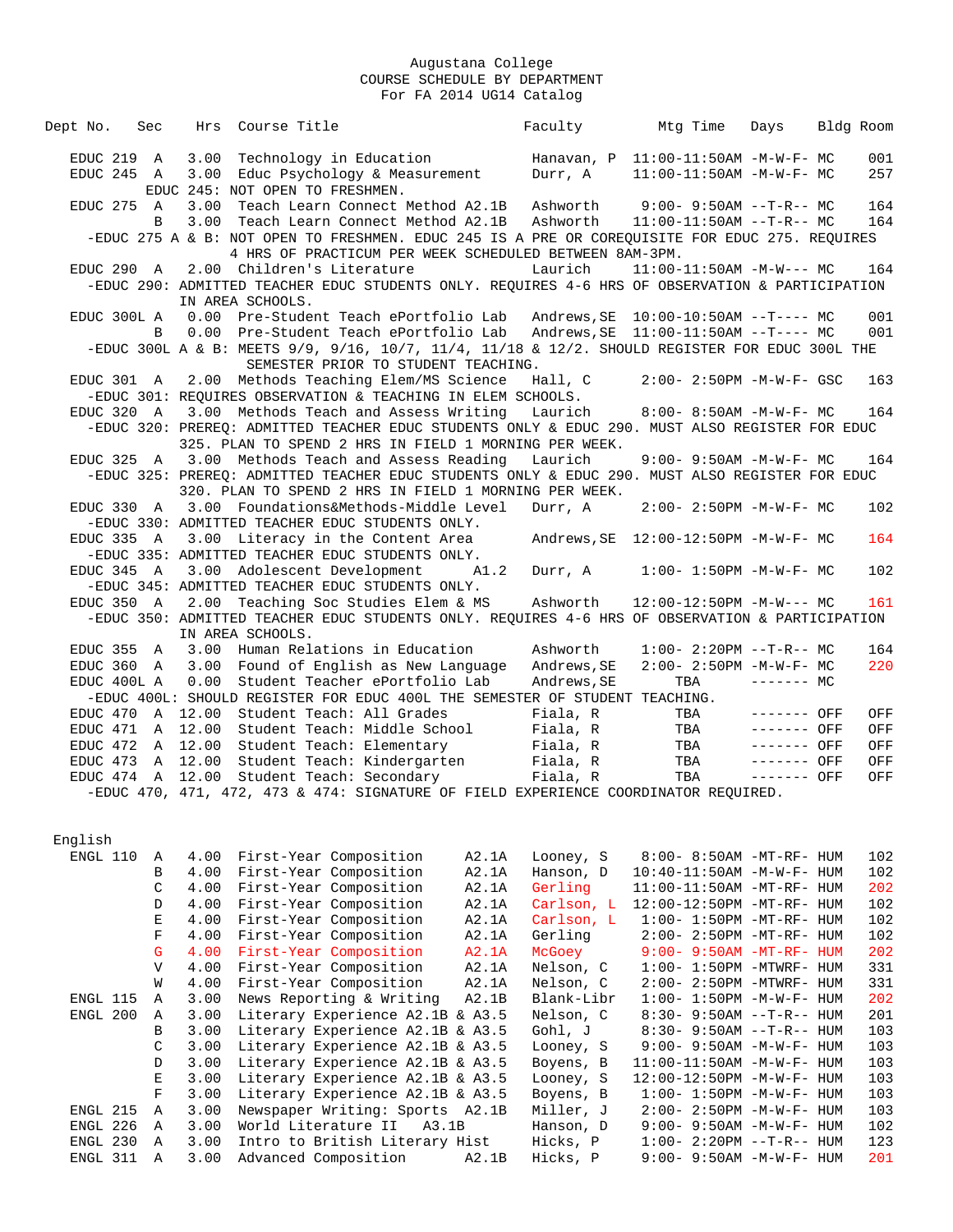| Dept No.         | Sec          | Hrs                     | Course Title                                                     |       | Faculty                | Mtg Time                           | Days         | Bldg Room |      |
|------------------|--------------|-------------------------|------------------------------------------------------------------|-------|------------------------|------------------------------------|--------------|-----------|------|
| ENGL 340 A       |              | 3.00                    | Seminar in Non-Western Lit A3.6                                  |       | Hanson, D              | $1:00 - 1:50PM - M - W - F - HUM$  |              |           | 323  |
| Exercise Science |              |                         |                                                                  |       |                        |                                    |              |           |      |
| EXSC 265 A       |              | 2.00                    | Theory & Tech of Strenth & Cond                                  |       | Chambers               | $12:00-12:50PM$ --T-R-- ELMN       |              |           | 180  |
| EXSC 277         | Α            | 2.00                    | Motor Development                                                |       | VanSchepen             | $11:00-11:50AM$ --T-R-- ELMN       |              |           | 230  |
| EXSC 325         | A            | 3.00                    | Kinesiology/Biomechanics                                         |       | Herrmann, S            | 8:00- 8:50AM -M-W-F- ELMN          |              |           | 230  |
| EXSC 360         | A            | 3.00                    | Fitness Measure & Exerc Prescrip                                 |       | Barkley, S             | $9:00 - 9:50AM -M-W-F - ELMN$      |              |           | 241  |
| EXSC 490 A       |              | 1.00                    | Fitness Seminar                                                  |       | Barkley, S             | $9:00 - 9:50AM$ ----R-- ELMN       |              |           | 230  |
| French           |              |                         |                                                                  |       |                        |                                    |              |           |      |
| FREN 110         | A<br>в       | <b>CANCELED</b>         | 3.00 Intro to French I                                           | A3.4  | Fish                   | $11:00-11:50AM$ -M-W-F- HUM        |              |           | 320  |
| FREN 210         | $\mathbb{A}$ | 4.00                    | Intermediate French I                                            |       | Fish                   | $2:00 - 2:50PM - MTWR - - HUM$     |              |           | 320  |
| FREN 396 A       |              | <b>CANCELED</b>         |                                                                  |       |                        |                                    |              |           |      |
| FREN 397 A       |              |                         | 3.00 Topics in Francophone Civ & Cult                            |       |                        |                                    |              |           |      |
|                  |              |                         | Advanced French Conversation                                     |       | Fish                   | $8:30 - 9:50AM -T-R--HUM$          |              |           | 325  |
| FREN 400 A       |              |                         | 1.00 Honors Thesis<br>-FREN 400: INSTRUCTOR PERMISSION REQUIRED. |       | Fish                   | TBA                                | ------- HUM  |           |      |
| General Studies  |              |                         |                                                                  |       |                        |                                    |              |           |      |
| GENL 097 A       |              | 1.00                    | New Student Seminar                                              | A1.1  | Staff                  | $10:00-10:50AM$ ----R-- ADMN       |              |           |      |
| GENL 107         |              | A 16.00                 | The Washington Semester                                          |       | Wanless, E             | TBA                                | ------- OFF  |           | INTR |
| GENL 116         | $\mathbf{A}$ | 1.00                    | Becoming a Master Student                                        |       | Howard, J<br>Enright   | $10:00-10:50$ AM $--T---$ LIBR 229 |              |           |      |
| GENL 492 A       |              | 3.00                    | Senior Capstone:                                                 | A4.3  |                        |                                    |              |           |      |
|                  |              |                         | No Man is an Island                                              |       | Hall, C<br>Lewis, A    | $11:00-11:50AM$ -M-W-F- GSC        |              |           | 169  |
|                  |              |                         |                                                                  |       | Hall, C<br>Lewis, A    | $11:00-12:50PM$ --T---- GSC        |              |           | 169  |
|                  | В            | 3.00                    | Revolutionary Fiction: Cuba                                      |       | Cabrera<br>Conover     | $8:30 - 9:50AM -T-R-- HUM$         |              |           | 301  |
|                  | C            | 3.00                    | Great Britain and the Great War                                  |       | Hicks, P<br>Preston, M | $11:00-12:20PM -T-R--MC$           |              |           | 201  |
|                  | D            | 3.00                    | Native Amer Cultural & Econ Hist                                 |       | Karr, L<br>Wright, R   | $6:00-9:00PM -M--- MC$             |              |           | 202  |
|                  |              | Geography/Earth Science |                                                                  |       |                        |                                    |              |           |      |
| GEOG 220 A       |              |                         | 2.00 Geography & Earth/Space Science                             |       | Rentschler<br>Kallas   | $6:00-8:00PM -M--- MC$             |              |           | 164  |
|                  |              |                         |                                                                  |       | Rentschler<br>Kallas   | $6:00-8:00PM -M--- -$ MC           |              |           | 001  |
|                  |              |                         |                                                                  |       |                        |                                    |              |           |      |
| German           |              |                         |                                                                  |       |                        |                                    |              |           |      |
| GERM 110         | A            |                         | 3.00 Intro to German I                                           | A3.4  | Lhotzky, M             | $9:00 - 9:50AM - M - W - F - HUM$  |              |           | 301  |
|                  | B            |                         | 3.00 Intro to German I                                           | A3.4  | Lhotzky, S             | $1:00 - 1:50PM - M - W - F - HUM$  |              |           | 302  |
| GERM 210         | Α            | 4.00                    | Intermediate German I                                            |       | Lhotzky, S             | $2:00 - 2:50PM - MTW - F - HUM$    |              |           | 302  |
| GERM 321         | Α            | 4.00                    | German Conv & Comp II                                            | A2.1B | Lhotzky, S             | 12:00-12:50PM -MTW-F- HUM          |              |           | 301  |
| GERM 400         | A            | 1.00                    | Honors Thesis                                                    |       | Lhotzky, S             | TBA                                | $------$ HUM |           |      |
|                  |              |                         | -GERM 400: INSTRUCTOR SIGNATURE REQUIRED.                        |       |                        |                                    |              |           |      |
| Gerontology      |              |                         |                                                                  |       |                        |                                    |              |           |      |
| GERO 220 A       |              |                         | 3.00 Social Gerontology                                          |       | Schrader, S            | $6:00-9:00PM -M--- MC$             |              |           | 153  |
|                  |              | Government/Intl Affairs |                                                                  |       |                        |                                    |              |           |      |
| GOVT 110         | A            |                         | 3.00 Intro to Government                                         | A3.3  | Wanless, E             | $9:00 - 9:50AM - M - W - F - MC$   |              |           | 255  |
|                  | B            | 3.00                    | Intro to Government                                              | A3.3  | Schotten               | 12:00-12:50PM -M-W-F- MC           |              |           | 264  |
|                  | C            | 3.00                    | Intro to Government                                              | A3.3  | Johnson, Jl            | $1:00 - 1:50PM - M - W - F - MC$   |              |           | 264  |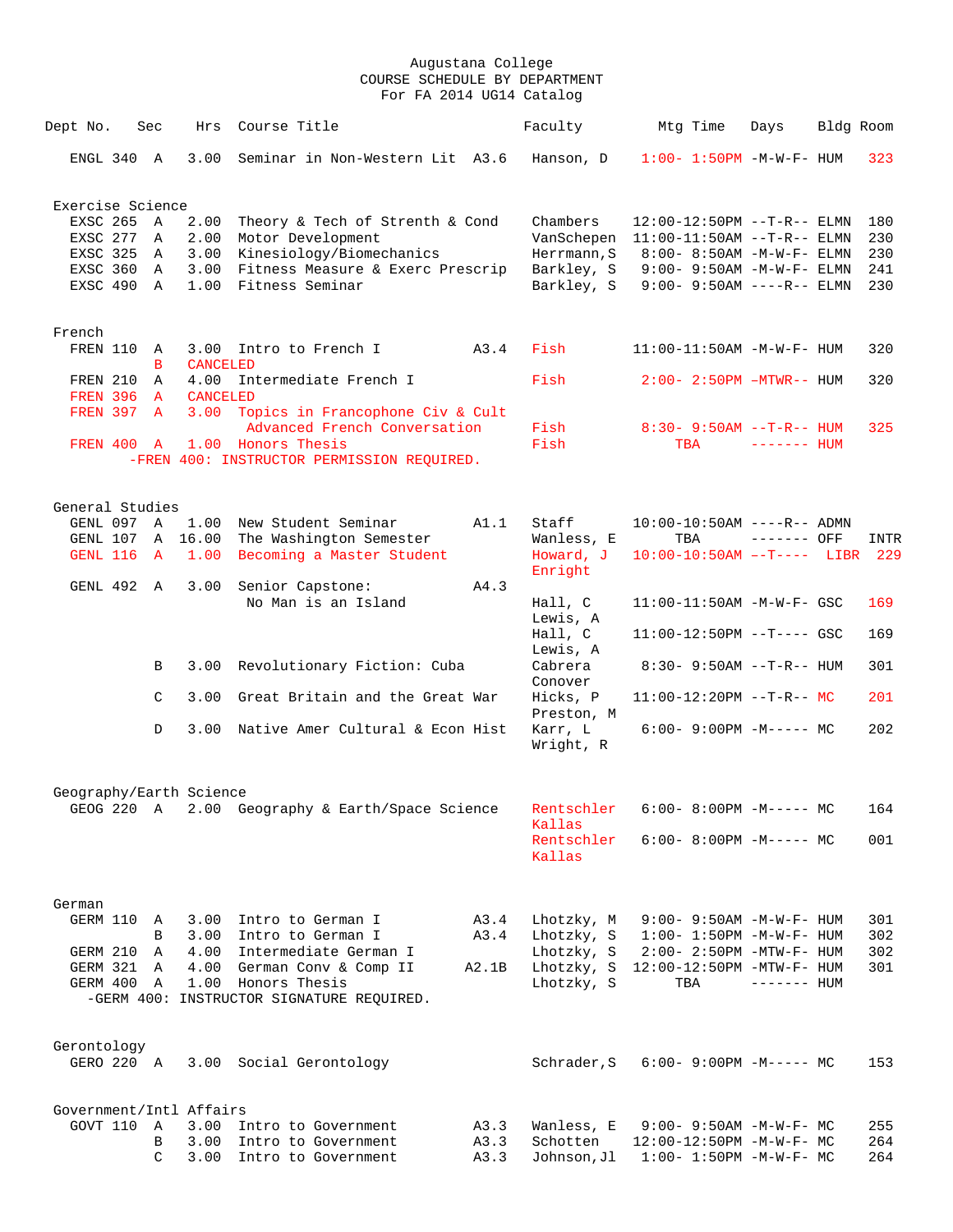| Dept No.            | Sec          | Hrs                     | Course Title                                                     |       | Faculty     | Mtg Time                              | Days         | Bldg Room |            |
|---------------------|--------------|-------------------------|------------------------------------------------------------------|-------|-------------|---------------------------------------|--------------|-----------|------------|
| GOVT 120            | A            | 3.00                    | Politics in a Diverse World A3.6                                 |       | Dndelinger  | $8:30-9:50AM --T-R--MC$               |              |           | 202        |
|                     | B            | 3.00                    | Politics in a Diverse World A3.6                                 |       | Dndelinger  | $1:00-2:20PM -T-R--MC$                |              |           | 202        |
| GOVT 190            | Α            | 3.00                    | Humans in Conflict                                               | A1.2  | Wanless, E  | 11:00-11:50AM -M-W-F- MC              |              |           | 264        |
| GOVT 285            | Α            | 3.00                    | The Quest for Justice                                            |       | Johnson, Jl | $2:00-2:50PM -M-W-F-MC$               |              |           | 264        |
| GOVT 335            | A            | 3.00                    | Elections, Public Opinion & Media                                |       | Wanless, E  | 8:00- 8:50AM -M-W-F- MC               |              |           | 255        |
| GOVT 345            | A            | 3.00                    | Ident Cnflct & Wld Pol A3.6&2.1B                                 |       | Dndelinger  | 9:00- 9:50AM -M-W-F- CWS              |              |           | 108        |
| GOVT 360            | Α            | 4.00                    | Con Law: Government Powers                                       |       | Schotten    | $1:00-2:50PM -T-R--MC$                |              |           | 264        |
| GOVT 390            | A            | 2.00                    | Research Seminar                                                 | A2.1B | Johnson, Jl | TBA                                   | $-----MC$    |           |            |
| GOVT 391 A          |              | 2.00                    | Honors Seminar                                                   | A2.1B | Johnson, Jl | TBA                                   | $------MC$   |           |            |
|                     |              |                         |                                                                  |       |             |                                       |              |           |            |
|                     |              |                         |                                                                  |       |             |                                       |              |           |            |
| History<br>HIST 110 | Α            | 3.00                    | Western Civilization I                                           | A3.1A | Conover     | 8:00- 8:50AM -M-W-F- MC               |              |           | 202        |
|                     | В            | 3.00                    | Western Civilization I                                           | A3.1A |             | $9:00 - 9:50AM - M - W - F - MC$      |              |           | 202        |
|                     | $\mathsf C$  |                         |                                                                  |       | Conover     |                                       |              |           |            |
|                     |              | 3.00                    | Western Civilization I                                           | A3.1A | Preston     | 11:00-11:50AM -M-W-F- MC              |              |           | 202        |
|                     | D            | 3.00                    | Western Civilization I                                           | A3.1A | Pehl, M     | 12:00-12:50PM -M-W-F- MC              |              |           | 257        |
|                     | $\mathbf E$  | 3.00                    | Western Civilization I                                           | A3.1A | Pehl, M     | $1:00-1:50PM -M-W-F-MC$               |              |           | 202        |
|                     | $\mathbf F$  | 3.00                    | Western Civilization I                                           | A3.1A | Mullin, M   | 11:00-12:20PM --T-R-- HUM             |              |           | 123        |
| HIST 111            | A            | 3.00                    | Western Civilization II                                          | A3.1B | Preston, M  | 12:00-12:50PM -M-W-F- MC              |              |           | 202        |
| HIST 112            | $\mathbf{A}$ | <b>CANCELED</b>         |                                                                  |       |             |                                       |              |           |            |
| HIST 114            | A            | 3.00                    | Western Civ. I (Honors)                                          | A3.1A | Dipple, G   | $9:00 - 9:50AM - M-W-F - MC$          |              |           | 161        |
| HIST 120            | A            | 3.00                    | American Exper. to 1877                                          | A3.1B | Mullin, M   | $2:00-2:50PM -M-W-F-MC$               |              |           | 257        |
| HIST 297            | A            | 3.00                    | TOPICS:                                                          |       |             |                                       |              |           |            |
|                     |              |                         | Imagining Antiquity                                              |       | Dipple, G   | $11:00-12:20PM$ --T-R-- MC            |              |           | 220        |
| HIST 315            | A            | 3.00                    | The United States Since 1945                                     |       | Pehl, M     | $1:00-2:20PM -T-R--MC$                |              |           | 102        |
| HIST 352            | A            | 3.00                    | History of Lakota/Dakota                                         | A3.6  | Mullin, M   | $11:00-11:50AM$ -M-W-F- MC            |              |           | 201        |
| HIST 490            | A            | 3.00                    | Senior Seminar                                                   | A2.1B | Preston, M  | $9:00 - 9:50AM - M - W - F - MC$      |              |           | 220        |
|                     |              |                         |                                                                  |       |             |                                       |              |           |            |
| Health              |              |                         |                                                                  |       |             |                                       |              |           |            |
| HLTH 216 A          |              | 2.00                    | Stress Management                                                |       |             | VanLaecken 12:00-12:50PM -M-W--- ELMN |              |           | 241        |
| HLTH 222 A          |              | 2.00                    | Nutrition & Exercise                                             |       | Scholten, S | $11:00-11:50AM$ --T-R-- ELMN          |              |           | 241        |
| HLTH 242 A          |              | 2.00                    | Personal Health                                                  |       | VanLaecken  | $2:00 - 2:50PM -M-W---$ ELMN          |              |           | 241        |
| HLTH 365 A          |              | 2.00                    | Medical Aspects of Sport                                         |       | Boyens, S   | $2:00 - 3:40PM - M--- -$ ELMN         |              |           | 230        |
|                     |              |                         |                                                                  |       |             |                                       |              |           |            |
|                     |              |                         |                                                                  |       |             |                                       |              |           |            |
|                     |              | International Studies   |                                                                  |       |             |                                       |              |           |            |
|                     |              |                         | INST 200 A 1.00 Living & Learning Abroad                         |       | Grinager,D  | $3:00 - 3:50PM$ ----R-- HUM           |              |           | 123        |
|                     |              |                         | -INST 200: MEETS $2^{ND}$ HALF OF SEMESTER - OCT 23 THRU DEC 11. |       |             |                                       |              |           |            |
|                     |              |                         | INST 390 A 1.00 Senior Research Project                          |       | Nitz, M     | TBA                                   | ------- OFF  |           | <b>OFF</b> |
|                     |              |                         |                                                                  |       |             |                                       |              |           |            |
|                     |              | Sign Lang. Interpreting |                                                                  |       |             |                                       |              |           |            |
| INTR 201            | A            | 2.00                    | Intro to Interpreting                                            |       | Gundersn, C | $12:00-12:50PM$ --T-R-- MC            |              |           | 157        |
| INTR 334            | A            | 3.00                    | American Sign Language V                                         |       | Dyce, M     | $10:40-11:50AM$ -M-W--- MC            |              |           | 254        |
| INTR 340            | Α            | 3.00                    | Interpretation I                                                 | A2.1B | Dyce, M     | $10:40-11:50AM$ --T-R-- MC            |              |           | 254        |
| INTR 344            | Α            | 3.00                    | Amer Sign Language to English II                                 |       | Dyce, M     | $8:30 - 9:50AM - M-W--- MC$           |              |           | 254        |
| INTR 345            | A            | 3.00                    | English to Amer Sign Language II                                 |       | Dyce, M     | $8:30 - 9:50AM -T-R--MC$              |              |           | 254        |
|                     |              |                         |                                                                  |       |             |                                       |              |           |            |
| Journalism          |              |                         |                                                                  |       |             |                                       |              |           |            |
| <b>JOUR 095</b>     | $\mathbb A$  | 1.00                    | Journalism Participation                                         |       |             |                                       |              |           |            |
|                     |              |                         | MIRROR                                                           |       | Miller, J   | TBA                                   | ------- HUM  |           | 222        |
|                     | В            | 1.00                    | <b>EDDA</b>                                                      |       | Blank-Libr  | TBA                                   | $------$ HUM |           | 221        |
| <b>JOUR 115</b>     | Α            | 3.00                    | News Reporting & Writing                                         | A2.1B | Blank-Libr  | $1:00 - 1:50PM - M - W - F - HUM$     |              |           | 202        |
| <b>JOUR 215</b>     | Α            | 3.00                    | Newspaper Writing: Sports                                        | A2.1B | Miller, J   | 2:00- 2:50PM -M-W-F- HUM              |              |           | 103        |
| <b>JOUR 239</b>     | Α            | 3.00                    | Advanced Journalism                                              | A2.1B | Gale, D.    | 9:00- 9:50AM -M-W-F- HUM              |              |           | 226        |
| <b>JOUR 242</b>     | A            | 3.00                    | Editorial Skills I: Copy Editing                                 |       | Gale, D.    | $1:00 - 2:20PM -T-R--HUM$             |              |           | 106        |
| JOUR 245 A          |              | 3.00                    | Photojournalism                                                  |       | Blank-Libr  | $2:00 - 2:50PM - M - W - F - CVA$     |              |           | 181A       |
|                     |              |                         |                                                                  |       |             |                                       |              |           |            |
|                     |              |                         |                                                                  |       |             |                                       |              |           |            |
| Mathematics         |              |                         |                                                                  |       |             |                                       |              |           |            |
| MATH 110 A          |              | 3.00                    | Structure of Mathematics                                         |       | Smith, Jay  | $9:00 - 9:50AM - M - W - F - GSC$     |              |           | 169        |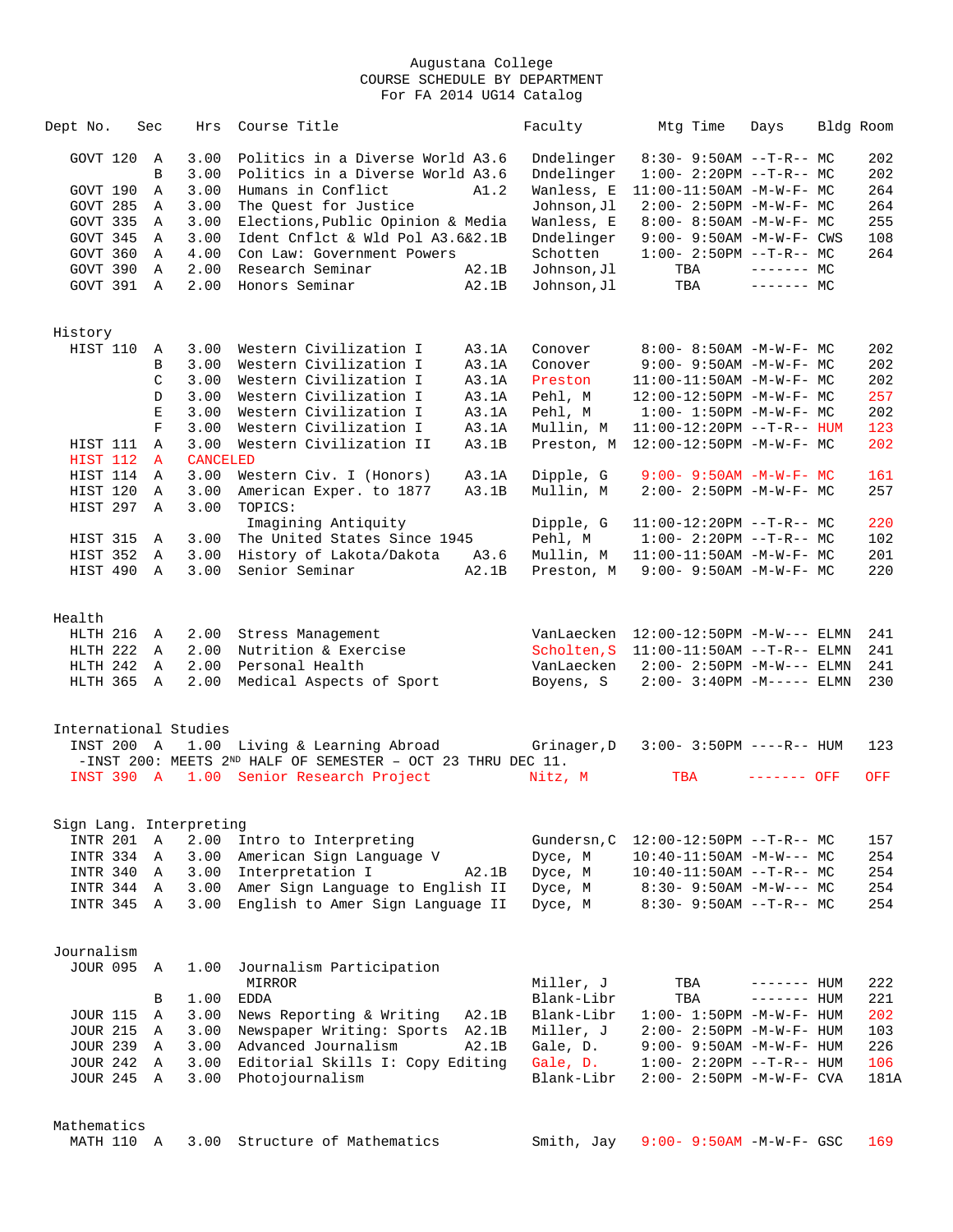| Dept No.          | Sec          | Hrs          | Course Title                                                                                  |       | Faculty     | Mtg Time                              | Days         | Bldg Room |     |
|-------------------|--------------|--------------|-----------------------------------------------------------------------------------------------|-------|-------------|---------------------------------------|--------------|-----------|-----|
| MATH 113 A        |              | 3.00         | Methods of Teaching Elem Math                                                                 |       | Laurich     | $1:00 - 1:50PM -M-W-F-MC$             |              |           | 164 |
|                   |              | WEEK.        | -MATH 113: ADMITTED TEACHER EDUC STUDENTS ONLY. PLAN TO SPEND 1 HR IN THE FIELD 1 MORNING PER |       |             |                                       |              |           |     |
| MATH 140          | Α            | 3.00         | Quantitative Reasoning                                                                        | A2.3  | Sorenson, T | $11:00-11:50AM$ -M-W-F- HUM           |              |           | 201 |
|                   | B            | 3.00         | Quantitative Reasoning                                                                        | A2.3  | Gregg, M    | $1:00 - 1:50PM -M-W-F - HUM$          |              |           | 201 |
|                   | $\mathbf V$  | 3.00         | Quantitative Reasoning                                                                        | A2.3  | Sorenson, T | $9:00-9:50AM -MTWRF-MC$               |              |           | 103 |
| MATH 150          | Α            | 4.00         | Pre-Calculus                                                                                  | A2.3  | Olson, C    | 11:00-11:50AM -MTW-F- GSC             |              |           | 207 |
|                   | B            | 4.00         | Pre-Calculus                                                                                  | A2.3  | Olson, C    | 2:00- 2:50PM -MTW-F- GSC              |              |           | 207 |
| MATH 151          | Α            | 4.00         | Calculus I                                                                                    | A2.3  |             | Smith, Jay 12:00-12:50PM -MTW-F- GSC  |              |           | 241 |
|                   | B            | 4.00         | Calculus I                                                                                    | A2.3  | Smith, Jay  | $2:00 - 2:50PM - MTW - F - HUM$       |              |           | 202 |
|                   | C            | 4.00         | Calculus I                                                                                    | A2.3  | Gregg, M    | $9:00 - 9:50AM - MTW - F - HUM$       |              |           | 231 |
| MATH 152          | Α            | 4.00         | Calculus II                                                                                   | A2.3  | Erickson, L | 8:00- 8:50AM -MTW-F- HUM              |              |           | 202 |
|                   | B            | 4.00         | Calculus II                                                                                   | A2.3  | Erickson, L | 12:00-12:50PM -MTW-F- HUM             |              |           | 202 |
| MATH 200          | Α            | 3.00         | Foundations of Mathematics                                                                    |       | Gregg, M    | 8:00- 8:50AM -M-W-F- HUM              |              |           | 231 |
| MATH 297          | $\mathbf{A}$ | 3.00         | <b>CANCELED</b>                                                                               |       |             |                                       |              |           |     |
| MATH 310          | Α            | 3.00         | Differential Equations                                                                        |       | Erickson, L | 2:00- 2:50PM -M-W-F- MC               |              |           | 253 |
| MATH 340          | Α            | 3.00         | Abstract Algebra                                                                              |       | Sorenson, T | $11:00-12:20PM$ --T-R-- GSC           |              |           | 201 |
|                   |              |              |                                                                                               |       |             |                                       |              |           |     |
| Music<br>MUSI 095 | Α            | 1.00         | Music Ensemble:                                                                               | A3.5B |             |                                       |              |           |     |
|                   |              |              | Augustana Choir                                                                               |       | Nesheim     | 3:55- 5:10PM -MTWR-- HUM              |              |           | 173 |
|                   | В            | 1.00         | Collegiate Chorale                                                                            |       | Svenningsn  | 12:00-12:50PM -M-W-F- HUM             |              |           | 173 |
|                   | D            | 1.00         | Angelus                                                                                       |       | Grevlos, L  | $3:00-3:50PM -M-W-F- HUM$             |              |           | 173 |
|                   | E            | 1.00         | Augustana Concert Band                                                                        |       | Schilf, P   | 4:00- 5:30PM -M-WR-- HUM              |              |           | 168 |
|                   | $\mathbf F$  | 1.00         | College/Community Band                                                                        |       | Sherburne   | 7:00- 9:20PM ----R-- HUM              |              |           | 168 |
|                   | Κ            | 1.00         | Aug Orchestra (Woods, Brass, Perc)                                                            |       | Stanichar   | 6:30- 9:00PM U------ HUM              |              |           | 168 |
|                   |              |              |                                                                                               |       | Stanichar   | $3:00-4:30PM -T--- HUM$               |              |           | 168 |
|                   | L            | 1.00         | Augustana Orchestra (Strings)                                                                 |       | Stanichar   | 6:30- 9:00PM U------ HUM              |              |           | 168 |
|                   |              |              |                                                                                               |       | Stanichar   | $3:00-4:30PM --T--- HUM$              |              |           | 168 |
|                   |              |              |                                                                                               |       | Stanichar   | $3:00-4:30PM$ ---W--- HUM             |              |           | 178 |
|                   | М            | 1.00         | Symphonic Chorus                                                                              |       | Johnson, J  | 7:00-10:00PM -M----- HUM              |              |           | 173 |
| MUSI 096          | $\mathbb{A}$ | 1.00         | Chamber Music:                                                                                |       |             |                                       |              |           |     |
|                   |              |              | Opera Theatre                                                                                 |       | Grevlos, L  | $10:00-10:50AM$ --T-R-- HUM           |              |           | 178 |
|                   |              |              |                                                                                               |       | Grevlos, L  | $4:00 - 5:00PM$ -----F- HUM           |              |           | 178 |
|                   | В            | 1.00         | Brass Quintet                                                                                 |       | Carlson, A  | TBA                                   | $------$ HUM |           |     |
|                   | C            | 1.00         | Saxophone Quartet                                                                             |       | Ammann, B   | TBA                                   | $------$ HUM |           | 155 |
|                   | D            | 1.00         | Chamber String Ensemble                                                                       |       | Melik-Step  | TBA                                   | ------- HUM  |           | 152 |
|                   | E            | 1.00         | Clarinet Ensemble                                                                             |       | Larson, A   | TBA                                   | ------- HUM  |           | 155 |
|                   | F            | 1.00         | Flute Ensemble                                                                                |       | Anderson, E | $3:00 - 3:50PM -M-----$ HUM           |              |           | 178 |
|                   | Η            | 1.00         | Woodwind Ouintet                                                                              |       | Staff       | TBA                                   | $------$ HUM |           |     |
|                   | $\mathbf I$  | 1.00         | Percussion Ensemble                                                                           |       | Pennington  | $6:00 - 8:00PM$ ---W--- HUM           |              |           | 168 |
|                   | Κ            | 1.00         | Trombone Ensemble                                                                             |       | Shoemaker   | $4:30 - 5:30PM -T--- HUM$             |              |           | 178 |
|                   | L            | 1.00         | String Ouartet                                                                                |       | Melik-Step  | TBA                                   | $------$ HUM |           | 50  |
|                   | М            | 1.00         | Jazz Lab                                                                                      |       | Schilf      | 5:40- 6:30PM ----R-- HUM              |              |           | 168 |
|                   | Ν            | 1.00         | Northlanders Jazz Combo                                                                       |       | Schilf      | $8:15-9:30PM -M--- HUM$               |              |           | 168 |
| MUSI 097          | Q<br>Α       | 1.00<br>1.00 | Mallet Keyboard Ensemble<br>Chamber Music Ensemble:                                           |       | Pennington  | $10:45 - 12:00 \text{PM}$ ---W--- HUM |              |           | 144 |
|                   |              |              | Chamber Choir                                                                                 |       | Nesheim     | 5:15- 6:15PM -M-W--- HUM              |              |           | 173 |
|                   | В            | 1.00         | Brass Choir                                                                                   |       | Sherburne   | $3:00 - 3:50PM -M-W--- HUM$           |              |           | 168 |
|                   | C            | 1.00         | Northlanders Jazz Band                                                                        |       | Schilf, P   | 5:40- 6:30PM -MT---- HUM              |              |           | 168 |
| MUSI 110          | Α            | 3.00         | The Understanding of Music A3.5B                                                              |       | Svanoe, K   | 9:00- 9:50AM -M-W-F- HUM              |              |           | 121 |
| <b>MUSI 110</b>   | В            | 3.00         | The Understanding of Music A3.5B                                                              |       | Johnson, S  | $11:00-11:50AM$ -M-W-F- HUM           |              |           | 121 |
| MUSI 111          | A            | 3.00         | History of Jazz                                                                               | A3.5B | Joyce, R    | $1:00 - 1:50PM - M - W - F - HUM$     |              |           | 231 |
| MUSI 120          | Α            | 2.00         | Music Theory I                                                                                | A3.5B | Svenningsn  | $1:00 - 1:50PM - M - W - F - HUM$     |              |           | 121 |
| MUSI 120L A       |              | 1.00         | Aural Skills Lab                                                                              |       | Andrews, R  | $1:00-1:50PM -T-R--HUM$               |              |           | 121 |
| MUSI 152          | A            | 1.00         | Beg Class Piano: Music Majors                                                                 |       | Schempp, M  | $8:00 - 8:50AM - M-W---$ HUM          |              |           | 146 |
|                   | В            | 1.00         | Beg Class Piano: Music Majors                                                                 |       | Schempp, M  | 8:00- 8:50AM --T-R-- HUM              |              |           | 146 |
| MUSI 161          | Α            | 1.00         | Private Instruction: Strings                                                                  |       |             |                                       |              |           |     |
|                   |              |              | Violin-30 min.                                                                                |       | Lutow, J    | TBA                                   | ------- HUM  |           | 24  |
|                   | AΜ           | 1.00         | Violin-50 min.                                                                                |       | Lutow, J    | TBA                                   | ------- HUM  |           | 24  |
|                   | В            | 1.00         | Viola-30 min.                                                                                 |       | Peters, M   | TBA                                   | ------- HUM  |           | 11  |
|                   | BM           | 1.00         | Viola-50 min.                                                                                 |       | Peters, M   | TBA                                   | ------- HUM  |           | 11  |
|                   | C            | 1.00         | Violoncello-30 min.                                                                           |       | Melik-Step  | TBA                                   | ------- HUM  |           | 152 |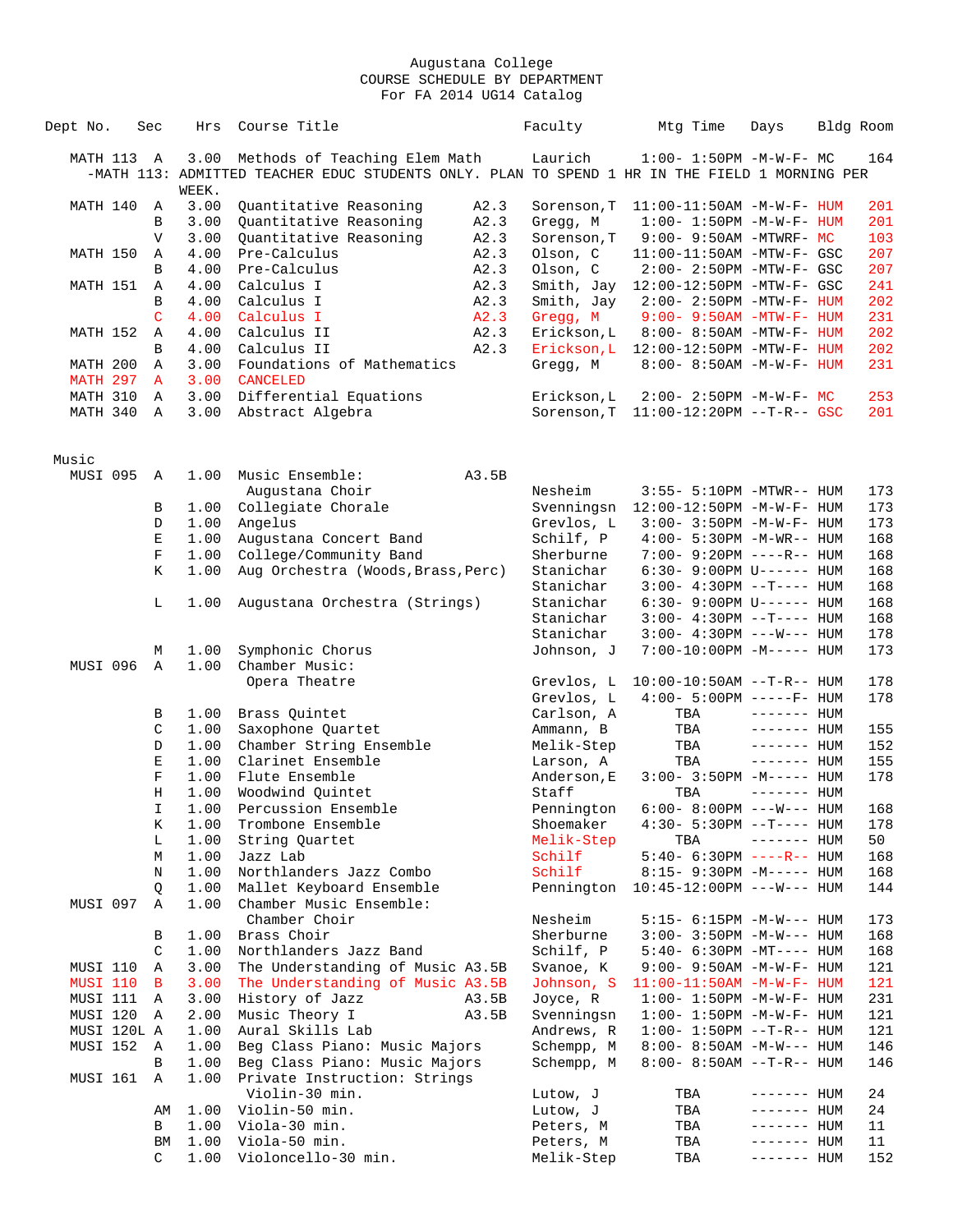| Dept No. | Sec       | Hrs          | Course Title                     | Faculty                  | Mtg Time               | Days                       | Bldg Room      |
|----------|-----------|--------------|----------------------------------|--------------------------|------------------------|----------------------------|----------------|
|          | CM        | 1.00         | Violoncello-50 min.              | Melik-Step               | TBA                    | ------- HUM                | 152            |
|          | D         | 1.00         | Bass-30 min.                     | Casey, J                 | TBA                    | ------- HUM                | 5              |
|          | DM        | 1.00         | Bass-50 min.                     | Casey, J                 | TBA                    | ------- HUM                | 5              |
|          | Е         | 1.00         | Guitar                           | Gundersn, G              | TBA                    | ------- HUM                | 34             |
|          | F         | 1.00         | Harp-30 min.                     | Vorhes, A                | TBA                    | ------- HUM                | 161            |
|          | FM        | 1.00         | Harp-50 min.                     | Vorhes, A                | TBA                    | ------- HUM                | 161            |
| MUSI 162 | Α         | 1.00         | Private Instruction: Woodwinds   |                          |                        |                            |                |
|          |           |              | Flute-30 min.                    | Masek, P                 | TBA                    | ------- HUM                | 154            |
|          | AΜ        | 1.00         | Flute-50 min.                    | Masek, P                 | TBA                    | ------- HUM                | 154            |
|          | B         | 1.00         | Oboe-30 min.                     | Paul, J                  | TBA                    | ------- HUM                | 157            |
|          | BM        | 1.00         | Oboe-50 min.                     | Paul, J                  | TBA                    | ------- HUM                | 157            |
|          | C         | 1.00         | Clarinet-30 min.                 | Hill, C                  | TBA                    | ------- HUM                | 157            |
|          |           |              |                                  | Larson, A                |                        |                            |                |
|          | CM        | 1.00         | Clarinet-50 min.                 | Hill, C                  | TBA                    | ------- HUM                | 157            |
|          |           |              |                                  | Larson, A                |                        |                            |                |
|          | D         | 1.00         | Bassoon-30 min.                  | Tomkins,J                | TBA                    | ------- HUM                | 157            |
|          | DM        | 1.00         | Bassoon-50 min.                  | Tomkins,J                | TBA                    | ------- HUM                | 157            |
|          | Е         | 1.00         | Saxophone-30 min.                | Ammann, B                | TBA                    | ------- HUM                | 155            |
|          | EМ        | 1.00         | Saxophone-50 min.                | Ammann, B                | TBA                    | $------$ HUM               | 155            |
| MUSI 163 | Α         | 1.00         | Private Instruction: Brass Winds |                          |                        |                            |                |
|          |           |              | Horn-30 min.                     | Carlson, A               | TBA                    | ------- HUM                | 7              |
|          | AΜ        | 1.00         | Horn-50 min.                     | Carlson, A               | TBA                    | ------- HUM                | $7\phantom{.}$ |
|          | В         | 1.00         | Trumpet-30 min.                  | Olson, S                 | TBA                    | ------- HUM                | 10             |
|          | BM        | 1.00         | Trumpet-50 min.                  | Olson, S                 | TBA                    | ------- HUM                | 10             |
|          | C         | 1.00         | Trombone-30 min.                 | Shoemaker                | TBA                    | $------$ HUM               | 149            |
|          | CM        | 1.00         | Trombone-50 min.                 | Shoemaker                | TBA                    | $------$ HUM               | 149            |
|          | D         | 1.00         | Euphonium-30 min.                | Shoemaker                | TBA                    | ------- HUM                | 149            |
|          | DM        | 1.00         | Euphonium-50 min.                | Shoemaker                | TBA                    | $------$ HUM               | 149            |
|          | Е         | 1.00         | Tuba-30 min.                     | Andersen, M              | TBA                    | ------- HUM                | 4              |
|          | EM        | 1.00         | Tuba-50 min.                     | Andersen, M              | TBA                    | ------- HUM                | 4              |
| MUSI 164 | Α         | 1.00         | Private Instruction: Percussion  |                          |                        |                            |                |
|          |           |              | Percussion-30 min.               | Pennington               | TBA                    | ------- HUM                | 144            |
|          | AΜ        | 1.00         | Percussion-50 min.               | Pennington               | TBA                    | ------- HUM                | 144            |
| MUSI 165 | Α         | 1.00         | Private Instruction: Piano       |                          |                        |                            |                |
|          |           |              | Piano-30 min.                    | Andrews, R               | TBA                    | $------$ HUM               | 160            |
|          | AΜ        | 1.00         | Piano-50 min.                    | Andrews, R               | TBA                    | ------- HUM                | 160            |
|          | AХ        | 1.00         | Piano-30 min.                    | Andrews, R               | TBA                    | ------- HUM                | 160            |
|          | В         | 1.00         | Piano-30 min.                    | Schempp, M               | TBA                    | ------- HUM                | 159            |
|          | BX        | 1.00         | Piano-30 min.                    | Schempp, M               | TBA                    | ------- HUM                | 159            |
|          | C         | 1.00         | Piano-30 min.                    | Li, S                    | TBA                    | ------- HUM                | 158            |
|          | <b>CX</b> | 1.00         | Piano-30 min.                    | Li, S                    | TBA                    | ------- HUM                | 158            |
| MUSI 166 | Α         | 1.00         | Private Instruction: Keyboard    |                          |                        |                            |                |
|          |           |              | Organ-30 min.                    | Schempp, M               | TBA                    | ------- HUM                |                |
|          | AΜ        | 1.00         | Organ-50 min.                    | Schempp, M               | TBA                    | $------$ HUM               |                |
|          | В         | 1.00         | Harpsichord-30 min.              | Schempp, M               | TBA                    | ------- HUM                |                |
|          | BM        | 1.00         | Harpsichord-50 min.              | Schempp, M               | TBA                    | ------- HUM                |                |
| MUSI 167 | Α         | 1.00         | Private Instruction: Voice       |                          |                        |                            |                |
|          |           |              | Voice-30 min.                    | Staff                    | TBA                    | ------- HUM                |                |
|          | AΜ        | 1.00         | Voice-50 min.                    | Staff                    | TBA                    | ------- HUM                |                |
|          | В         | 1.00         | Voice-30 min.                    | Grevlos, L               | TBA                    | ------- HUM                | 139            |
|          | BM        | 1.00         | Voice-50 min.                    | Grevlos, L               | TBA                    | ------- HUM                | 139            |
|          | C         | 1.00         | Voice-30 min.                    | Koch, C                  | TBA                    | ------- HUM                | 153            |
|          | <b>CM</b> | 1.00<br>1.00 | Voice-50 min.                    | Koch, C                  | TBA                    | ------- HUM                | 153            |
|          | D         |              | Voice-30 min.                    | Schreck, J               | TBA                    | ------- HUM                | 153            |
|          | DM        | 1.00         | Voice-50 min.                    | Schreck, J               | TBA                    | $------$ HUM               | 153            |
|          | Е         | 1.00         | Voice-30 min.                    | Carter, J                | TBA                    | ------- HUM                | 150            |
|          | ΕM        | 1.00         | Voice-50 min.                    | Carter, J                | TBA                    | ------- HUM                | 150            |
|          | F<br>FM   | 1.00         | Voice-30 min.                    | Svenningsn               | TBA                    | ------- HUM<br>------- HUM | 140            |
|          | G         | 1.00<br>1.00 | Voice-50 min.<br>Voice-30 min.   | Svenningsn               | TBA                    |                            | 140            |
|          | GM        | 1.00         | Voice-50 min.                    | Barnard, M<br>Barnard, M | TBA<br>TBA             | ------- HUM<br>------- HUM | 150<br>150     |
|          | Н         | 1.00         | Voice-30 min.                    | Lodine, E                | TBA                    | ------- HUM                | 150            |
|          | HM        | 1.00         | Voice-50 min.                    | Lodine, E                | TBA                    | ------- HUM                | 150            |
| MUSI 191 | Α         | 1.00         | Intro to Notational Software     | Joyce, R                 | $8:00-8:50AM -M---HUM$ |                            | 121            |
|          |           |              |                                  |                          |                        |                            |                |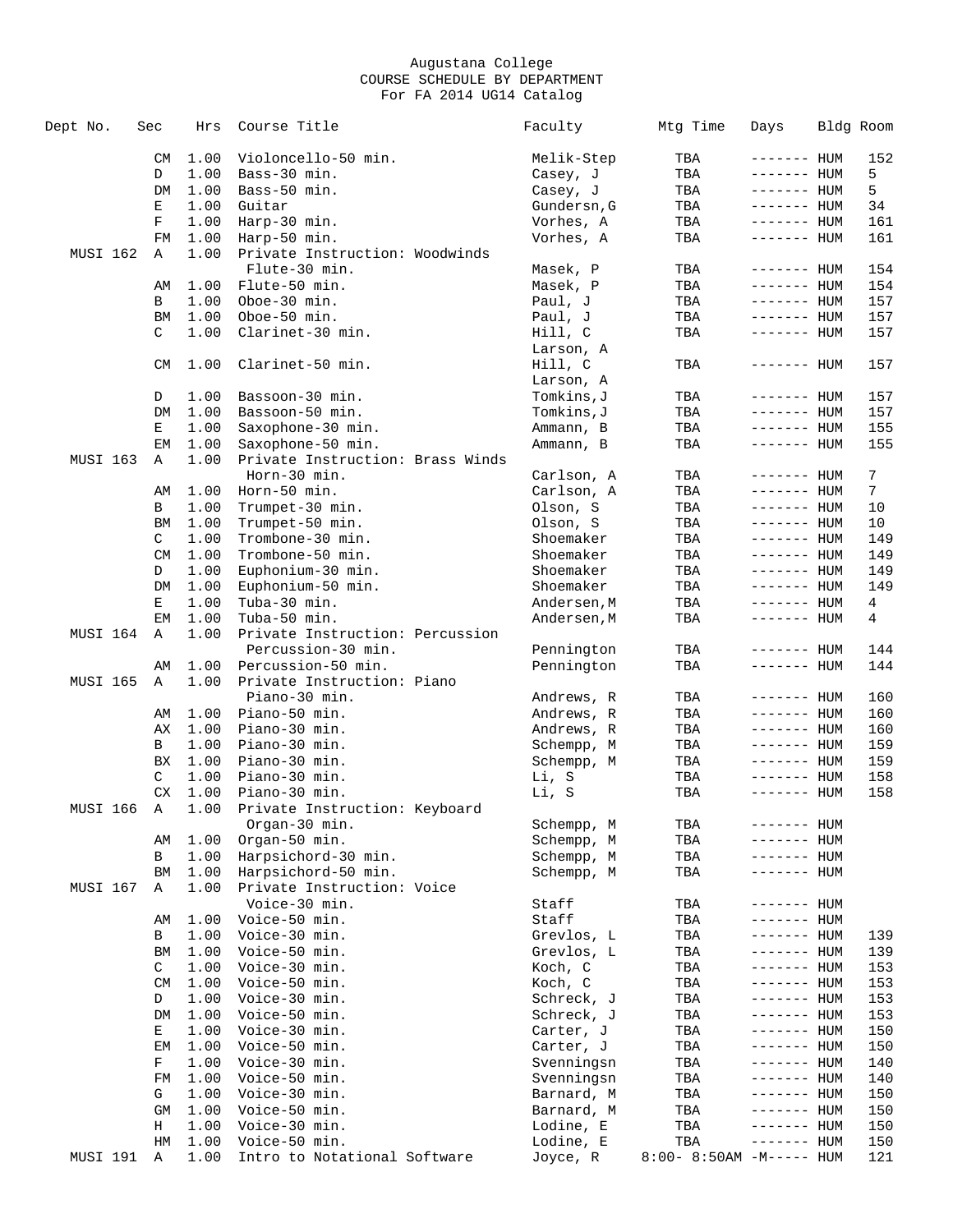| Dept No.                | Sec            | Hrs             | Course Title                              | Faculty               | Mtg Time                                                      | Days         | Bldg Room |            |
|-------------------------|----------------|-----------------|-------------------------------------------|-----------------------|---------------------------------------------------------------|--------------|-----------|------------|
| MUSI 197                | $\mathbf{A}$   | <b>CANCELED</b> |                                           |                       |                                                               |              |           |            |
| <b>MUSI 210</b>         | Α              | 3.00            | Music Hist & Lit to 1750<br>A3.1A         | Stanichar             | $11:00-12:20PM$ --T-R-- HUM                                   |              |           | 231        |
| MUSI 214                | Α              | 3.00            | MusHist/Lit-NonWest A2.1B & A3.6          | Pennington            | $1:00 - 2:20PM -T-R--HUM$                                     |              |           | 231        |
| MUSI 220                | Α              | 2.00            | Music Theory III                          | Andrews, R            | 2:00- 2:50PM -M-W-F- HUM                                      |              |           | 121        |
| MUSI 220L A             |                | 1.00            | Aural Skills III                          | Andrews, R            | $2:00 - 2:50PM -T-R-- HUM$                                    |              |           | 121        |
| MUSI 230                | A              | 2.00            | Music, Theatre&Dance in ElemClass         | Johnson, S            | $11:00-11:50AM$ --T-R-- HUM                                   |              |           | 121        |
| <b>MUSI 236</b>         | Α              | 2.00            | Singer's Diction                          | Grevlos, L            | $9:00 - 9:50AM -M-W--- HUM$                                   |              |           | 173        |
| MUSI 300                | Α              | 3.00            | Fundamentals of Conducting                | Ammann, B             | $8:30 - 9:50AM -T-R--HUM$                                     |              |           | 168        |
| MUSI 310                | Α              | 3.00            | Secondary Instrumental Methods            | Schilf, P             | 11:00-11:50AM -M-W-F- HUM                                     |              |           | 231        |
| MUSI 311                | A              | 3.00            | Secondary Choral Methods                  | Nesheim               | $2:00 - 2:50PM - M - W - F - HUM$                             |              |           | 173        |
|                         |                |                 |                                           |                       |                                                               |              |           |            |
| Native American Studies |                |                 |                                           |                       |                                                               |              |           |            |
| NAST 320                | A              | 3.00            | Native American Social Sys<br>A3.6        | Bunger                | $6:00-9:00PM -M----- MC$                                      |              |           | 201        |
|                         | B              | 3.00            | Native American Social Sys A3.6           | Bunger                | $6:00-9:00PM --T---MC$                                        |              |           | 201        |
| NAST 352                | $\mathbb{A}$   | 3.00            | History of Lakota/Dakota<br>A3.6          | Mullin, M             | $11:00-11:50AM$ -M-W-F- MC                                    |              |           | 201        |
|                         |                |                 |                                           |                       |                                                               |              |           |            |
| Nursing                 |                |                 |                                           |                       |                                                               |              |           |            |
| <b>NURS 200</b>         | Α              | 3.00            | Intro to Professional Nursing             | Nelson, Mry           | $2:00 - 3:20PM -M-W--- GSC$                                   |              |           | 201        |
| <b>NURS 324</b>         | Α              | 3.00            | Health Pattern Recognition/Nutri          | Younger               | $8:00-10:50AM$ --T---- GSC                                    |              |           | 207        |
|                         |                |                 |                                           | Younger               | $12:00-12:50PM$ -----F- GSC                                   |              |           | 121        |
|                         | В              | 3.00            | Health Pattern Recognition/Nutri          | Younger               | $8:00-10:50AM$ ----R-- GSC                                    |              |           | 207        |
|                         |                |                 |                                           | Younger               | $11:00-11:50AM$ -----F- GSC                                   |              |           | 121        |
| <b>NURS 326</b>         | A1             | 4.00            | Nursing Therapeutics                      | Herrmann              | $11:00-11:50AM$ -M-W--- GSC                                   |              |           | 121        |
|                         |                |                 |                                           | Herrmann              | 7:00- 3:30PM --T---- OFF                                      |              |           | OFF        |
|                         | A2             | 4.00            | Nursing Therapeutics                      | Herrmann              | $11:00-11:50AM$ -M-W--- GSC                                   |              |           | 121        |
|                         |                |                 |                                           | Nelson, Mry           | 7:00- 3:30PM --T---- OFF                                      |              |           | OFF        |
|                         | A3             | 4.00            | Nursing Therapeutics                      | Herrmann              | $11:00-11:50AM$ -M-W--- GSC                                   |              |           | 121        |
|                         |                |                 |                                           | Staff                 | 7:00- 3:30PM --T---- OFF                                      |              |           | OFF        |
|                         | A4             | 4.00            | Nursing Therapeutics                      | Herrmann              | $11:00-11:50AM$ -M-W--- GSC                                   |              |           | 121        |
|                         |                |                 |                                           | Westerberg            | 7:00- 3:30PM --T---- OFF                                      |              |           | OFF        |
|                         | B1             | 4.00            | Nursing Therapeutics                      | Herrmann              | 12:00-12:50PM -M-W--- GSC                                     |              |           | 121        |
|                         |                |                 |                                           | Staff                 | 7:00- 3:30PM ----R-- OFF                                      |              |           | OFF        |
|                         | B <sub>2</sub> | 4.00            | Nursing Therapeutics                      | Herrmann              | $12:00-12:50PM -M-W--- GSC$                                   |              |           | 121        |
|                         |                |                 |                                           | Staff                 | 7:00- 3:30PM ----R-- OFF                                      |              |           | OFF        |
|                         | B3             | 4.00            | Nursing Therapeutics                      | Herrmann              | $12:00-12:50PM -M-W--- GSC$                                   |              |           | 121        |
|                         |                |                 |                                           | Mehlhaff              | 7:00- 3:30PM ----R-- OFF                                      |              |           | OFF        |
|                         | B <sub>4</sub> | 4.00            | Nursing Therapeutics                      | Herrmann              | $12:00-12:50PM -M-W--- GSC$                                   |              |           | 121        |
| <b>NURS 328</b>         | Α              | 3.00            |                                           | Bauer, T<br>Schroeder | 7:00- 3:30PM ----R-- OFF<br>$8:00 - 8:50AM - M - W - F - GSC$ |              |           | OFF<br>121 |
|                         |                |                 | Pathophysiology                           | Diggins-H             |                                                               |              |           |            |
|                         | В              |                 | 3.00 Pathophysiology                      | Schroeder             | 9:00- 9:50AM -M-W-F- GSC                                      |              |           | 121        |
|                         |                |                 |                                           | Diggins-H             |                                                               |              |           |            |
| NURS 406                | I              | 2.00            | Nursing & Health Care in the US           | Schroeder             | TBA                                                           | $------$ GSC |           | 121        |
|                         |                |                 | -NURS 406: INT'L EXCHANGE STUDENTS ONLY.  |                       |                                                               |              |           |            |
| NURS 420 A              |                | 5.00            | Behavioral Health Nursing                 | Abbott, K             | $1:00-2:20PM -M-W--- GSC$                                     |              |           | 121        |
| NURS 420L A             |                | 0.00            | Behavioral Htlh Nursing Clinical          | Abbott, K             | $6:40-3:45PM$ ----R-- OFF                                     |              |           | OFF        |
|                         |                |                 |                                           | Christenso            | $6:40-3:45PM$ ----R-- OFF                                     |              |           | OFF        |
|                         |                |                 |                                           | Hunhoff               |                                                               |              |           |            |
|                         |                |                 | -NURS 420L A: MEETS 1ST HALF OF SEMESTER. |                       |                                                               |              |           |            |
|                         | B              |                 | 0.00 Behavioral Htlh Nursing Clinical     | Abbott, K             | $6:40-3:45PM$ ----R-- OFF                                     |              |           | OFF        |
|                         |                |                 |                                           | Christenso            | $6:40-3:45PM$ ----R-- OFF                                     |              |           | OFF        |
|                         |                |                 |                                           | Hunhoff               |                                                               |              |           |            |
|                         |                |                 | -NURS 420L B: MEETS 2ND HALF OF SEMESTER. |                       |                                                               |              |           |            |
| NURS 430 A              |                | 5.00            | Community Health Nursing                  | Waltman, P            | $1:00-2:20PM -M-W--- MC$                                      |              |           | 255        |
| NURS 430L A             |                | 0.00            | Community Hlth Nursing Clinical           | Staff                 | 7:00-11:50AM -M----- OFF                                      |              |           | OFF        |
|                         | В              | 0.00            | Community Hlth Nursing Clinical           | Waltman, P            | 7:00-11:50AM --T---- OFF                                      |              |           | OFF        |
|                         | $\mathsf C$    | 0.00            | Community Hlth Nursing Clinical           | Waltman, P            | 7:00-11:50AM ---W--- OFF                                      |              |           | OFF        |
|                         | D              | 0.00            | Community Hlth Nursing Clinical           | Staff                 | 7:00-11:50AM ----R-- OFF                                      |              |           | OFF        |
| NURS 441                | Α              | 4.00            | Adult Health Nursing II                   | White, L              | $10:40-11:50AM$ -M---F- GSC                                   |              |           | 241        |
|                         | B              | 4.00            | Adult Health Nursing II                   | White, L              | $10:40-11:50AM$ ---W-F- GSC                                   |              |           | 241        |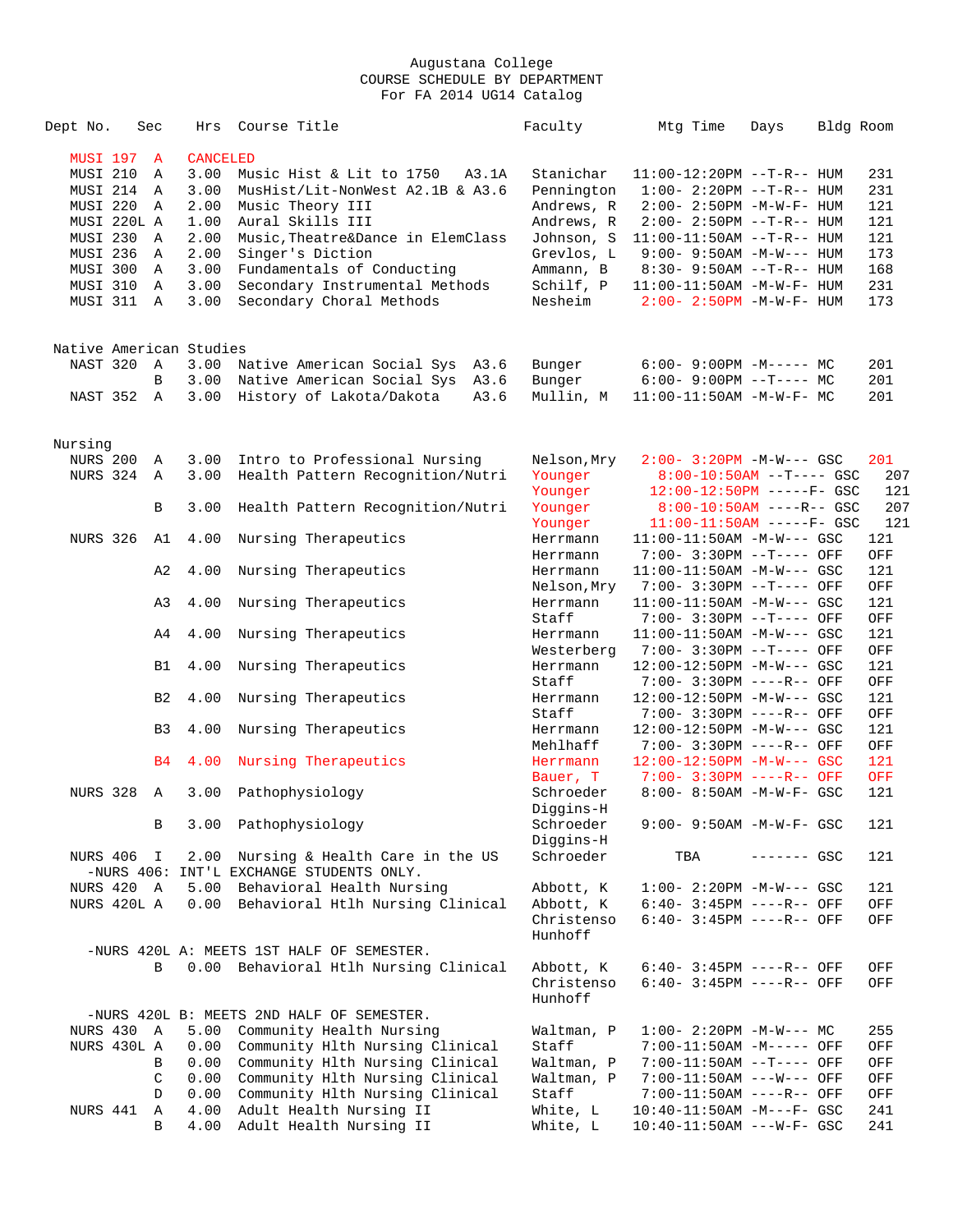| Dept No.           | Sec            | Hrs          | Course Title                                                                               | Faculty     | Mtg Time                                                                 | Days          | Bldg Room |            |
|--------------------|----------------|--------------|--------------------------------------------------------------------------------------------|-------------|--------------------------------------------------------------------------|---------------|-----------|------------|
| NURS 441I A        |                | 3.00         | Adult Health Nursing II                                                                    | White, L    | $10:40-11:50AM$ -M---F- GSC                                              |               |           | 241        |
|                    | B              | 3.00         | Adult Health Nursing II                                                                    | White, L    | $10:40-11:50AM$ ---W-F- GSC                                              |               |           | 241        |
|                    |                |              | -NURS 441I A & B: INT'L EXCHANGE STUDENTS ONLY.                                            |             |                                                                          |               |           |            |
| NURS 441L A1       |                | 0.00         | Adult Health Nursing II Lab                                                                | Wiederhoef  | 7:00- 3:30PM --T---- OFF                                                 |               |           | OFF        |
|                    | A2             | 0.00         | Adult Health Nursing II Lab                                                                | Wiederhoef  | 7:00- 3:30PM --T---- OFF                                                 |               |           | OFF        |
|                    | <b>B1</b>      | 0.00         | Adult Health Nursing II Lab                                                                | Staff       | 7:00- 3:30PM ----R-- OFF                                                 |               |           | OFF        |
|                    | B <sub>2</sub> | 0.00         | Adult Health Nursing II Lab                                                                | Henriksen   | 7:00- 3:30PM ----R-- OFF                                                 |               |           | OFF        |
|                    | B <sub>3</sub> | 0.00         | Adult Health Nursing II Lab                                                                | Henriksen   | 7:00- 3:30PM ----R-- OFF                                                 |               |           | OFF        |
|                    | B4             | 0.00         | Adult Health Nursing II Lab                                                                | Fergen, G   | 7:00- 3:30PM ----R-- OFF                                                 |               |           | OFF        |
|                    | B <sub>5</sub> | 0.00         | Adult Health Nursing II Lab                                                                | Karel, B    | 7:00- 3:30PM ----R-- OFF                                                 |               |           | OFF        |
| NURS 450           | A              | 3.00         | Perspectives Prof Nursing A2.1B                                                            | Schrader, S | $8:00 - 9:50AM - M--- MC$                                                |               |           | 201        |
|                    |                |              |                                                                                            | Schrader, S | $9:00 - 9:50AM$ -----F- MC                                               |               |           | 201        |
|                    | В              | 3.00         | Perspectives Prof Nursing A2.1B                                                            | Schrader, S | $8:00 - 9:50AM$ ---W--- MC                                               |               |           | 201        |
|                    |                |              |                                                                                            | Schrader, S | $9:00 - 9:50AM$ -----F- MC                                               |               |           | 201        |
|                    |                |              |                                                                                            |             |                                                                          |               |           |            |
| Physical Education |                |              |                                                                                            |             |                                                                          |               |           |            |
| PE 095             | A              | 1.00         | Intercollegiate Athletics A1.3                                                             |             |                                                                          |               |           |            |
|                    |                |              | Cross Country                                                                              | Hellman, T  | TBA                                                                      | $------ELMN$  |           | 105        |
|                    | B              | 1.00         | Football                                                                                   | Olszewski   | TBA                                                                      | $------$ ELMN |           | 105        |
|                    | C              | 1.00         | Golf                                                                                       | Pierson, D  | TBA                                                                      | $------$ ELMN |           | 105        |
|                    |                |              | -PE 095C: IF GOLF TAKEN FOR CREDIT IN FALL, IT CANNOT BE TAKEN FOR CREDIT IN SPRING.       |             |                                                                          |               |           |            |
|                    | D              | 1.00         | Soccer                                                                                     | Barkus, B   | TBA                                                                      | $------ELMN$  |           | 105        |
|                    | Е              | 1.00         | Volleyball                                                                                 | Buckley, A  | TBA                                                                      | $------ELMN$  |           | 105        |
|                    | F              | 1.00         | Cheer Team                                                                                 | Staff       | TBA                                                                      | $------$ ELMN |           | 105        |
|                    |                |              | -PE 095F: IF CHEER TEAM TAKEN FOR CREDIT IN FALL, IT CANNOT BE TAKEN FOR CREDIT IN SPRING. |             |                                                                          |               |           |            |
|                    | G              | 1.00         | Basketball (Men)                                                                           | Billeter    | TBA                                                                      | $------ELMN$  |           | 105        |
|                    |                |              | -PE 095G: IF BASKETBALL TAKEN FOR CREDIT IN FALL, IT CANNOT BE TAKEN FOR CREDIT IN SPRING. |             |                                                                          |               |           |            |
|                    | Н              | 1.00         | Basketball (Women)                                                                         | Krauth, D   | TBA                                                                      | $------ELMN$  |           | 105        |
|                    |                |              | -PE 095H: IF BASKETBALL TAKEN FOR CREDIT IN FALL, IT CANNOT BE TAKEN FOR CREDIT IN SPRING. |             |                                                                          |               |           |            |
|                    | I.             | 1.00         | Wrestling                                                                                  | Reitmeier   | TBA                                                                      | $------ELMN$  |           | 105        |
|                    |                |              | -PE 095I: IF WRESTLING TAKEN FOR CREDIT IN FALL, IT CANNOT BE TAKEN FOR CREDIT IN SPRING.  |             |                                                                          |               |           |            |
|                    | J              |              | 1.00 Tennis (Men)                                                                          | Pierson, D  | TBA                                                                      | $------$ ELMN |           | 105        |
|                    |                |              | -PE 095J: IF TENNIS TAKEN FOR CREDIT IN FALL, IT CANNOT BE TAKEN FOR CREDIT IN SPRING.     |             |                                                                          |               |           |            |
|                    | K              | 1.00         | Tennis (Women)                                                                             | Pierson, D  | TBA                                                                      | $------$ ELMN |           | 105        |
|                    |                |              | -PE 095K: IF TENNIS TAKEN FOR CREDIT IN FALL, IT CANNOT BE TAKEN FOR CREDIT IN SPRING.     |             |                                                                          |               |           |            |
| PE 102             | Α              | 1.00         | Bicycling<br>A1.3                                                                          | Schrenk     | $1:00 - 2:40PM -T-R-- ELMN$                                              |               |           | 105        |
|                    |                |              | -PE 102: MEETS 1ST HALF OF SEMESTER - SEPT 4 THRU OCT 16.                                  |             |                                                                          |               |           |            |
| PE 103             | Α<br>B         | 1.00<br>1.00 | Boot Camp Fitness<br>A1.3<br>Boot Camp Fitness<br>A1.3                                     |             | Stavenger 9:00-9:50AM -M-W--- ELMN<br>Binstock 9:00- 9:50AM --T-R-- ELMN |               |           | 105<br>105 |
| PE 108             | Α              |              |                                                                                            | Stavenger   |                                                                          |               |           | 105        |
|                    | B              | 1.00         | 1.00 Golf/Recreational Sports A1.3<br>A1.3<br>Golf/Recreational Sports                     | Authier, C  | $11:00-11:50AM$ -M-W--- ELMN<br>$11:00-11:50AM$ --T-R-- ELMN             |               |           | 105        |
| PE 109             | Α              | 1.00         | Group Aerobic Exercise<br>A1.3                                                             | Moravec, G  | $12:00-12:50PM$ --T-R-- ELMN                                             |               |           | 224        |
| PE 112             | Α              | 1.00         | Hatha Yoga<br>A1.3                                                                         | Dickinson   | $8:00 - 8:50AM -T-R--ELMN$                                               |               |           | 224        |
| PE 113             | Α              | 1.00         | Health Fitness<br>A1.3                                                                     | Binstock    | $8:00 - 8:50AM -T-R-- ELMN$                                              |               |           | 230        |
| PE 114             | Α              | 1.00         | Karate<br>A1.3                                                                             | Azzara, C   | $9:00 - 9:50AM -T-R--ELMN$                                               |               |           | 224        |
| PE 115             | Α              | 1.00         | Physical Conditioning<br>A1.3                                                              | Bacoulis    | $12:00-12:50PM$ --T-R-- ELMN                                             |               |           | 105        |
| PE 118             | Α              | 1.00         | Tennis and Net Sports<br>A1.3                                                              | King, C     | $12:00-12:50PM -M-W---$ ELMN                                             |               |           | 105        |
| PE 120             | Α              | 1.00         | Weight Training<br>A1.3                                                                    |             |                                                                          |               |           |            |
|                    |                |              | (Women Only)                                                                               | Petak, A    | $8:00 - 8:50AM - M-W---$ ELMN                                            |               |           | 233        |
|                    | В              | 1.00         | Weight Training<br>A1.3                                                                    | Scholten, K | $1:00 - 1:50PM -T-R-- ELMN$                                              |               |           | 233        |
|                    | C              | 1.00         | Weight Training<br>A1.3                                                                    | Malone, J   | $1:00 - 1:50PM -M-W---$ ELMN                                             |               |           | 233        |
| PE 210             | Α              | 3.00         | Introduction to Sport Management                                                           | VanLaecken  | $10:40 - 11:50AM$ $-M-W---$ ELMN                                         |               |           | 241        |
| PE 214             | Α              | 2.00         | Hist/Princ of PE/Fitness<br>A2.1B                                                          | Scholten, S | $1:00 - 1:50PM -T-R-- ELMN$                                              |               |           | 241        |
| PE 230             | Α              | 1.00         | First Aid & CPR                                                                            | Fox, B      | 12:00-12:50PM -M-W-F- ELMN                                               |               |           | 230        |
|                    |                |              | -PE 230A: MEETS 1ST HALF OF SEMESTER - SEPT 4 THRU OCT 17.                                 |             |                                                                          |               |           |            |
|                    | В              |              | 1.00 First Aid & CPR                                                                       | Fox, B      | 12:00-12:50PM -M-W-F- ELMN                                               |               |           | 230        |
|                    |                |              | -PE 230B: MEETS 2ND HALF OF SEMESTER - OCT 27 THRU DEC 12.                                 |             |                                                                          |               |           |            |
| PE 232             | Α              | 2.00         | Theory of Coaching Basketball                                                              | Authier, C  | $1:00 - 1:50PM - MTWR-- ELMN$                                            |               |           | 180        |
|                    |                |              | -PE 232: MEETS 2ND HALF OF SEMESTER - OCT 27 THRU DEC 12.                                  |             |                                                                          |               |           |            |
| PE 237             | Α              | 2.00         | Theory of Coaching Football                                                                | Bergstrom   | $1:00 - 1:50PM - MTWR-- ELMN$                                            |               |           | 180        |
|                    |                |              | -PE 237: MEETS 1ST HALF OF SEMESTER - SEPT 4 THRU OCT 16.                                  |             |                                                                          |               |           |            |
| PE 238             | Α              | 2.00         | Theory of Coaching Soccer                                                                  | Barkus, B   | $2:00-2:50PM -T-R--ELMN$                                                 |               |           | 230        |
| PE 252             | Α              | 1.00         | Outdoor Education                                                                          | Hellman, T  | 8:30- 9:50AM --T---- OFF                                                 |               |           | OFF        |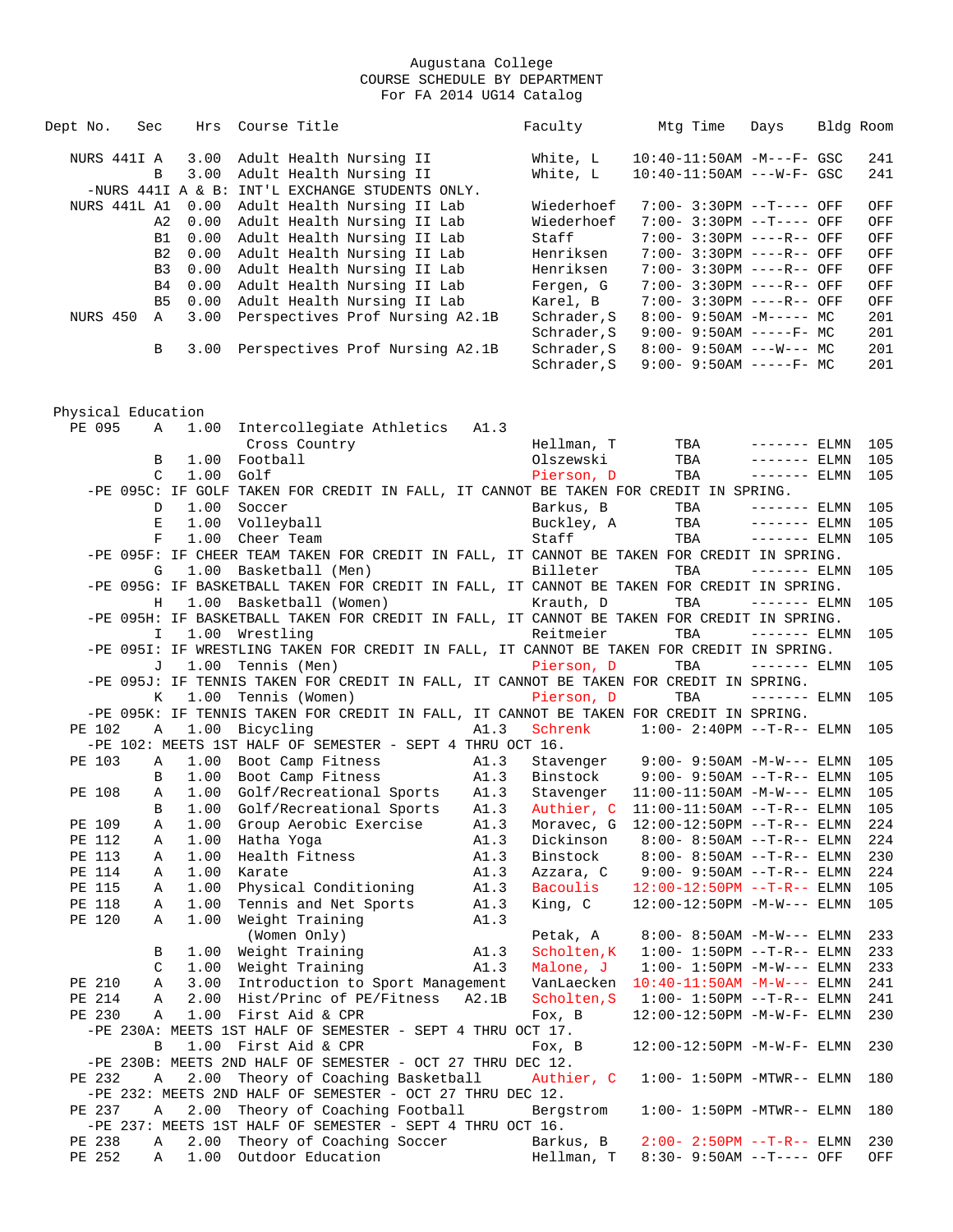| Dept No.      |                             | Sec               | Hrs                     | Course Title  |                                                                                               |       | Faculty                                                             | Mtg Time                       | Days                                                    | Bldg Room |            |
|---------------|-----------------------------|-------------------|-------------------------|---------------|-----------------------------------------------------------------------------------------------|-------|---------------------------------------------------------------------|--------------------------------|---------------------------------------------------------|-----------|------------|
| PE 265        |                             | Α                 | 1.00                    |               | Health, PE & Movement in Elem Cl<br>-PE 265: MEETS 1ST HALF OF SEMESTER - SEPT 4 THRU OCT 16. |       | Meester                                                             |                                | 12:00-12:50PM --T-R-- ELMN                              |           | 230        |
| PE 280        |                             | $\mathbb A$       | 3.00                    |               | Prevention & Care of Athl Injuri                                                              |       | Gerry, B                                                            |                                | $11:00-11:50AM - M-W-F- ELMN$                           |           | 230        |
| <b>PE 312</b> |                             | $\mathbf{A}$      | 2.00                    |               | Meas & Eval in PE & Exerc Scienc                                                              |       | Barkley                                                             | 12:00-12:50PM --T-R-- ELMN 241 |                                                         |           |            |
| Philosophy    |                             |                   |                         |               |                                                                                               |       |                                                                     |                                |                                                         |           |            |
|               | PHIL 110                    | Α                 | 3.00                    |               | Dimensions of the Self                                                                        | A1.2  | O'Hara, D                                                           |                                | $1:00 - 1:50PM - M - W - F - HUM$                       |           | 226        |
|               | PHIL 120                    | Α                 | 3.00                    |               | Critical Thinking                                                                             | A2.2  | Heter, J                                                            |                                | $9:00 - 9:50AM - M - W - F - HUM$                       |           | 123        |
|               | PHIL 200                    | Α                 | 3.00                    |               | Reason, Faith, Srch Meaning                                                                   | A4.2  | Heter, J                                                            |                                | 12:00-12:50PM -M-W-F- HUM                               |           | 201        |
|               |                             | $\mathbf{B}$      | 3.00                    |               | Reason, Faith, Srch Meaning                                                                   | A4.2  | Heter, J                                                            |                                | $2:00 - 2:50PM -M-W-F - HUM$                            |           | 201        |
|               | PHIL 220                    | $\mathbb{A}$      | 3.00                    |               | Our Phil Heritage I                                                                           | A3.1A | O'Hara, D                                                           |                                | $2:00 - 2:50PM -M-W-F- HUM$                             |           | 226        |
|               | PHIL 300                    | Α                 | 3.00                    |               | Contemporary Moral Issues                                                                     | A2.1B | O'Hara, D                                                           |                                | 11:00-12:20PM --T-R-- HUM                               |           | 319        |
|               |                             |                   |                         |               |                                                                                               |       |                                                                     |                                |                                                         |           |            |
| Physics       | PHYS 190                    | Α                 | 3.00                    | Astronomy     |                                                                                               | A3.2  | Grau, N                                                             |                                | $8:30 - 9:50AM -T-R--GSC$                               |           | 201        |
|               | PHYS 201                    | Α                 | 4.00                    |               | Physics for Life Science I                                                                    | A3.2  | Engebretsn                                                          |                                | $1:00 - 1:50PM - M - W - F - GSC$                       |           | 207        |
|               |                             |                   |                         |               |                                                                                               |       | Engebretsn                                                          |                                | $9:00-10:50AM$ ----R-- GSC                              |           | 211        |
|               |                             | B                 | 4.00                    |               | Physics for Life Science I A3.2                                                               |       | Engebretsn                                                          |                                | $1:00 - 1:50PM - M - W - F - GSC$                       |           | 207        |
|               |                             |                   |                         |               |                                                                                               |       | Engebretsn                                                          |                                | $11:00-12:50PM$ ----R-- GSC                             |           | 211        |
|               |                             | $\mathsf C$       | 4.00                    |               | Physics for Life Science I                                                                    | A3.2  | Engebretsn                                                          |                                | $1:00 - 1:50PM - M - W - F - GSC$                       |           | 207        |
|               |                             |                   |                         |               |                                                                                               |       | Engebretsn                                                          |                                | $1:00-2:50PM$ ----R-- GSC                               |           | 211        |
|               | PHYS 221                    | $\overline{A}$    | 4.00                    |               | General Physics I                                                                             | A3.2  | Alton                                                               |                                | $1:00 - 1:50PM - M - W - F - GSC$                       |           | 201        |
|               |                             |                   |                         |               |                                                                                               |       | Alton                                                               |                                | $8:00 - 9:50AM -T--- GSC$                               |           | 211        |
|               |                             | В                 | 4.00                    |               | General Physics I                                                                             | A3.2  | Alton                                                               |                                | $1:00 - 1:50PM - M - W - F - GSC$                       |           | 201        |
|               |                             |                   |                         |               |                                                                                               |       | Alton                                                               |                                | $10:40-12:30PM$ --T---- GSC                             |           | 211        |
|               |                             | C                 | 4.00                    |               | General Physics I                                                                             | A3.2  | Alton                                                               |                                | $1:00 - 1:50PM - M - W - F - GSC$                       |           | 201        |
|               |                             |                   |                         |               |                                                                                               |       | Alton                                                               |                                | $1:00 - 2:50PM -T--- GSC$                               |           | 211        |
|               |                             | $\mathbb D$       | 4.00                    |               | General Physics I                                                                             | A3.2  | Alton                                                               |                                | $1:00 - 1:50PM - M - W - F - GSC$                       |           | 201        |
|               |                             |                   |                         |               |                                                                                               |       | Alton                                                               |                                | $3:00-4:50PM$ --T---- GSC                               |           | 211        |
|               | PHYS 281 A                  |                   | 2.00                    |               | Intermediate Laboratory                                                                       |       | Wells, E                                                            |                                | $1:00-2:00PM$ --T---- GSC                               |           | 210        |
|               |                             |                   |                         |               |                                                                                               |       | Grau, N                                                             |                                |                                                         |           |            |
|               |                             |                   |                         |               |                                                                                               |       | Wells, E                                                            |                                | 2:00- 5:00PM --T---- GSC                                |           | 214        |
|               |                             |                   |                         |               |                                                                                               |       | Grau, N                                                             |                                |                                                         |           |            |
|               | <b>PHYS 303</b><br>PHYS 321 | $\mathbf{A}$<br>Α | <b>CANCELED</b><br>4.00 |               | Computational Physics                                                                         |       | Grau, N                                                             |                                | 11:00-11:50AM -M-W-F- GSC                               |           | 213        |
|               | PHYS 361                    | Α                 | 3.00                    |               | Electromagnetic Theory                                                                        |       | Alton                                                               |                                | $9:00 - 9:50AM - M - W - F - GSC$                       |           | 210        |
|               | PHYS 391                    | A                 | 3.00                    | Senior Thesis |                                                                                               |       | Alton                                                               | TBA                            | $------$ GSC                                            |           |            |
|               |                             |                   |                         |               |                                                                                               |       |                                                                     |                                |                                                         |           |            |
| Psychology    |                             |                   |                         |               |                                                                                               |       |                                                                     |                                |                                                         |           |            |
|               | PSYC 115                    | Α                 | 3.00                    |               | General Psychology                                                                            | A3.3  | Trainor                                                             |                                | 9:00- 9:50AM -M-W-F- MC                                 |           | 257        |
|               |                             | В                 | 3.00                    |               | General Psychology                                                                            | A3.3  | Zell, A                                                             |                                | 11:00-11:50AM -M-W-F- MC                                |           | 255        |
|               |                             | C                 | 3.00                    |               | General Psychology                                                                            | A3.3  | Zell, A                                                             |                                | 12:00-12:50PM -M-W-F- MC                                |           | 255        |
|               | PSYC 210                    | Α                 | 3.00                    |               | Life-Span Human Development A1.2                                                              |       | Babcock, E                                                          |                                | $8:00 - 8:50AM - M - W - F - MC$                        |           | 253        |
|               |                             | В                 | 3.00<br>3.00            |               | Life-Span Human Development A1.2<br>Life-Span Human Development A1.2                          |       | Babcock, E                                                          |                                | $9:00 - 9:50AM - M - W - F - MC$                        |           | 253        |
|               |                             | C<br>D            | 3.00                    |               | Life-Span Human Development A1.2                                                              |       | Heck-Gotto<br>Heck-Gotto                                            |                                | $8:30 - 9:50AM -T-R-- MC$<br>$11:00-12:20PM$ --T-R-- MC |           | 257<br>257 |
|               | <b>PSYC 232</b>             | Α                 | 4.00                    |               | Abnormal Psychology                                                                           |       | Trainor                                                             |                                | $8:00 - 9:50AM -T-R-- MC$                               |           | 255        |
|               |                             | В                 | 4.00                    |               | Abnormal Psychology                                                                           |       | Trainor                                                             |                                | $1:00 - 2:50PM -T-R-- MC$                               |           | 255        |
|               | <b>PSYC 235</b>             | Α                 | 4.00                    |               | Counseling & Psychotherapy                                                                    |       | Heck-Gotto                                                          |                                | $1:00-2:50PM -T-R--MC$                                  |           | 257        |
|               | PSYC 240                    | Α                 | 3.00                    |               | Cognitive Psychology                                                                          |       | Babcock, E                                                          |                                | $1:00 - 1:50PM - M - W - F - MC$                        |           | 253        |
|               | <b>PSYC 270</b>             | Α                 | 4.00                    | Statistics    |                                                                                               |       | Sorenson, D                                                         |                                | $8:00 - 8:50AM$ -M-W-F- MC                              |           | 153        |
|               |                             | B                 | 4.00                    | Statistics    |                                                                                               |       | Sorenson, D                                                         |                                | 9:00- 9:50AM -M-W-F- MC                                 |           | 153        |
|               |                             | C                 | 4.00                    | Statistics    |                                                                                               |       | Lima, O                                                             |                                | $11:00-11:50AM$ -M-W-F- MC                              |           | 153        |
|               |                             | D                 | 4.00                    | Statistics    |                                                                                               |       | Lima, O                                                             |                                | 12:00-12:50PM -M-W-F- MC                                |           | 153        |
|               |                             |                   |                         |               |                                                                                               |       | -PSYC 270 A, B, C, D: MUST ALSO REGISTER FOR PSYC 270L LAB SECTION. |                                |                                                         |           |            |
|               | PSYC 270L A                 |                   | 0.00                    | PSYC 270: Lab |                                                                                               |       | Staff                                                               |                                | 7:00- 7:50PM ---W--- MC                                 |           | 001        |
|               |                             | B                 | 0.00                    | PSYC 270: Lab |                                                                                               |       | Staff                                                               |                                | $10:00-10:50AM$ ----R-- MC                              |           | 001        |
|               |                             | C                 | 0.00                    | PSYC 270: Lab |                                                                                               |       | Staff                                                               |                                | $11:00-11:50AM$ ----R-- MC                              |           | 001        |
|               |                             | D                 | 0.00                    | PSYC 270: Lab |                                                                                               |       | Staff                                                               |                                | $1:00-1:50PM$ ----R-- MC                                |           | 001        |
|               | <b>PSYC 355</b>             | Α                 | 3.00                    |               | Positive Psychology                                                                           |       | Zell, A                                                             |                                | $11:00-12:20PM$ --T-R-- MC                              |           | 255        |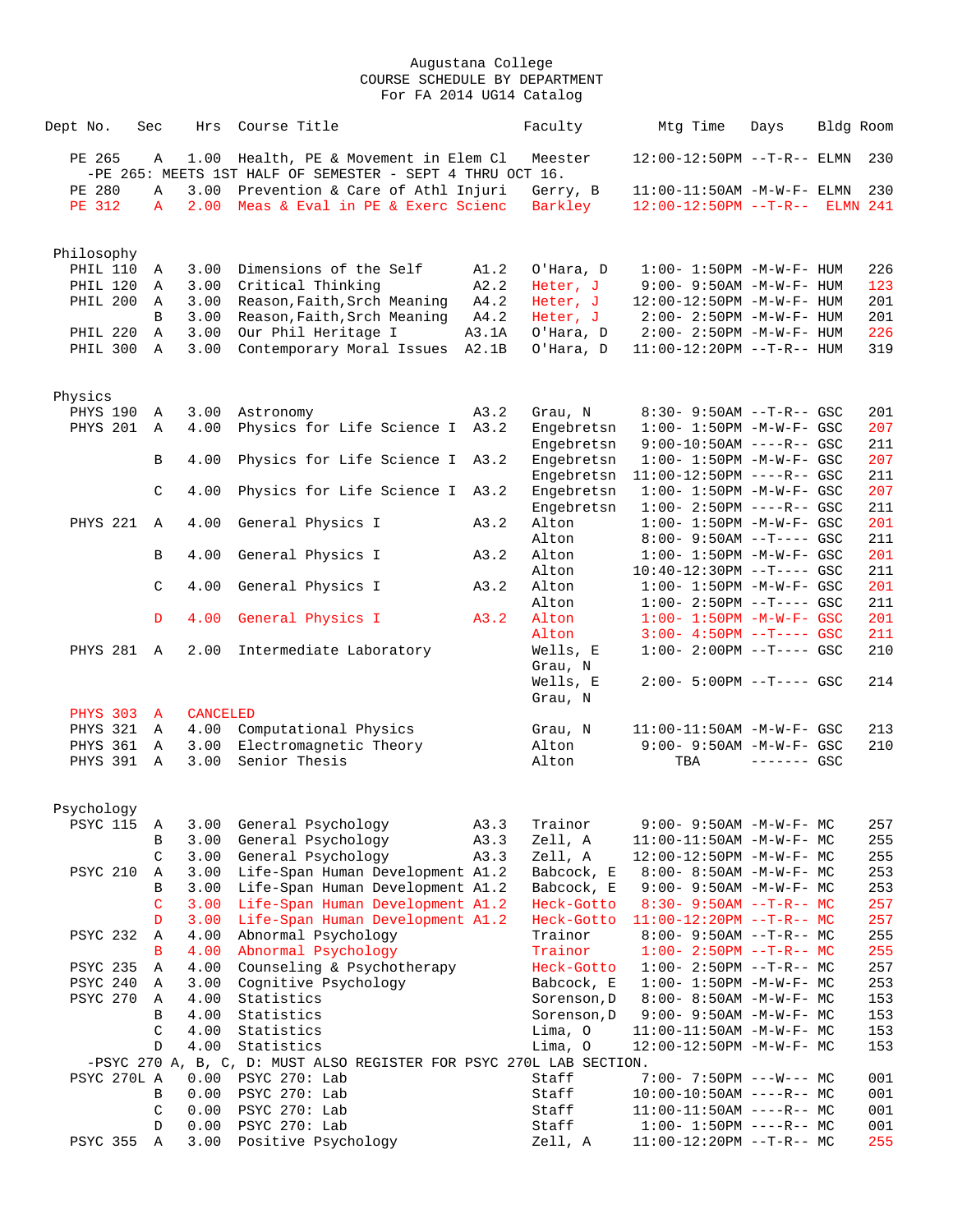| Dept No.                 | Sec           | Hrs             | Course Title                                                          |              | Faculty                  | Mtg Time                                               | Days         | Bldg Room  |
|--------------------------|---------------|-----------------|-----------------------------------------------------------------------|--------------|--------------------------|--------------------------------------------------------|--------------|------------|
| PSYC 391 A               |               | 4.00            | Practicum                                                             |              | Trainor                  | TBA                                                    | ------- OFF  | OFF        |
|                          |               |                 | -PSYC 391: INSTRUCTOR SIGNATURE REQUIRED. VARIABLE CREDIT 2-4 CR HRS. |              |                          |                                                        |              |            |
| PSYC 393 A               |               | 3.00            | Directed Research                                                     |              | Trainor                  | TBA                                                    | $------$ MC  |            |
|                          |               |                 | -PSYC 393: INSTRUCTOR SIGNATURE REQUIRED. VARIABLE CREDIT 1-3 CR HRS. |              |                          |                                                        |              |            |
| PSYC 397 A               |               | 3.00            | TOPICS:                                                               |              |                          |                                                        |              |            |
|                          |               |                 | Current Issues in Psychology                                          |              | Lima, O                  | $2:00-2:50PM -M-W-F-MC$                                |              | 120        |
| Religion                 |               |                 |                                                                       |              |                          |                                                        |              |            |
| RELI 101                 | A             | 3.00            | Beginning Hebrew I                                                    | A3.4         | Storm, J                 | $11:00-12:20PM$ --T-R-- HUM                            |              | 227        |
| RELI 103                 | Α             | 1.00            | Hebrew Readings I                                                     |              | Storm, J                 | TBA                                                    | $------$ HUM | 227        |
| RELI 110                 | Α             | 3.00            | Exploring Christian Faith                                             | A4.1         | Swanson, R               | 8:00- 8:50AM -M-W-F- HUM                               |              | 123        |
|                          | B             | 3.00            | Exploring Christian Faith                                             | A4.1         | Swanson, R               | $11:00-11:50AM$ -M-W-F- HUM                            |              | 123        |
|                          | C             | 3.00            | Exploring Christian Faith                                             | A4.1         | Storm, J                 | $8:30 - 9:50AM -T-R-- HUM$                             |              | 226        |
|                          | D             | 3.00            | Exploring Christian Faith                                             | A4.1         | McDuffie                 | $9:00 - 9:50AM - M - W - F - HUM$                      |              | 302        |
|                          | Ε             | 3.00            | Exploring Christian Faith                                             | A4.1         | Bowman, R                | $1:00-2:20PM -T-R--HUM$                                |              | 226        |
|                          | $\mathbf F$   | 3.00            | Exploring Christian Faith                                             | A4.1         | Bowman, R                | $3:00 - 4:20PM -T-R--HUM$                              |              | 226        |
| RELI <sub>200</sub>      | Α             | 3.00            | Reason, Faith, Srch Meaning                                           | A4.2         | Staff                    | 12:00-12:50PM -M-W-F- HUM                              |              | 201        |
|                          | B             | 3.00            | Reason, Faith, Srch Meaning                                           | A4.2         | Staff                    | $2:00 - 2:50PM -M-W-F - HUM$                           |              | 201        |
| RELI 213                 | Α             | 3.00            | Power, Politics, BiblProphets A4.2                                    |              | Bowman, R                | $11:00-12:20PM$ --T-R-- HUM                            |              | 226        |
| RELI 214                 | $\mathbb{A}$  | 3.00            | Gospels & Drama of Hum Life A4.2                                      |              | Swanson, R               | $9:00 - 9:50AM - M-W-F - EMC$                          |              | 207        |
| RELI <sub>224</sub>      | $\mathbf{A}$  | 3.00            | The Lutheran Reformation                                              | A4.2         | Croghan                  | $1:00 - 1:50PM - M - W - F - SFS$                      |              | 204B       |
| RELI 232                 | A             | <b>CANCELED</b> |                                                                       |              |                          |                                                        |              |            |
| RELI 243                 | $\mathbf{A}$  | 3.00            | Convers Between Sci & Reli A4.2                                       |              | McDuffie                 | $7:00 - 9:50PM$ ---W--- HUM                            |              | 202        |
| RELI 244                 | Α             | 3.00            | Christology                                                           | A4.2         |                          | Pederson, A 11:00-11:50AM -M-W-F- HUM                  |              | 226        |
| RELI 257                 | A             | <b>CANCELED</b> |                                                                       |              |                          |                                                        |              |            |
| RELI 400                 | $\mathbf{A}$  | 3.00            | Senior Thesis                                                         |              | Pederson, A              | TBA                                                    | $------$ HUM |            |
|                          |               |                 |                                                                       |              |                          |                                                        |              |            |
| Sociology<br>SOCI 110    |               | 3.00            |                                                                       |              | Smith, S                 | 8:00- 8:50AM -M-W-F- MC                                |              | 257        |
|                          | A<br>B        | 3.00            | Contemporary Society<br>Contemporary Society                          | A3.3<br>A3.3 | Swart, W                 | $1:00 - 1:50PM - M - W - F - MC$                       |              | 153        |
|                          | C             | 3.00            | Contemporary Society                                                  | A3.3         | Swart, W                 | $2:00 - 2:50PM -M-W-F - MC$                            |              | 153        |
|                          | D             | 3.00            | Contemporary Society                                                  | A3.3         | Bunger                   | $11:00-12:20PM$ --T-R-- MC                             |              | 202        |
| SOCI 220                 | Α             | 3.00            | Social Gerontology                                                    |              | Schrader, S              | $6:00-9:00PM -M----- MC$                               |              | 153        |
| SOCI 320                 | Α             | 3.00            | Native American Social Sys                                            | A3.6         | Bunger                   | $6:00 - 9:00PM -M--- MC$                               |              | 201        |
|                          | B             | 3.00            | Native American Social Sys                                            | A3.6         | Bunger                   | $6:00-9:00PM --T---MC$                                 |              | 201        |
| SOCI 360                 | Α             | 4.00            | Sociological Theory                                                   |              | Swart, W                 | $1:00-2:50PM -T-R--MC$                                 |              | 253        |
|                          |               |                 |                                                                       |              |                          |                                                        |              |            |
| Spanish                  |               |                 |                                                                       |              |                          |                                                        |              |            |
| SPAN 110                 | Α             | 3.00            | Intro to Spanish I                                                    | A3.4         | Ogdie                    | 8:00- 8:50AM -M-W-F- HUM                               |              | 321        |
|                          | B             | 3.00            | Intro to Spanish I                                                    | A3.4         | Ogdie                    | 9:00- 9:50AM -M-W-F- HUM                               |              | 321        |
|                          | C             | 3.00            | Intro to Spanish I                                                    | A3.4         | Gonzalez                 | 12:00-12:50PM -M-W-F- HUM                              |              | 302        |
|                          | D             | 3.00            | Intro to Spanish I                                                    | A3.4         | Cabrera                  | 11:00-12:20PM --T-R-- HUM                              |              | 103        |
|                          | Е             | 3.00            | Intro to Spanish I                                                    | A3.4         | Cabrera                  | $1:00-2:20PM -T-R--HUM$                                |              | 103        |
| SPAN 111                 | Α             | 3.00            | Intro to Spanish II                                                   | A3.4         | Ogdie                    | 12:00-12:50PM -M-W-F- HUM                              |              | 321        |
| SPAN 210                 | Α             | 4.00            | Intermediate Spanish I                                                |              | Rueter                   | 8:00- 8:50AM -MTWR-- HUM                               |              | 302        |
|                          | B             | 4.00            | Intermediate Spanish I                                                |              | Gonzalez                 | $11:00-11:50AM$ -MTW-F- HUM                            |              | 302        |
| SPAN 321                 | Α             | 4.00            | Spanish Conv & Comp II                                                | A2.1B        | Rueter                   | 11:00-11:50AM -MTWR-- HUM                              |              | 325        |
|                          | B             | 4.00            | Spanish Conv & Comp II                                                | A2.1B        | Gonzalez                 | $2:00 - 2:50PM - MTW - F - HUM$                        |              | 301        |
| SPAN 360                 | Α             | 3.00            | History of Lit of Spain I                                             | A3.5A        | Rueter                   | $1:00-2:20PM -T-R--HUM$                                |              | 325        |
| SPAN 400                 | Α             | 1.00            | Honors Thesis                                                         |              | Cabrera                  | TBA                                                    | $------$ HUM |            |
|                          | B             | 1.00            | Honors Thesis                                                         |              | Gonzalez                 | TBA                                                    | $------$ HUM |            |
|                          | $\mathcal{C}$ | 1.00            | Honors Thesis                                                         |              | Rueter                   | TBA                                                    | $------$ HUM |            |
|                          |               |                 | -SPAN 400 A, B, C: INSTRUCTOR SIGNATURE REQUIRED.                     |              |                          |                                                        |              |            |
|                          |               |                 |                                                                       |              |                          |                                                        |              |            |
| Special Education        |               |                 |                                                                       |              |                          |                                                        |              |            |
| SPED 120 A<br>SPED 230 A |               | 3.00<br>2.00    | Intro to Special Education<br>Intr to Dev & Cognitive Impairmt        |              | Johnson, M<br>Hallenbeck | 11:00-12:20PM --T-R-- MC<br>$8:00 - 8:50AM$ -M-W-F- MC |              | 253<br>102 |
|                          |               |                 | -SPED 230: MEETS SEPT 4 THRU OCT 17. INSTRUCTOR PERMISSION REQUIRED.  |              |                          |                                                        |              |            |
| SPED 236 A               |               | 3.00            | Foundations of LD and CI                                              |              | Hallenbeck               | 8:00- 8:50AM -M-W-F- MC                                |              | 102        |

SPED 240 A 3.00 Teaching in Inclusive Schools Johnson, M 1:00- 2:20PM --T-R-- MC 157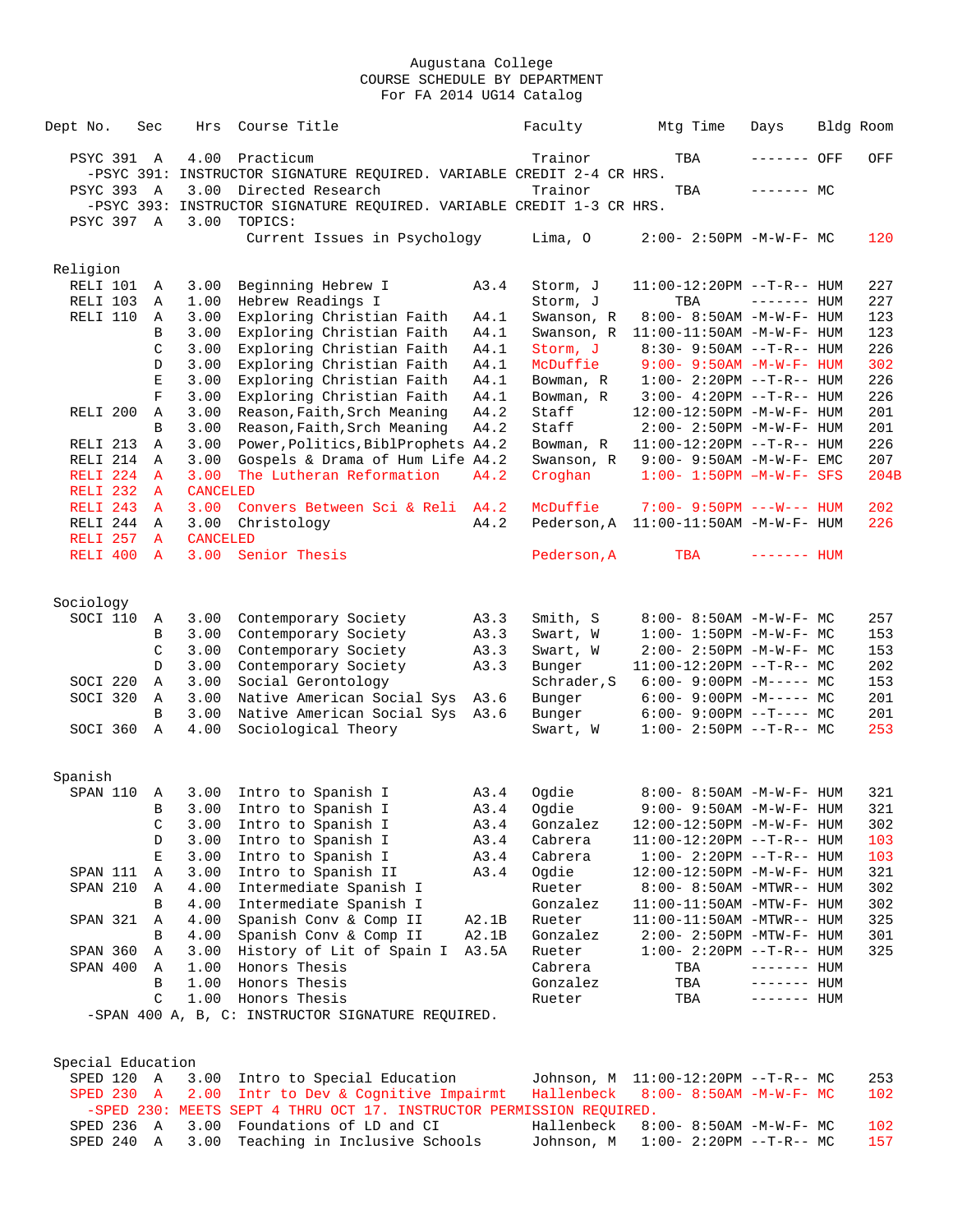| Dept No.                 | Sec          | Hrs          | Course Title                                                                                             | Faculty             |                                          | Mtg Time | Days                                                          | Bldg Room |
|--------------------------|--------------|--------------|----------------------------------------------------------------------------------------------------------|---------------------|------------------------------------------|----------|---------------------------------------------------------------|-----------|
| SPED 250 A               |              | 2.00         | Intro to Troubled Children & Yth                                                                         | Johnson, M          |                                          |          | $8:30 - 9:50AM -T-R-- MC$                                     | 253       |
|                          |              |              | -SPED 250: MEETS SEPT 4 THRU OCT 17. INSTRUCTOR PERMISSION REQUIRED.<br>Foundations of ASD and EBD       | Johnson, M          |                                          |          |                                                               | 253       |
| SPED 257 A<br>SPED 260 A |              | 3.00<br>2.00 |                                                                                                          | Hallenbeck          |                                          |          | $8:30 - 9:50AM -T-R-- MC$<br>$8:00 - 8:50AM - M - W - F - MC$ | 102       |
|                          |              |              | Intro to Learn & Lang Disabiliti<br>-SPED 260: MEETS OCT 23 THRU DEC 12. INSTRUCTOR PERMISSION REQUIRED. |                     |                                          |          |                                                               |           |
| SPED 270 A               |              |              | 2.00 Intro to Autism Spectrum Disordr                                                                    | Johnson, M          |                                          |          | $8:30 - 9:50AM -T-R-- MC$                                     | 253       |
|                          |              |              |                                                                                                          |                     |                                          |          |                                                               |           |
|                          |              |              | -SPED 270: MEETS OCT 23 THRU DEC 12. INSTRUCTOR PERMISSION REQUIRED.                                     |                     |                                          |          |                                                               |           |
| SPED 310 A               |              |              | 2.00 Assmt of Chld & Yth w/ Disabilit<br>-SPED 310: INSTRUCTOR PERMISSION REOUIRED.                      | Dobson, K           |                                          |          | $6:00 - 9:00PM$ ----R-- MC                                    | 164       |
|                          |              |              |                                                                                                          |                     |                                          |          |                                                               |           |
| SPED 312 A               |              |              | 3.00 Collaboration & Assessment                                                                          | Dobson, K           |                                          |          | $6:00-9:00PM$ ----R-- MC                                      | 164       |
| SPED 320 A               |              |              | 2.00 Consultation, Collabor & Comm                                                                       | Dobson, K           |                                          |          | $6:00 - 9:00PM$ ----R-- MC                                    | 164       |
|                          |              |              | -SPED 320: INSTRUCTOR PERMISSION REQUIRED.                                                               |                     |                                          |          |                                                               |           |
| SPED 330 A               |              |              | 2.00 Educ Chl & Yth w/ Cognitive Impa                                                                    |                     | Hallenbeck 2:00- 2:50PM -M-W-F- MC       |          |                                                               | 157       |
|                          |              |              | -SPED 330: MEETS OCT 23 THRU DEC 12. INSTRUCTOR PERMISSION REQUIRED.                                     |                     |                                          |          |                                                               |           |
| SPED 336 A               |              | 3.00         | Methods in LD and CI                                                                                     | Hallenbeck          |                                          |          | $2:00 - 2:50PM -M-W-F - MC$                                   | 157       |
| SPED 360 A               |              | 2.00         | Educ Chld/Yth w/Learn Lang Disab                                                                         |                     | Hallenbeck 2:00- 2:50PM -M-W-F- MC       |          |                                                               | 157       |
|                          |              |              | -SPED 360: MEETS SEPT 4 THRU OCT 17. INSTRUCTOR PERMISSION REQUIRED.                                     |                     |                                          |          |                                                               |           |
| SPED 480 A               |              | 12.00        | Student Teach: Emot/Behav Prob                                                                           | Fiala, R            |                                          | TBA      | ------- OFF                                                   | OFF       |
| SPED 481 A               |              |              | 12.00 Student Teach: Cognitive Impair.                                                                   | Fiala, R            |                                          | TBA      | ------- OFF                                                   | OFF       |
|                          |              |              | SPED 486 A 12.00 Student Teach: Learning Disabilit                                                       | Fiala, R            |                                          | TBA      | ------- OFF                                                   | OFF       |
|                          |              |              | -SPED 480, 481, 486: SIGNATURE OF FIELD EXPERIENCE COORDINATOR REQUIRED.                                 |                     |                                          |          |                                                               |           |
|                          |              |              |                                                                                                          |                     |                                          |          |                                                               |           |
| Theatre                  |              |              |                                                                                                          |                     |                                          |          |                                                               |           |
| THEA 095                 | A            | 1.00         | Theatre Backstage Practicum                                                                              | Ftzsmmn, RJ         |                                          |          | $7:00 - 9:30PM$ ---W--- EMC                                   | 207       |
| THEA 096 A               |              | 1.00         | Theatre Performance Practicum                                                                            | Workman, D          |                                          | TBA      | $------$ EMC                                                  | 207       |
| THEA 115                 | A            | 3.00         | The Theatre Experience                                                                                   | A3.5B<br>Workman, D |                                          |          | 7:00-10:00PM ----R-- HUM                                      | 123       |
| THEA 121                 | Α            | 3.00         | Acting I                                                                                                 | Ftzsmmn, J          |                                          |          | $11:00-12:20PM$ --T-R-- EMC                                   | 203       |
| THEA 136                 | A            | 3.00         | Stagecraft                                                                                               | Ftzsmmn, RJ         |                                          |          | $9:00 - 9:50AM - M-W-F - EMC$                                 | 208       |
| THEA 215                 | A            | 3.00         | Theatre Hist & Lit I                                                                                     | A3.1A<br>Ftzsmmn, J |                                          |          | $1:00 - 1:50PM - M - W - F - HUM$                             | 319       |
| THEA 325                 | Α            | 3.00         | Directing II                                                                                             | Workman, D          |                                          |          | $11:00-12:20PM -T-R--EMC$                                     | 207       |
| THEA 350 A               |              | 1.00         | Senior Seminar                                                                                           | Ftzsmmn, RJ         |                                          | TBA      | $------$ EMC                                                  | 200       |
|                          |              |              |                                                                                                          |                     |                                          |          |                                                               |           |
|                          |              |              | <b>GRADUATE COURSES</b>                                                                                  |                     |                                          |          |                                                               |           |
| Business Administration  |              |              |                                                                                                          |                     |                                          |          |                                                               |           |
| BSAD 575                 | A            | 3.00         | Statistics and Sports                                                                                    | Sougstad            |                                          |          | $6:00-9:00PM$ --T---- MC                                      | 002       |
| BSAD 640 A               |              | 3.00         | Advanced Sport Management                                                                                | Gardner, S          |                                          |          | $6:00-9:00PM -M----- MC$                                      | 103       |
|                          |              |              |                                                                                                          |                     |                                          |          |                                                               |           |
| Education                |              |              |                                                                                                          |                     |                                          |          |                                                               |           |
| EDUC 601 A               |              |              | 3.00 History/Philosophy of Education                                                                     | Andrews, SE         |                                          | TBA      | ------- OFF                                                   | ONLN      |
|                          |              |              | EDUC 601: ONLINE COURSE                                                                                  |                     |                                          |          |                                                               |           |
|                          |              |              |                                                                                                          |                     |                                          |          |                                                               |           |
|                          |              |              |                                                                                                          |                     |                                          |          |                                                               |           |
| Physical Education       |              |              |                                                                                                          |                     |                                          |          |                                                               |           |
| PE 610                   | $\mathbb{A}$ | 3.00         | Seminar:                                                                                                 |                     |                                          |          |                                                               |           |
|                          |              |              | Success in Coaching                                                                                      |                     | Jerstad, S 9:00-10:50AM ----R-- ELMN 241 |          |                                                               |           |
|                          |              |              |                                                                                                          |                     |                                          |          |                                                               |           |
|                          |              |              | CAPSTONE COURSES                                                                                         |                     |                                          |          |                                                               |           |
| <b>FALL 2014</b>         |              |              |                                                                                                          |                     |                                          |          |                                                               |           |
| GENL 492 A               |              |              | 3.00 Senior Capstone:                                                                                    | A4.3                |                                          |          |                                                               |           |
|                          |              |              | No Man is an Island                                                                                      | Hall, C             |                                          |          | $11:00-11:50AM$ -M-W-F- GSC                                   | 207       |
|                          |              |              |                                                                                                          | Lewis, A            |                                          |          |                                                               |           |
|                          |              |              |                                                                                                          | Hall, C             |                                          |          | $11:00-12:50PM$ --T---- GSC                                   | 169       |
|                          |              |              |                                                                                                          | Lewis, A            |                                          |          |                                                               |           |
|                          | В            |              | 3.00 Revolutionary Fiction: Cuba                                                                         | Cabrera             |                                          |          | $8:30 - 9:50AM -T-R-- HUM$                                    | 301       |
|                          |              |              |                                                                                                          |                     |                                          |          |                                                               |           |

**Conover** Conover C 3.00 Great Britain and the Great War Hicks, P 11:00-12:20PM --T-R-- HUM 123

Preston, M